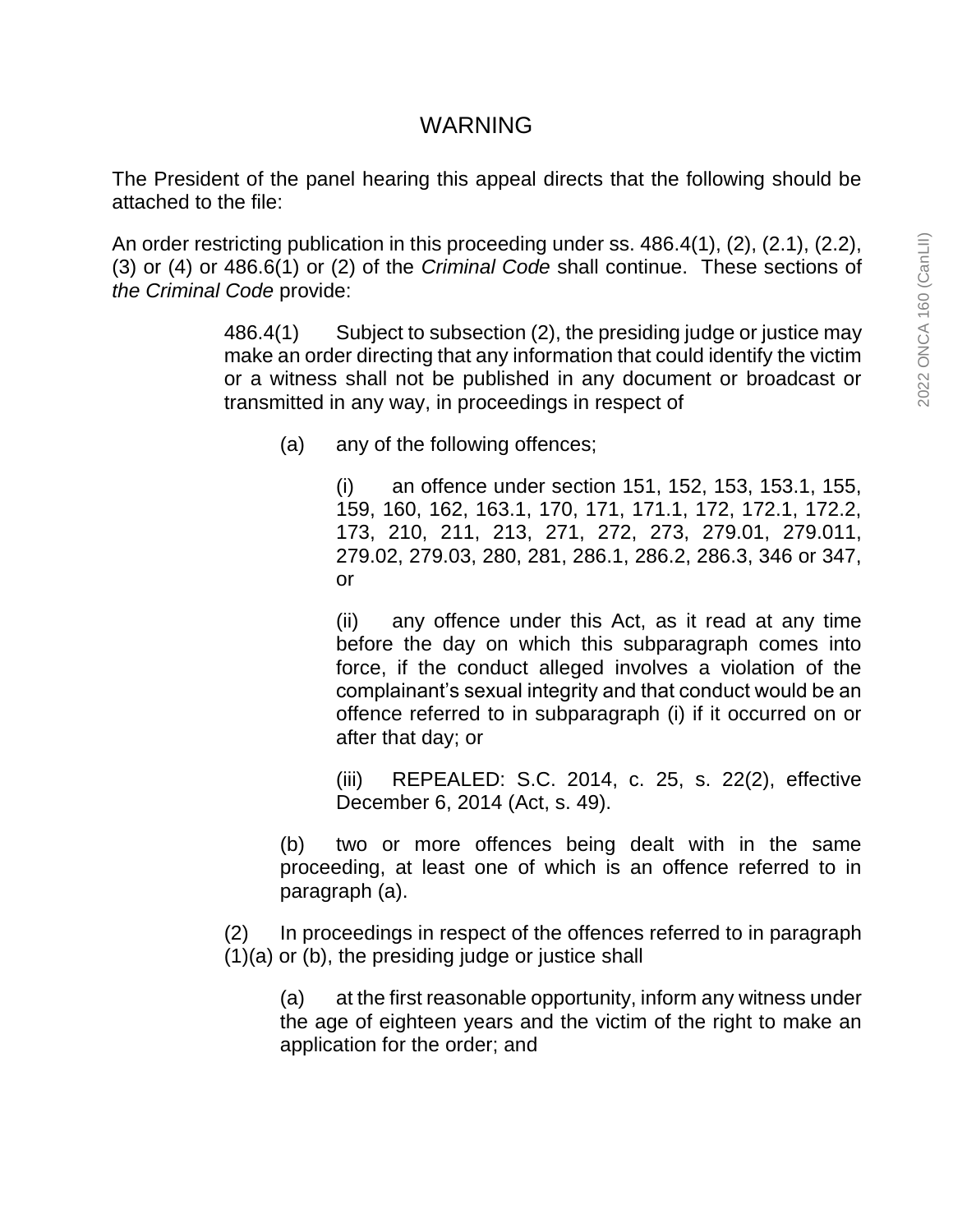(b) on application made by the victim, the prosecutor or any such witness, make the order.

(2.1) Subject to subsection (2.2), in proceedings in respect of an offence other than an offence referred to in subsection (1), if the victim is under the age of 18 years, the presiding judge or justice may make an order directing that any information that could identify the victim shall not be published in any document or broadcast or transmitted in any way.

(2.2) In proceedings in respect of an offence other than an offence referred to in subsection (1), if the victim is under the age of 18 years, the presiding judge or justice shall

(a) as soon as feasible, inform the victim of their right to make an application for the order; and

(b) on application of the victim or the prosecutor, make the order.

(3) In proceedings in respect of an offence under section 163.1, a judge or justice shall make an order directing that any information that could identify a witness who is under the age of eighteen years, or any person who is the subject of a representation, written material or a recording that constitutes child pornography within the meaning of that section, shall not be published in any document or broadcast or transmitted in any way.

(4) An order made under this section does not apply in respect of the disclosure of information in the course of the administration of justice when it is not the purpose of the disclosure to make the information known in the community. 2005, c. 32, s. 15; 2005, c. 43, s. 8(3)(b); 2010, c. 3, s. 5; 2012, c. 1, s. 29; 2014, c. 25, ss. 22,48; 2015, c. 13, s. 18.

486.6(1) Every person who fails to comply with an order made under subsection 486.4(1), (2) or (3) or 486.5(1) or (2) is guilty of an offence punishable on summary conviction.

(2) For greater certainty, an order referred to in subsection (1) applies to prohibit, in relation to proceedings taken against any person who fails to comply with the order, the publication in any document or the broadcasting or transmission in any way of information that could identify a victim, witness or justice system participant whose identity is protected by the order. 2005, c. 32, s. 15.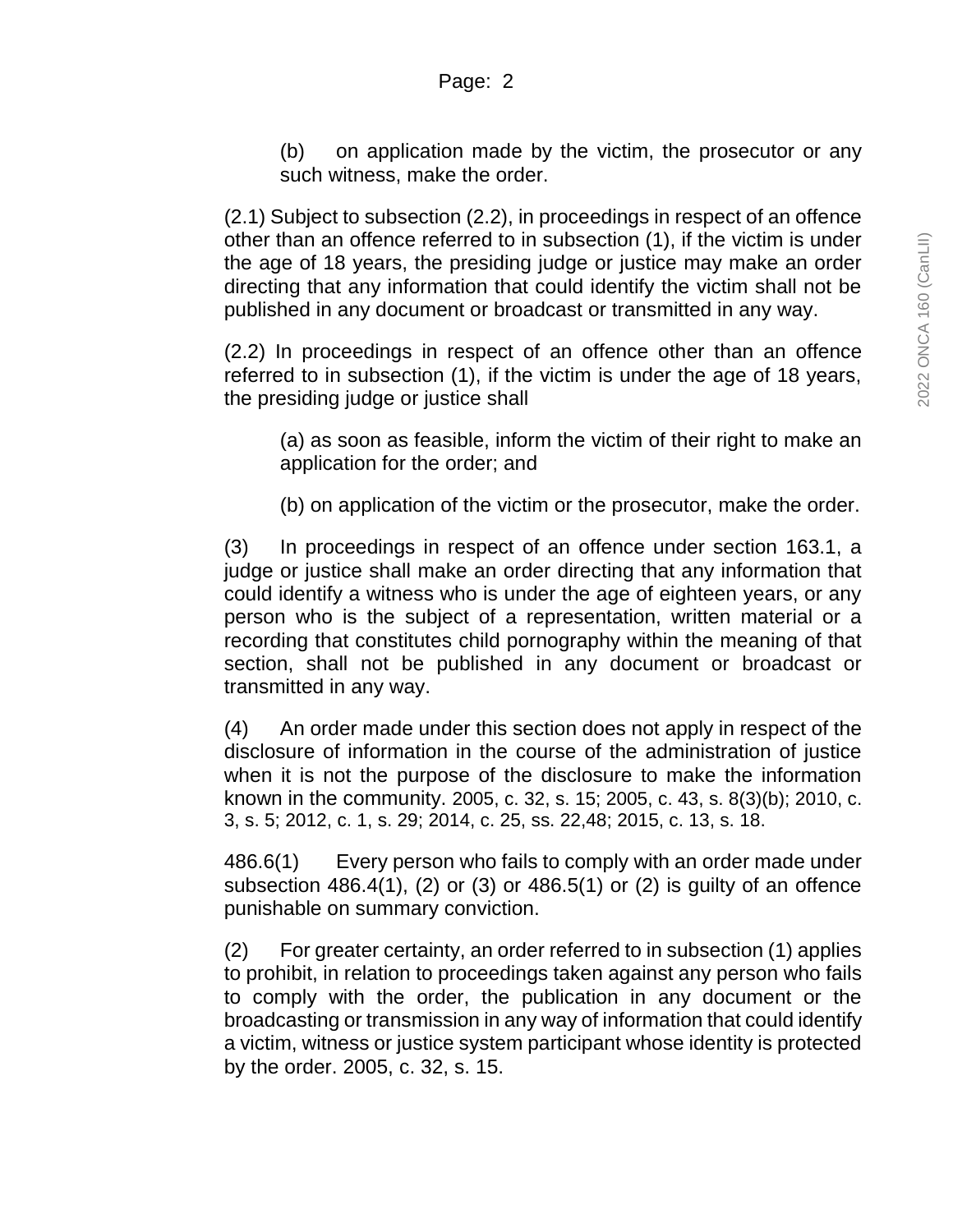# WARNING

An order restricting publication in this proceeding was made under s. 517 of the

*Criminal Code* and continues to be in effect. This section of the *Criminal Code*

provides:

517(1) If the prosecutor or the accused intends to show cause under section 515, he or she shall so state to the justice and the justice may, and shall on application by the accused, before or at any time during the course of the proceedings under that section, make an order directing that the evidence taken, the information given or the representations made and the reasons, if any, given or to be given by the justice shall not be published in any document, or broadcast or transmitted in any way before such time as

(a) if a preliminary inquiry is held, the accused in respect of whom the proceedings are held is discharged; or

(b) if the accused in respect of whom the proceedings are held is tried or ordered to stand trial, the trial is ended.

Failure to comply

(2) Everyone who fails without lawful excuse, the proof of which lies on him, to comply with an order made under subsection (1) is guilty of an offence punishable on summary conviction.

(3) [Repealed, 2005, c. 32, s. 17]

R.S., 1985, c. C-46, s. 517; R.S., 1985, c. 27 (1st Supp.), s. 101(E); 2005, c. 32, s. 17.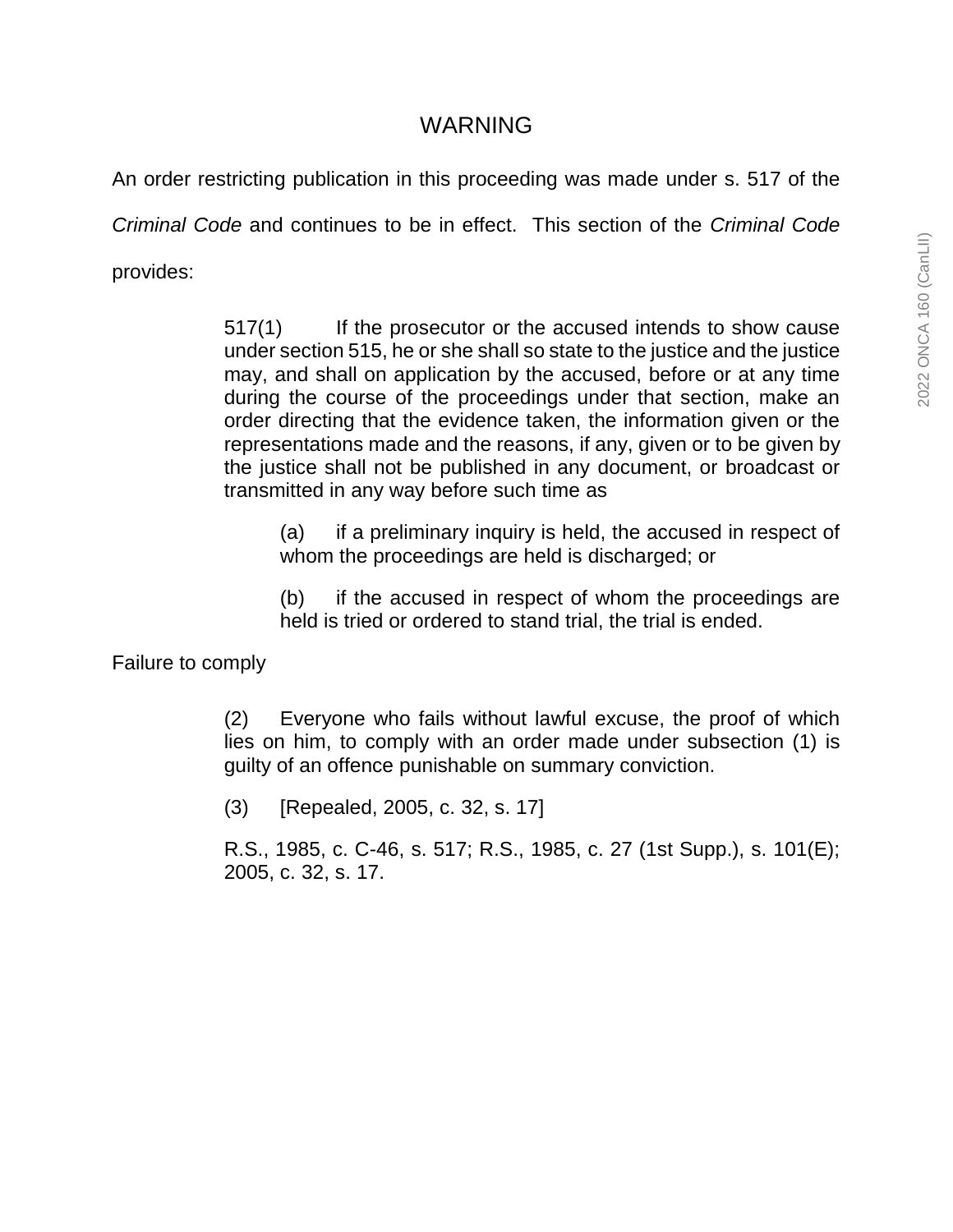# COURT OF APPEAL FOR ONTARIO

### CITATION: R. v. N.S., 2022 ONCA 160 DATE: 20220224 DOCKET: C69437

Hoy, Coroza and Sossin JJ.A.

**BETWEEN** 

Her Majesty the Queen

Appellant

and

# N.S.

Respondent

Deborah Krick, Michael Dunn and Jeremy Tatum, for the appellant

Marianne Salih and Carlos Rippell, for the respondent

Michael Rosenberg, Alana Robert and Holly Kallmeyer, for the interveners The Canadian Alliance for Sex Work Law Reform, Monica Forrester, Valerie Scott, Lanna Moon Perrin, Jane X and Alessa Mason

Tara Santini, for the intervener The Canadian Alliance for Sex Work Law Reform

James Lockyer, for the intervener Tiffany Anwar

Matthew Gourlay and Brandon Chung, for the intervener Deshon Boodhoo

Heard: November 19, 2021

On appeal from the acquittals entered by Justice Phillip Sutherland of the Superior Court of Justice, on May 17, 2021.

**Hoy J.A.:**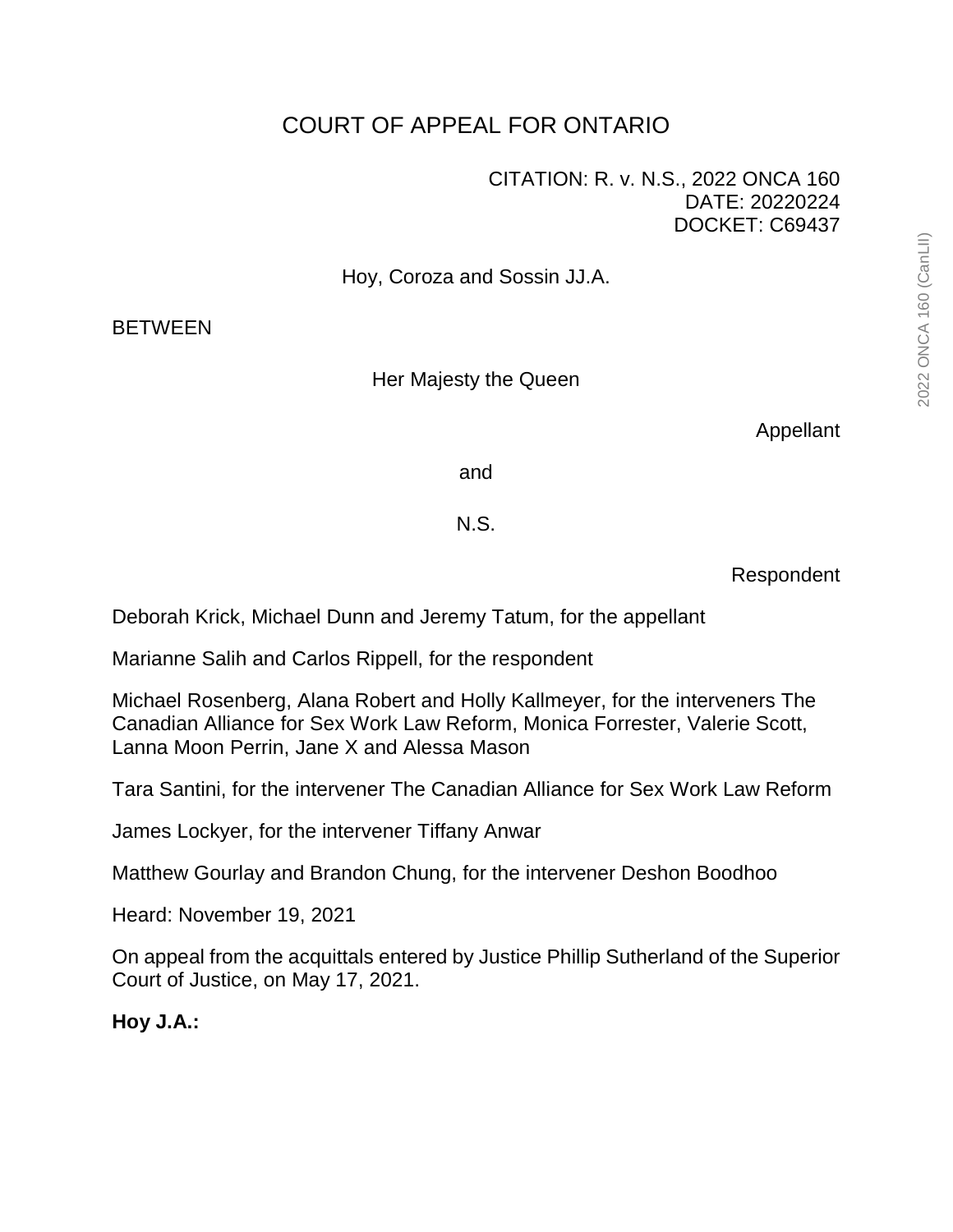#### **I. INTRODUCTION**

[1] In 2014, Parliament enacted Bill C-36, *An Act to amend the Criminal Code in response to the Supreme Court of Canada decision in Attorney General of Canada v. Bedford and to make consequential amendments to other Acts*, 2nd Sess., 41st Parl., 2014 (assented to 6 November 2014), S.C. 2014, c. 25, in response to the Supreme Court's decision in *Canada (Attorney General) v. Bedford*, 2013 SCC 72, [2013] 3 S.C.R. 1101, declaring three *Criminal Code* 1 offences addressing prostitution-related conduct unconstitutional.

[2] The respondent was charged with several offences relating to his sale of the complainant's sexual services. He successfully challenged the constitutionality of three of the new provisions of the *Criminal Code* enacted by Bill C-36 – s. 286.2 (material benefit), s. 286.3 (procuring), and s. 286.4 (advertising) – on the basis that they infringe the rights of a hypothetical person to security of the person and, in some cases, to liberty under s. 7 of the *Canadian Charter of Rights and Freedoms*: *R. v. N.S.*, 2021 ONSC 1628. The application judge found that the infringements were not a justifiable limit under s. 1 and struck down the impugned provisions.

[3] The Crown appeals.

 $\overline{a}$ 

<sup>1</sup> R.S.C. 1985, c. C-46.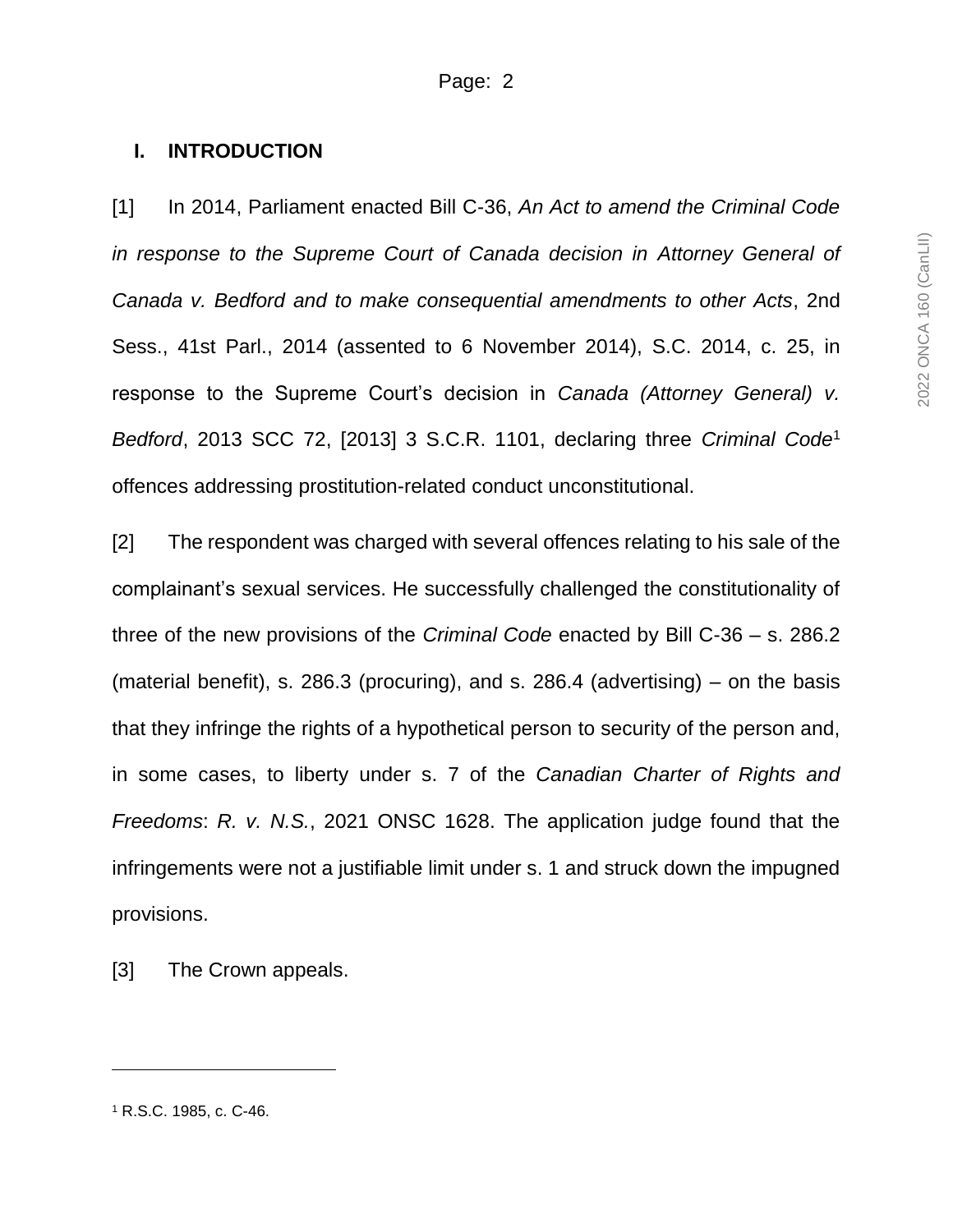[4] For the following reasons, I would allow the appeal, set aside the respondent's acquittals, and order a new trial.

[5] The Supreme Court's decision in *Bedford* provides important context for the issues on this appeal. Below, I first review *Bedford*. Next, I outline the scheme of Bill C-36 and set out the provisions relevant on this appeal, and then provide a brief overview of the reasons of the judge below. I then consider the purposes of Bill C-36 before addressing, in turn, each of the impugned provisions. I consider the reasons of the application judge in more detail in my analysis. Finally, I address the respondent's arguments – renewed on appeal – that the impugned provisions infringe the right to freedom of expression under s. 2(b) and the right to freedom of association under s. 2(d) of the *Charter* and are not justifiable limits under s. 1.

#### **II.** *BEDFORD*

[6] In *Bedford*, the Supreme Court agreed with the application judge that three provisions of the *Criminal Code* violated the security of the person interests under s. 7 of the *Charter* and were unconstitutional: to be an inmate of or found without lawful excuse in, or to be the owner, landlord, lessor, tenant or occupier of a bawdyhouse (s. 210); living on the avails of another's prostitution (s. 212(1)(j)); and communicating in public with respect to a proposed act of prostitution  $(s. 213(1)(c)).$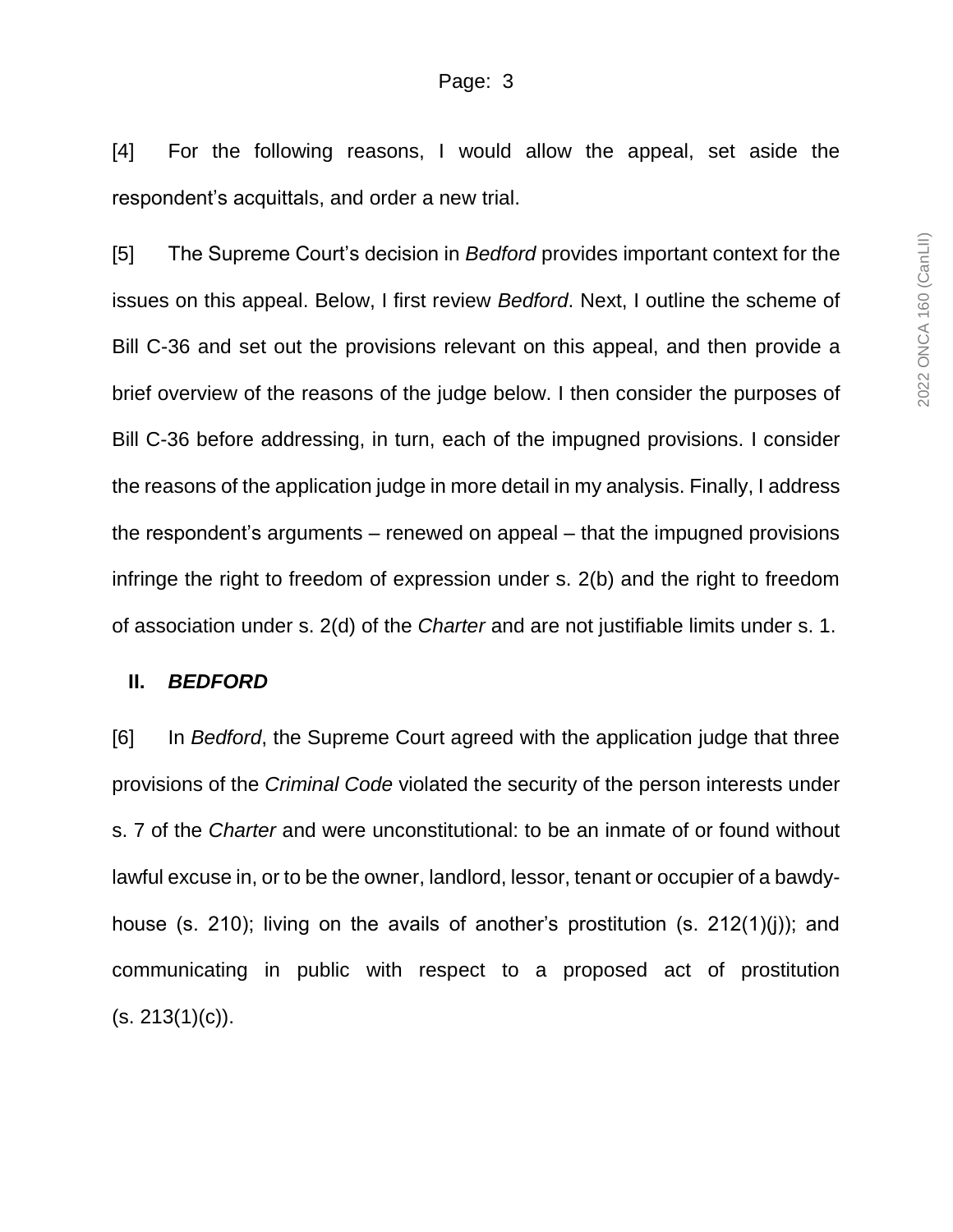[7] The applicants in *Bedford* were all current or former prostitutes.<sup>2</sup> They filed an extensive record as part of a civil application. They did not rely on hypotheticals. The application judge made extensive findings of fact, including with respect to social and legislative facts, which the court held were entitled to deference: *Bedford*, at para. 49.

[8] The court explained that the first question is whether the impugned laws negatively impact or limit the applicants' security of the person, thus bringing them within the ambit of, or engaging, s. 7 of the *Charter*. It concluded that they did: they imposed "dangerous conditions on prostitution: they prevent people engaged in a risky – but legal – activity from taking steps to protect themselves from the risks": at para. 60.

[9] The practical effect of the bawdy-house provision was to confine lawful prostitution to two categories: street prostitution and out-calls. The application judge found that the safest form of prostitution was working independently from a fixed indoor location. The bawdy-house prohibition prevented prostitutes from doing so. Working from a fixed indoor location would permit prostitutes to have a regular clientele and set up safeguards.

 $\overline{a}$ 

<sup>2</sup> The Supreme Court used the term "prostitutes" in *Bedford*. The new legislation refers to someone who provides sexual services for consideration in the body but refers to prostitution in the preamble. The application judge used the term "sex worker". I will use the terms that *Bedford* used when discussing *Bedford*, the terms used in the legislation where appropriate and the terms the application judge used when discussing his reasons.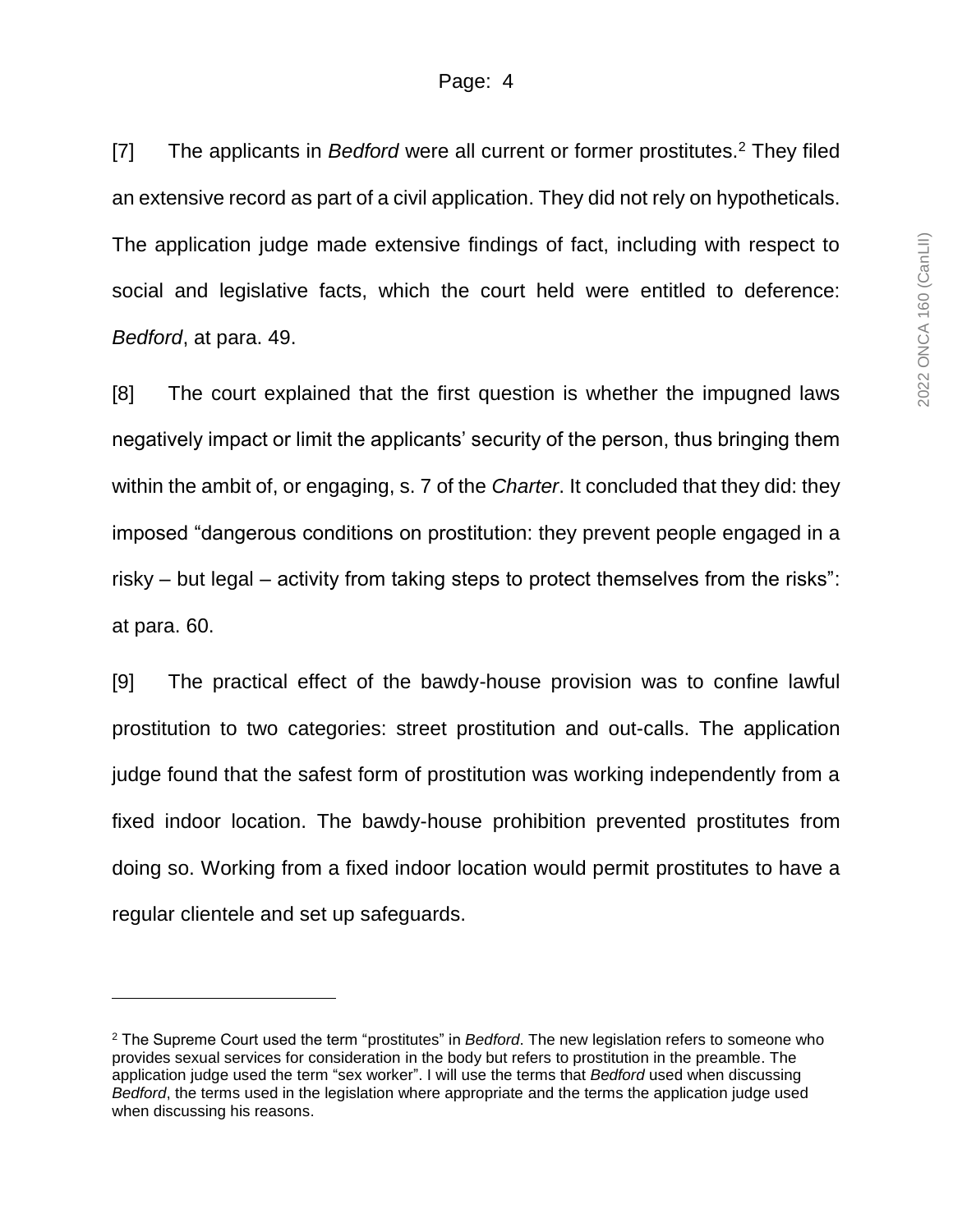[10] As interpreted by the courts, the living on the avails provision prevented prostitutes from hiring bodyguards, drivers and receptionists – safeguards that could increase the prostitutes' safety.

[11] The prohibition on communicating in public prevented prostitutes from screening clients and setting terms on the use of condoms or safe houses, thereby significantly increasing the risks they faced.

[12] The court then considered whether the impugned provisions respected the principles of fundamental justice: in particular, the basic values against arbitrariness, overbreadth and gross disproportionality. I provide more detail later in these reasons about what the court said about these principles and how compliance with them is to be assessed.

[13] It found that the objective of the bawdy-house provision, which had been essentially unchanged since the 1953-54 revision to the *Criminal Code*, had long been identified as preventing community harms in the nature of nuisance and that the harms identified by the application judge were grossly disproportionate to that object.

[14] The court had previously determined that the purpose of the living on the avails provision was to target pimps and the parasitic, exploitative conduct in which they engage. It agreed with the courts below that the provision was overbroad, at para. 142: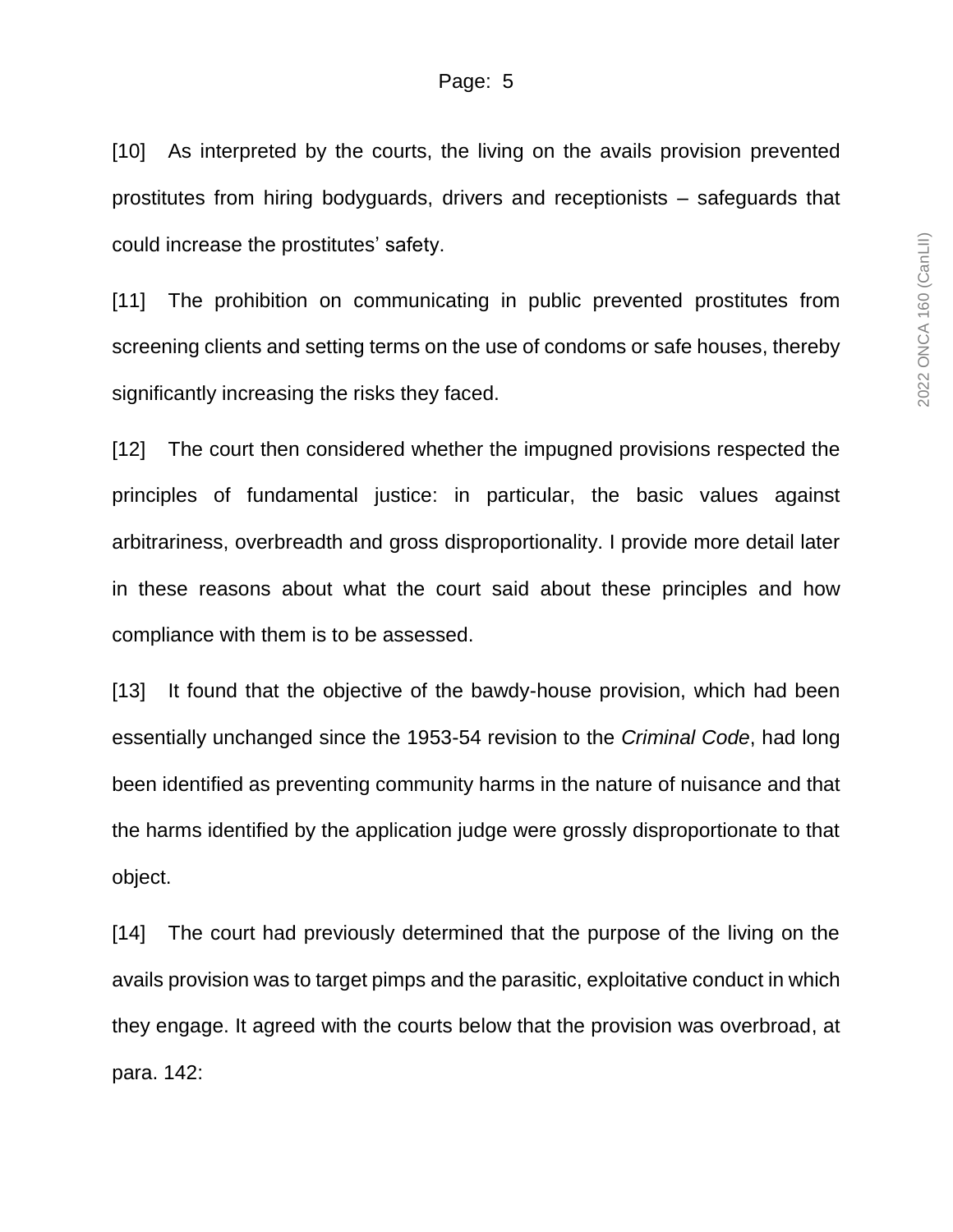The law punishes everyone who lives on the avails of prostitution without distinguishing between those who exploit prostitutes (for example, controlling and abusive pimps) and those who could increase the safety and security of prostitutes (for example, legitimate drivers, managers, or bodyguards). It also includes anyone involved in business with a prostitute, such as accountants or receptionists. In these ways, the law includes some conduct that bears no relation to its purpose of preventing the exploitation of prostitutes. The living on the avails provision is therefore overbroad.

[15] The object of the communicating provision had been explained in the *Reference re ss. 193 and 195.1(1)(c) of the Criminal Code (Man.)*, [1990] 1 S.C.R. 1123 (the "*Prostitution Reference*"), at pp. 146-7: to take prostitution off the streets and out of public view in order to prevent the associated nuisances. The court agreed with the application judge that the negative impact on the safety and lives of street prostitutes was grossly disproportionate to the possibility of nuisance caused by street prostitution.

[16] The court noted that the Attorney General had not seriously argued that the laws, if found to infringe s. 7, could be justified under s. 1 of the *Charter*. Therefore, the court found that the impugned laws were not saved by s. 1.

[17] While it declared the impugned provisions unconstitutional, the court carefully added this, at para. 165:

> That does not mean that Parliament is precluded from imposing limits on where and how prostitution may be conducted… The regulation of prostitution is a complex and delicate matter. It will be for Parliament, should it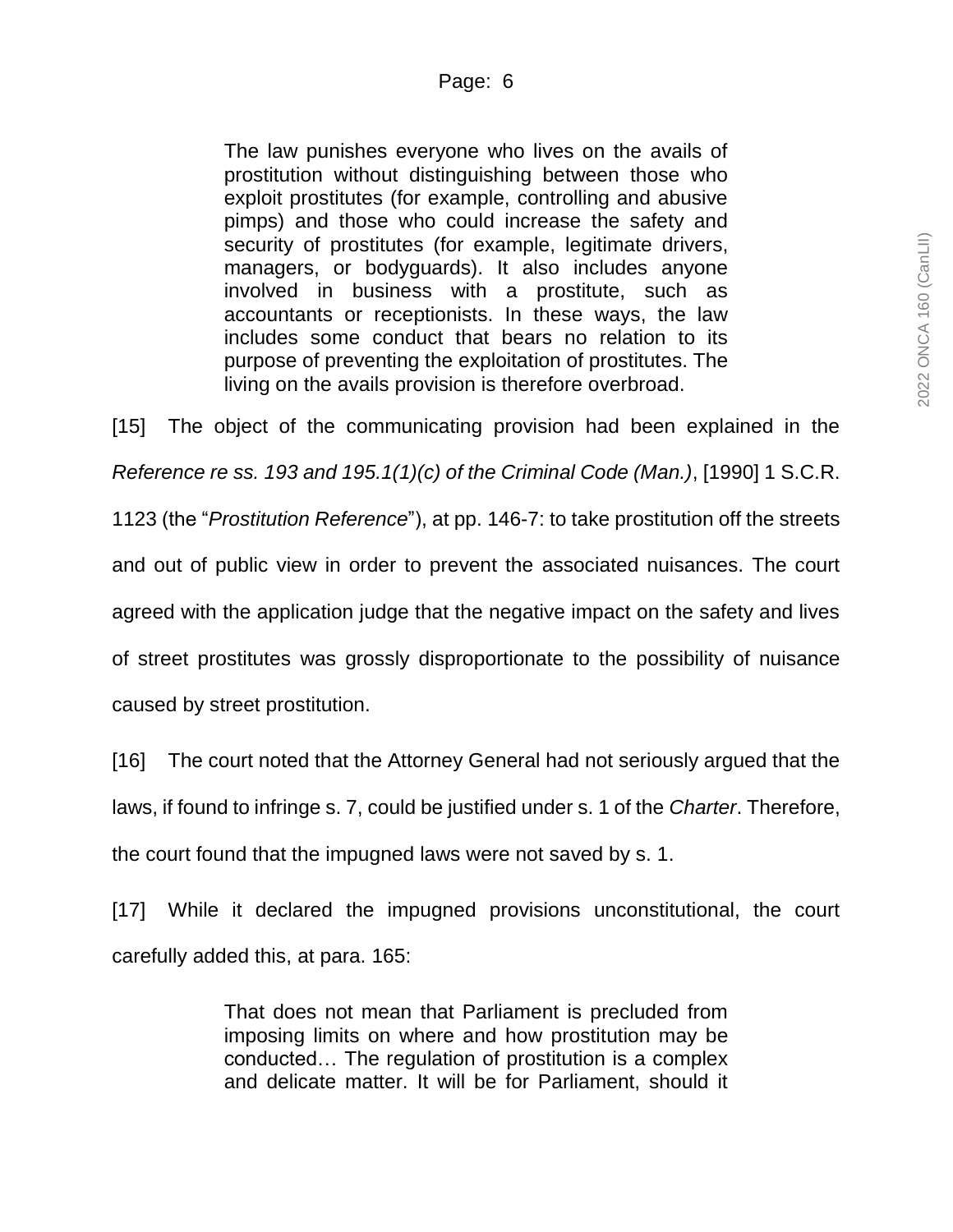choose to do so, to devise a new approach, reflecting different elements of the existing regime.

[18] The court suspended its declaration of invalidity for one year.

#### **III. THE PCEPA**

[19] Before the one-year suspension elapsed, Parliament enacted Bill C-36*.* The Act's short tile is the *Protection of Communities and Exploited Persons Act* (the "PCEPA").

[20] The PCEPA amended or repealed the provisions which the Supreme Court had declared unconstitutional in *Bedford* and enacted four new offences in Part VIII of the *Criminal Code* – "Offences Against the Person and Reputation" – under a new heading: "Commodification of Sexual Activity".

[21] At the time of *Bedford*, it was not illegal to exchange sex for money. The PCEPA changed that. While some advocated for the decriminalization and regulation of the sex trade, Parliament adopted a variant of the so-called "Nordic Model", which had been adopted in several other countries. The Nordic Model views the sex trade as a form of sexual exploitation. It targets those who create the demand for prostitution and those who capitalize on it. Parliament did not accept that persons who provide sexual services for consideration should be viewed as "workers" and that prostitution should be legal sex "work": see the comments of Minister of Justice and Attorney General of Canada Peter MacKay in House of Commons, Standing Committee on Justice and Human Rights,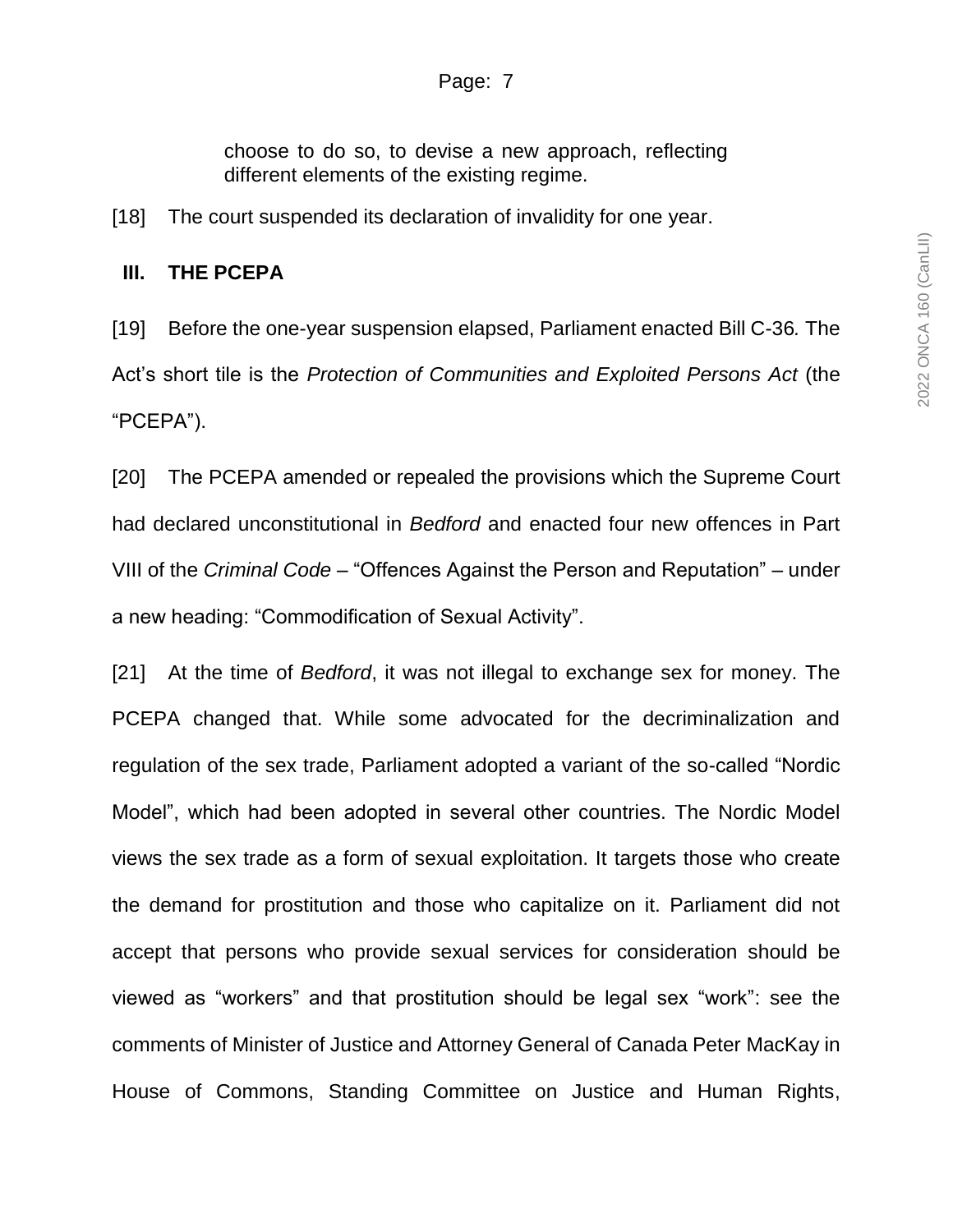*Evidence*, 41st Parl., 2nd Sess., No. 32 (7 July 2014), at pp. 9-10. It was concerned that prostitution was linked to human trafficking. As the Minister of Justice put it in debate at second reading, "[D]ecriminalization and legalization [of prostitution] lead to increased human trafficking for the purpose of sexual exploitation"; see also comments of Mr. Royal Galipeau (Ottawa-Orléans), House of Commons, *Debates (Hansard)*, 41st Parl., 2nd Sess., Vol. 147, No. 117 (26 September 2014), at p. 7885.

[22] Section 286.1(1) now provides that everyone who obtains for consideration, or communicates with anyone for the purpose of obtaining for consideration, the sexual services of a person is guilty of an offence.<sup>3</sup> While buying sex is now a criminal offence, the PCEPA does not criminalize the sale of sexual services. Further, under s. 286.5, set out later in this part of these reasons, the PCEPA provides immunity from prosecution to persons who aid or abet an offence under s. 286.1 in relation to the provision of their own sexual services. The PCEPA views those who provide sexual services for consideration as exploited persons. Whether Parliament could or should have criminalized obtaining sexual services for consideration is not before this court. Section 286.1 is not challenged in this case.<sup>4</sup>

<sup>3</sup> Section 286.1(2) creates a separate offence, with more severe punishment, in the case of the sexual services of a person under the age of 18 years.

<sup>4</sup> The Canadian Alliance for Sex Work Law Reform (a coalition of 25 sex workers' rights organizations), a number of current and former sex workers, and Tiffany Anwar were granted leave to intervene on this appeal: *R. v. N.S.*, 2021 ONCA 605. Ms. Anwar ran an escort agency and was charged with offences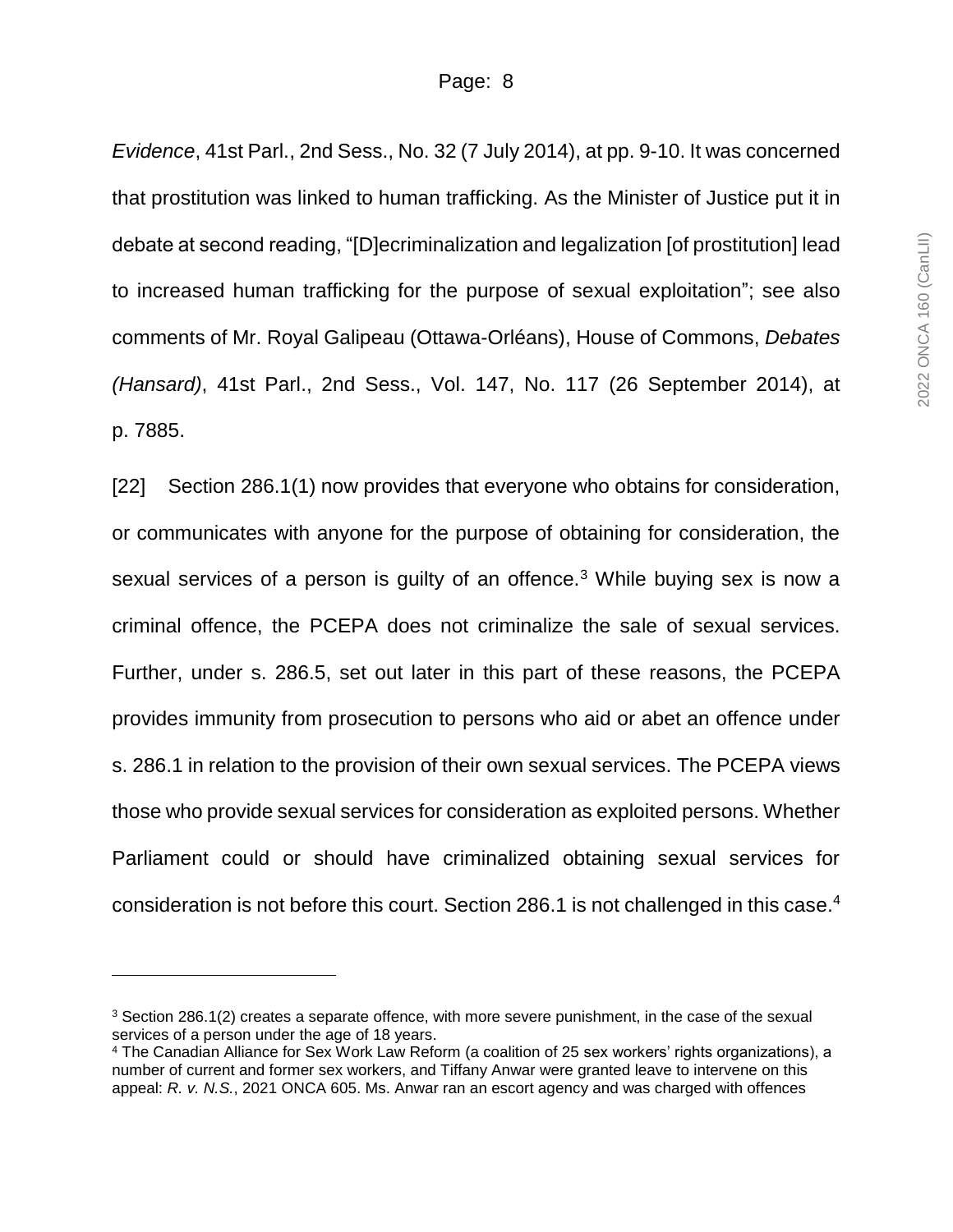#### Page: 9

[23] This appeal concerns the other three offences created by Parliament.

[24] The PCEPA created a new "material benefit" offence in s. 286.2(1).<sup>5</sup> This provision modernizes the living on the avails of prostitution offence which was found unconstitutional in *Bedford*. It provides that every person who receives a financial or other material benefit, knowing that it is obtained by or derived directly or indirectly from the commission of an offence under s. 286.1(1), is guilty of an offence.

[25] Section 286.2(4) creates exceptions to the general prohibition in s. 286.2(1).

Two of those exceptions permit a person who provides sexual services for consideration, on certain terms, to hire bodyguards, drivers and receptionists. The provisions found unconstitutional in *Bedford* did not permit such safeguards. Section 286.2(5), meanwhile, provides exceptions to those exceptions.

#### **Material benefit from sexual services**

 $\overline{a}$ 

**286.2 (1)** Every person who receives a financial or other material benefit, knowing that it is obtained by or derived directly or indirectly

under ss. 286.2(1), 286.3(1), and 286.4 of the *Criminal Code*. She was acquitted in 2020 after McKay J. found the provisions to be unconstitutional: *R. v. Anwar*, 2020 ONCJ 103, 62 C.R. (7th) 402. Although they were represented by different counsel, these interveners delivered a joint factum and Mr. Lockyer and Mr. Rosenberg made oral submissions on behalf of them all. These interveners offer the perspective of a subset of those who provide sexual services for consideration as a freely chosen occupation: sex workers. The heart of their submission is that the premise underlying the PCEPA – that exploitation is inherent in prostitution – is flawed and not supported by the evidence; the Nordic model is not effective; and, by criminalizing prostitution, the PCEPA subjects sex workers to danger and violates their rights under s. 7 of the *Charter*. These are issues for another day.

<sup>5</sup> Section 286.2(2) creates a separate offence, with more severe punishment, in the case of a material benefit derived directly or indirectly from the commission of an offence under s. 286.1(2).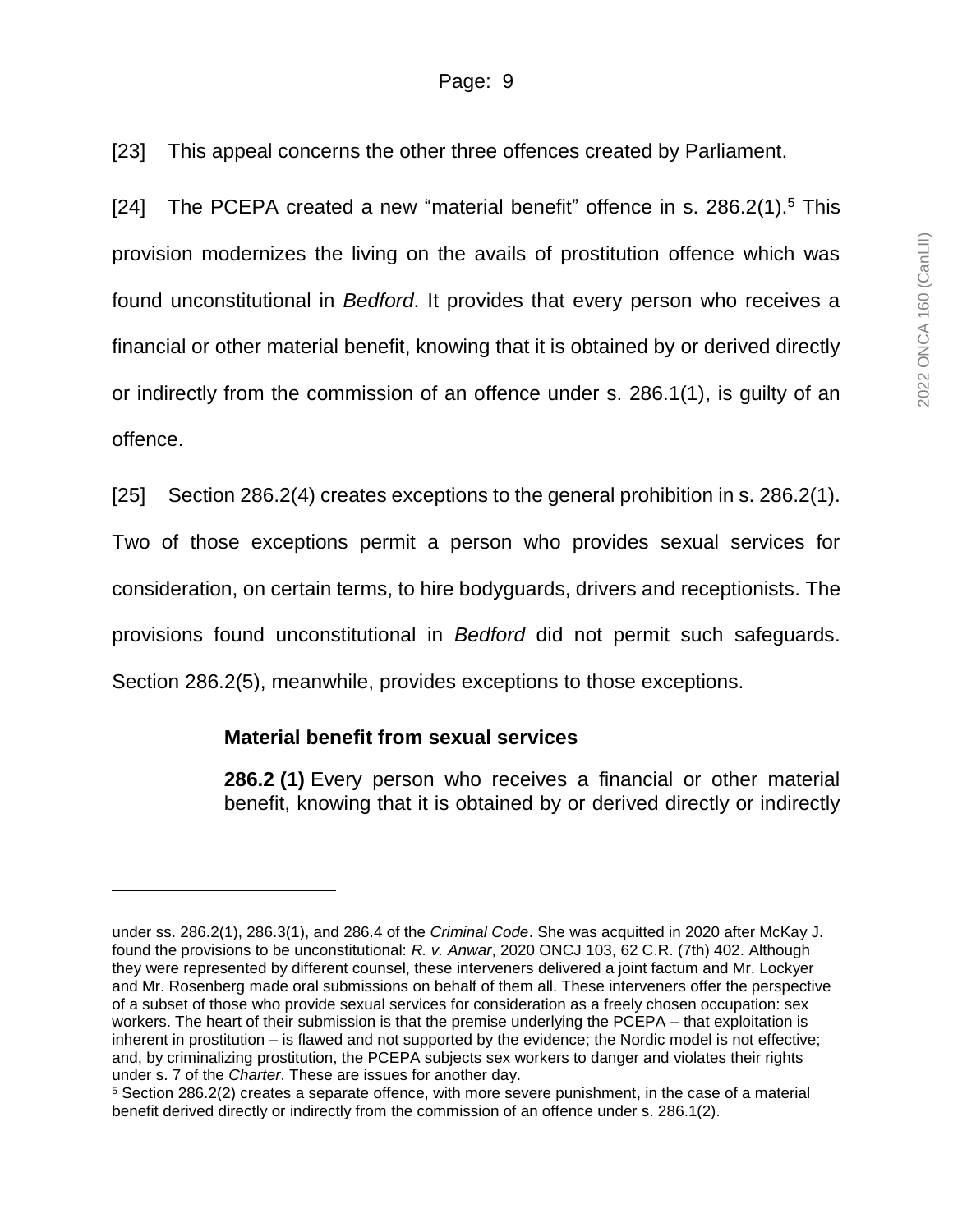from the commission of an offence under subsection 286.1(1), is guilty of

**(a)** an indictable offence and liable to imprisonment for a term of not more than 10 years; or

**(b)** an offence punishable on summary conviction.

### **Exception**

**(4)** Subject to subsection (5), subsections (1) and (2) do not apply to a person who receives the benefit

**(a)** in the context of a legitimate living arrangement with the person from whose sexual services the benefit is derived;

**(b)** as a result of a legal or moral obligation of the person from whose sexual services the benefit is derived;

**(c)** in consideration for a service or good that they offer, on the same terms and conditions, to the general public; or

**(d)** in consideration for a service or good that they do not offer to the general public but that they offered or provided to the person from whose sexual services the benefit is derived, if they did not counsel or encourage that person to provide sexual services and the benefit is proportionate to the value of the service or good.

### **No exception**

**(5)** Subsection (4) does not apply to a person who commits an offence under subsection (1) or (2) if that person

**(a)** used, threatened to use or attempted to use violence, intimidation or coercion in relation to the person from whose sexual services the benefit is derived;

**(b)** abused a position of trust, power or authority in relation to the person from whose sexual services the benefit is derived;

**(c)** provided a drug, alcohol or any other intoxicating substance to the person from whose sexual services the benefit is derived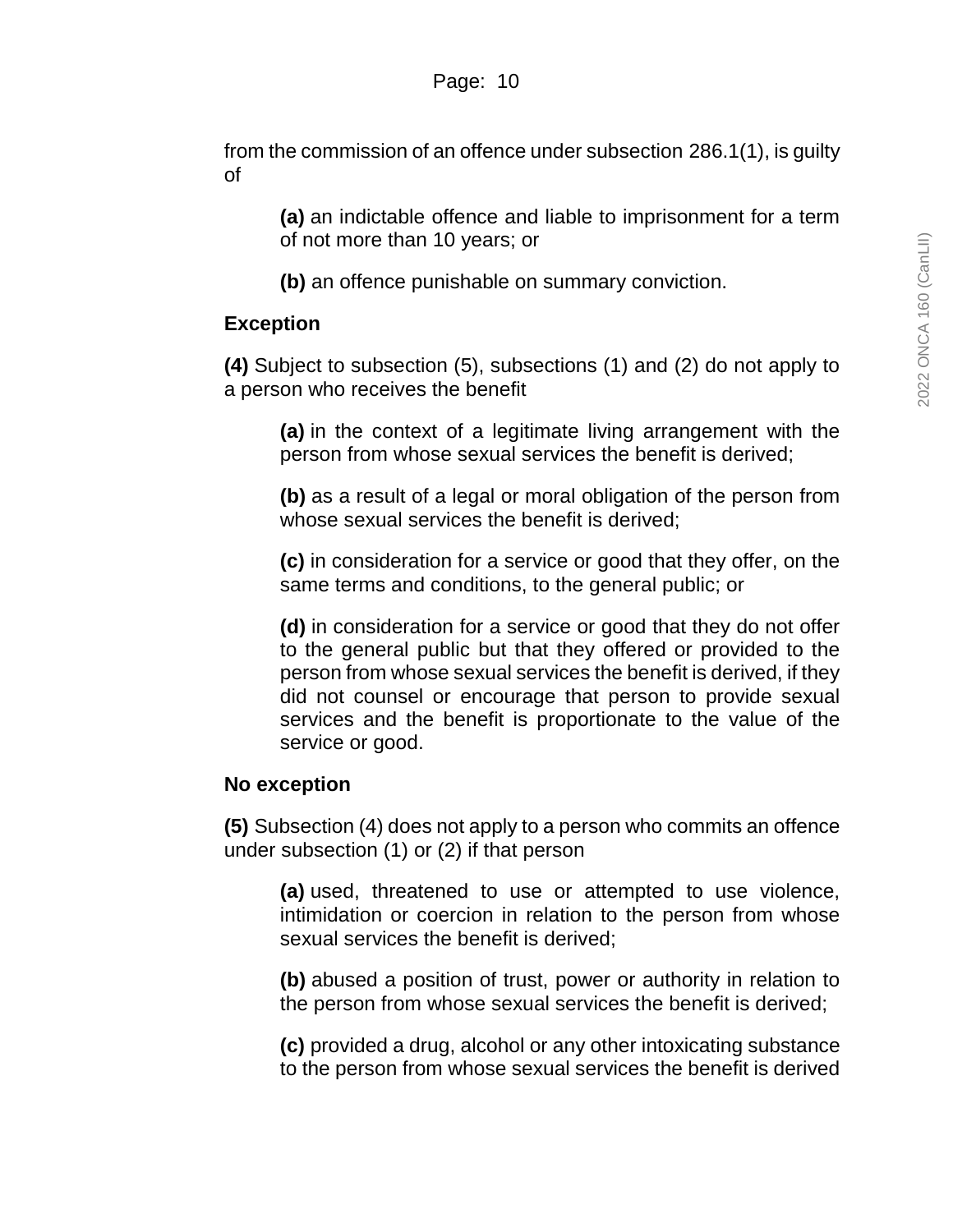for the purpose of aiding or abetting that person to offer or provide sexual services for consideration;

**(d)** engaged in conduct, in relation to any person, that would constitute an offence under section 286.3; or

**(e)** received the benefit in the context of a commercial enterprise that offers sexual services for consideration.

[26] The PCEPA also modernized and reformulated the prior procuring offence

in s. 212(1) by enacting s. 286.3(1)<sup>6</sup>:

### **Procuring**

**286.3 (1)** Everyone who procures a person to offer or provide sexual services for consideration or, for the purpose of facilitating an offence under subsection 286.1(1), recruits, holds, conceals or harbours a person who offers or provides sexual services for consideration, or exercises control, direction or influence over the movements of that person, is guilty of an indictable offence and liable to imprisonment for a term of not more than 14 years.

[27] And, in s. 286.4, Parliament created an entirely new offence prohibiting the

advertising of an offer to provide sexual services:

#### **Advertising sexual services**

**286.4** Everyone who knowingly advertises an offer to provide sexual services for consideration is guilty of

**(a)** an indictable offence and liable to imprisonment for a term of not more than five years; or

**(b)** an offence punishable on summary conviction.

 $6$  Section 286.3(2) creates a separate offence, with more severe punishment, for procuring a person under the age of 18 years.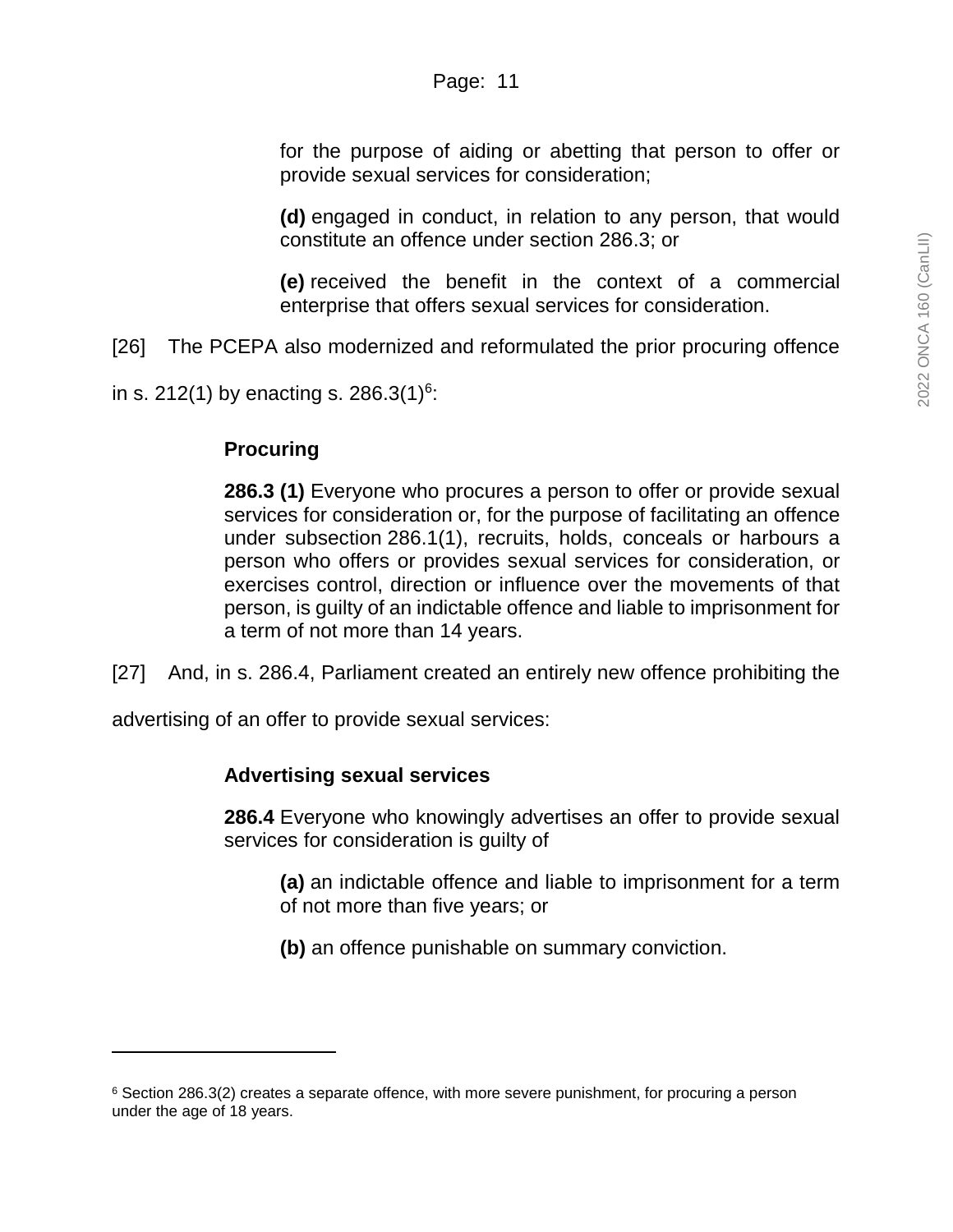[28] In addition to creating the four new offences, the PCEPA provides immunity

from prosecution for persons who provide their own sexual services for

consideration in s. 286.5:

### **Immunity — material benefit and advertising**

**286.5 (1)** No person shall be prosecuted for

**(a)** an offence under section 286.2 if the benefit is derived from the provision of their own sexual services; or

**(b)** an offence under section 286.4 in relation to the advertisement of their own sexual services.

### **Immunity — aiding, abetting, etc.**

**(2)** No person shall be prosecuted for aiding, abetting, conspiring or attempting to commit an offence under any of sections 286.1 to 286.4 or being an accessory after the fact or counselling a person to be a party to such an offence, if the offence relates to the offering or provision of their own sexual services.

[29] For ease of reference, a copy of these provisions is set out in Appendix "A" to these reasons.

[30] In response to *Bedford*, Parliament also replaced the communicating offence in s. 213(1)(c) of the *Criminal Code*. Now, except for communications in public places that impede traffic or take place in or next to school grounds, playgrounds or day care centres, communications by a person selling their own sexual services for consideration are no longer criminalized. Section 213 is not at issue on this appeal.

[31] With this framework, I turn to the reasons of the application judge.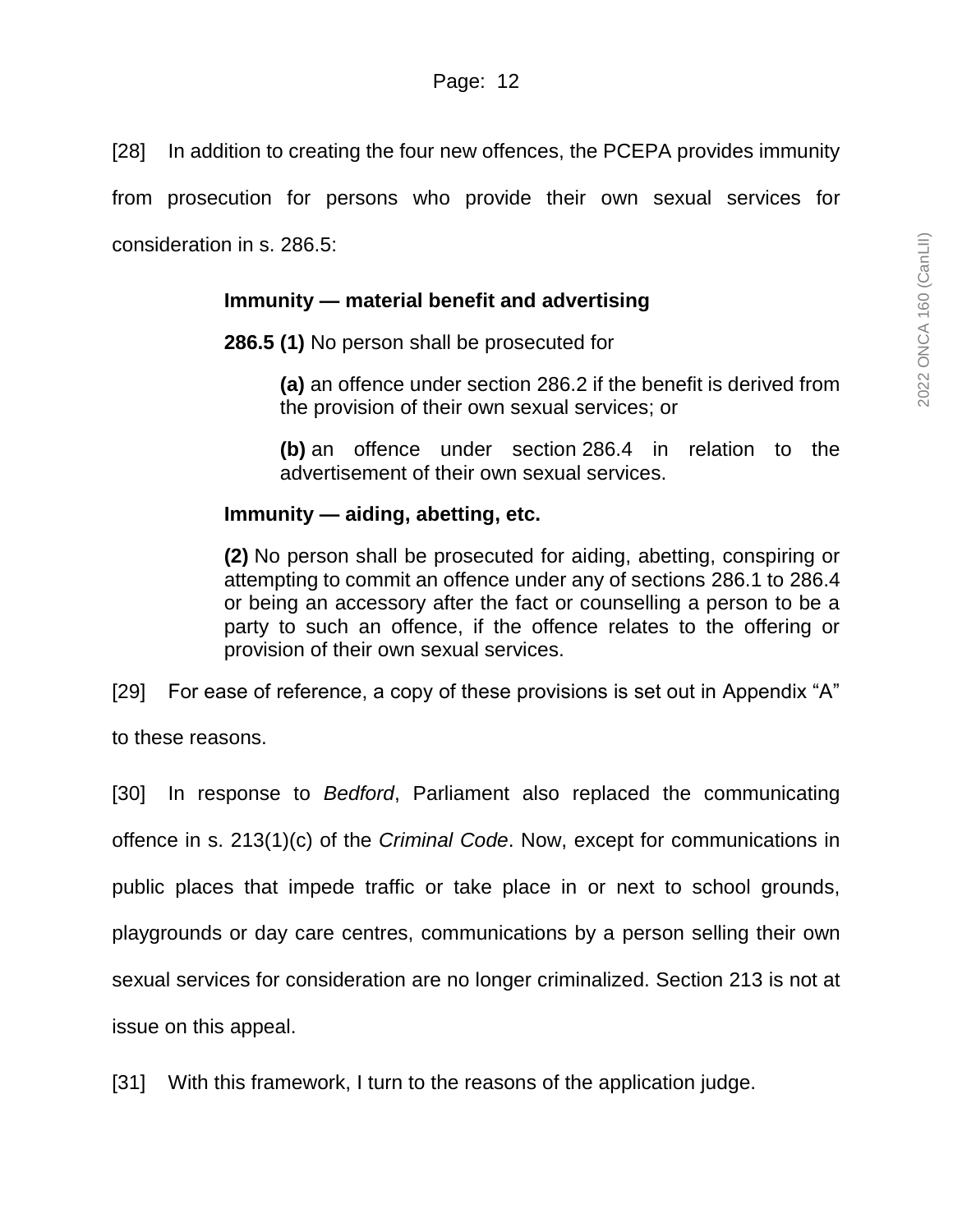## **IV. AN OVERVIEW OF THE REASONS OF THE APPLICATION JUDGE**

[32] The respondent was charged with offences under ss. 286.1(1), 286.2(1),

286.3(1) and 286.4. He did not assert that s. 7 was engaged on the facts of his

case. Rather, he challenged the constitutionality of ss. 286.2(1), 286.3(1) and

286.4 based on four "reasonable hypotheticals". The application judge found that

two of them would engage the impugned provisions in a manner that infringed s. 7:

Hypothetical 2: Students Deciding to Do Sex Work

Two or more 21-year old students at the University of Western Ontario are unable to afford their tuition and living expenses at university. They decide to become sex workers, a profession with which they are entirely unfamiliar.

They approach a known sex worker for assistance and advice. She facilitates their plan by helping them set up, including helping them find rental premises out of which to operate, helping them hire security and a receptionist, and arranging for a professional photographer and website designer to facilitate their advertising on the internet. The two or more students then lease premises, hire security, a receptionist and a bookkeeper, and commence to sell sexual services.

Hypothetical 4: Male Sex Worker in Rented Residence

The sex worker is male. He is a student is his final year. He decides to lease premises, a room with the same students in hypothetical two. He uses the premises to conduct his commercial sex work. He makes his own money. He pays rent for the use of the premises for his living residence and where he conducts his commercial sex work.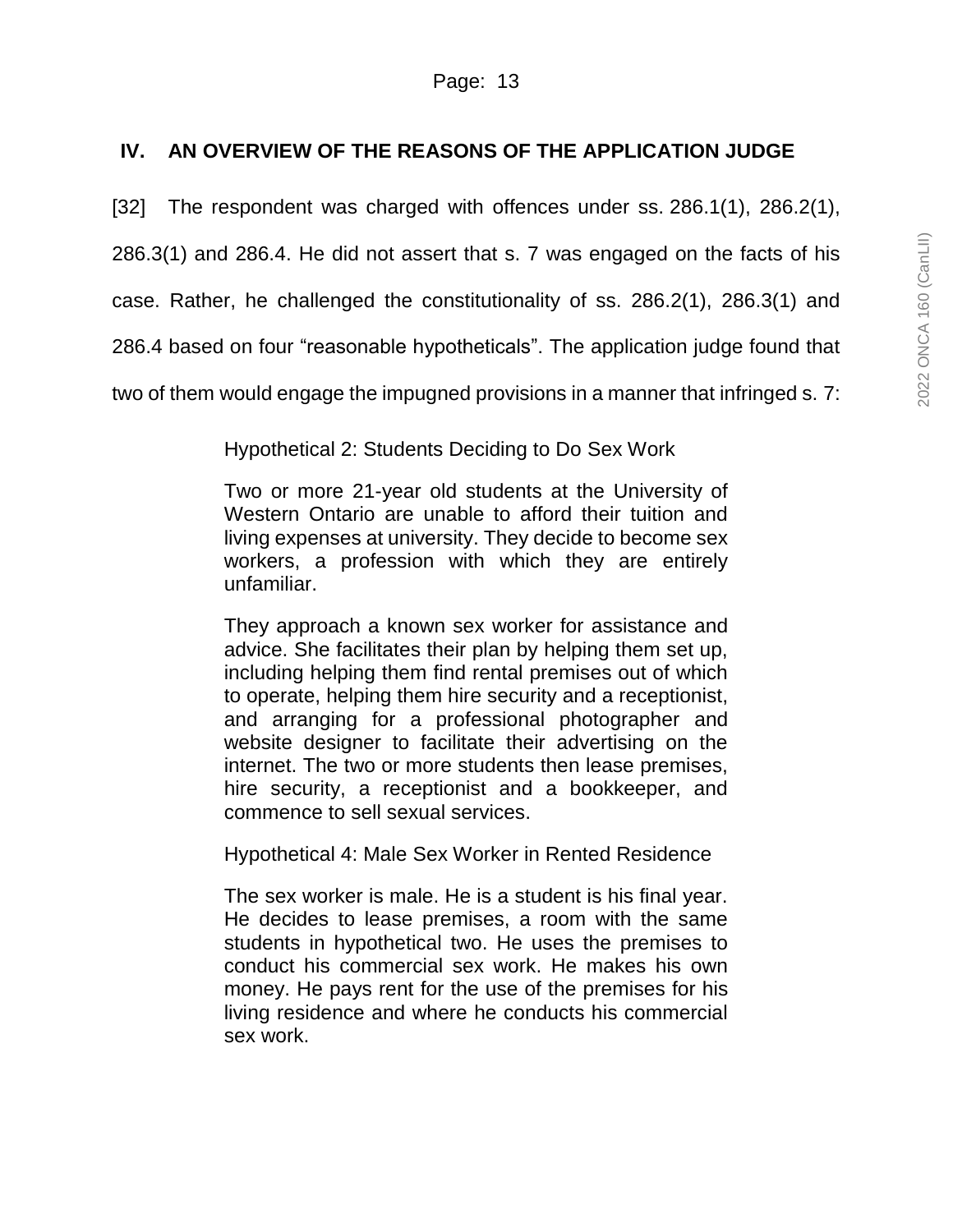[33] The application judge directed himself that the first issue to be considered was the purpose of the PCEPA and the impugned provisions.

[34] He found that the purpose of the PCEPA "is to immunise from prosecution any individual sex worker who performs sex work, and to allow the assistance of third parties in limited circumstances, while making all other aspects of commercial sex work illegal": at para. 52.

[35] Next, the application judge determined that the sex workers in the hypotheticals would be caught by the material benefit and procuring provisions, triggering their s. 7 right to liberty. The students, in working cooperatively, would constitute a "commercial enterprise" and therefore could not benefit from the exception to s. 286.2(1). Nor would they benefit from the immunity in s. 286.5. By assisting each other in conducting commercial sex and advertising and in providing accommodation, they would also be guilty of procuring, harbouring or concealing for the purpose of facilitating commercial sex work and directing, controlling, or influencing the movements of someone for the purpose of facilitating commercial sex work. The experienced sex worker who gives the students advice would also be guilty of procuring.

[36] The sex workers' right to security of the person would also be engaged. Because they would be caught by the material benefit and procuring provisions, they would not be able to hire security or take other steps to protect themselves.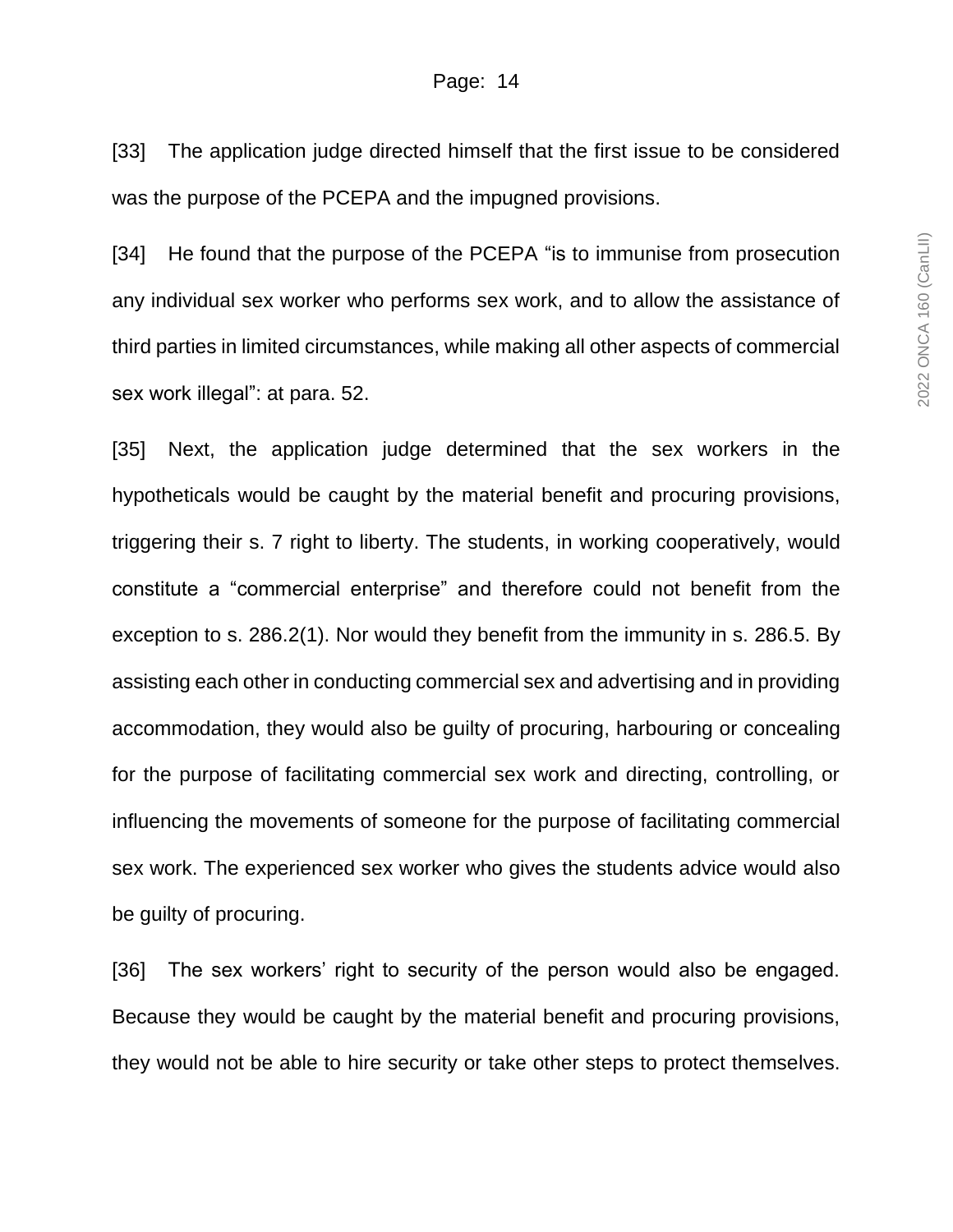They could also not receive advice from the experienced sex worker, because she would be guilty of procuring. Finally, the application judge concluded that while the students would not be caught by the advertising prohibition because of the immunity in s. 286.5, their security of the person was engaged because they could not communicate frankly with their customers.

[37] Assessed against the objectives of the legislation, the application judge found all three provisions to be overbroad. Parliament had indicated that one of the objectives is to protect sex workers from violence, abuse and exploitation to protect the health and safety of sex workers. The impugned provisions limit or prevent some means of protection and safety for some, if not all, sex workers.

[38] Further, their impact is grossly disproportionate. The application judge held that "[t]he objective of eliminating or lessening commercial sex work through the banning of advertising cannot be made at the safety and security of commercial sex workers": at para. 177. Parliament cannot allow sex work to continue and then grossly limit or prevent sex workers' ability to protect their safety.

[39] He concluded that the infringements of s. 7 were not saved by s. 1. As in *Bedford*, the Crown had not seriously addressed the s. 1 issue in its factum. In any event, it would be very difficult to justify an infringement of s. 7 under s. 1.

[40] Having found that s. 7 had been infringed and was not a justifiable limit under s. 1, the application judge declined to address the alleged infringement under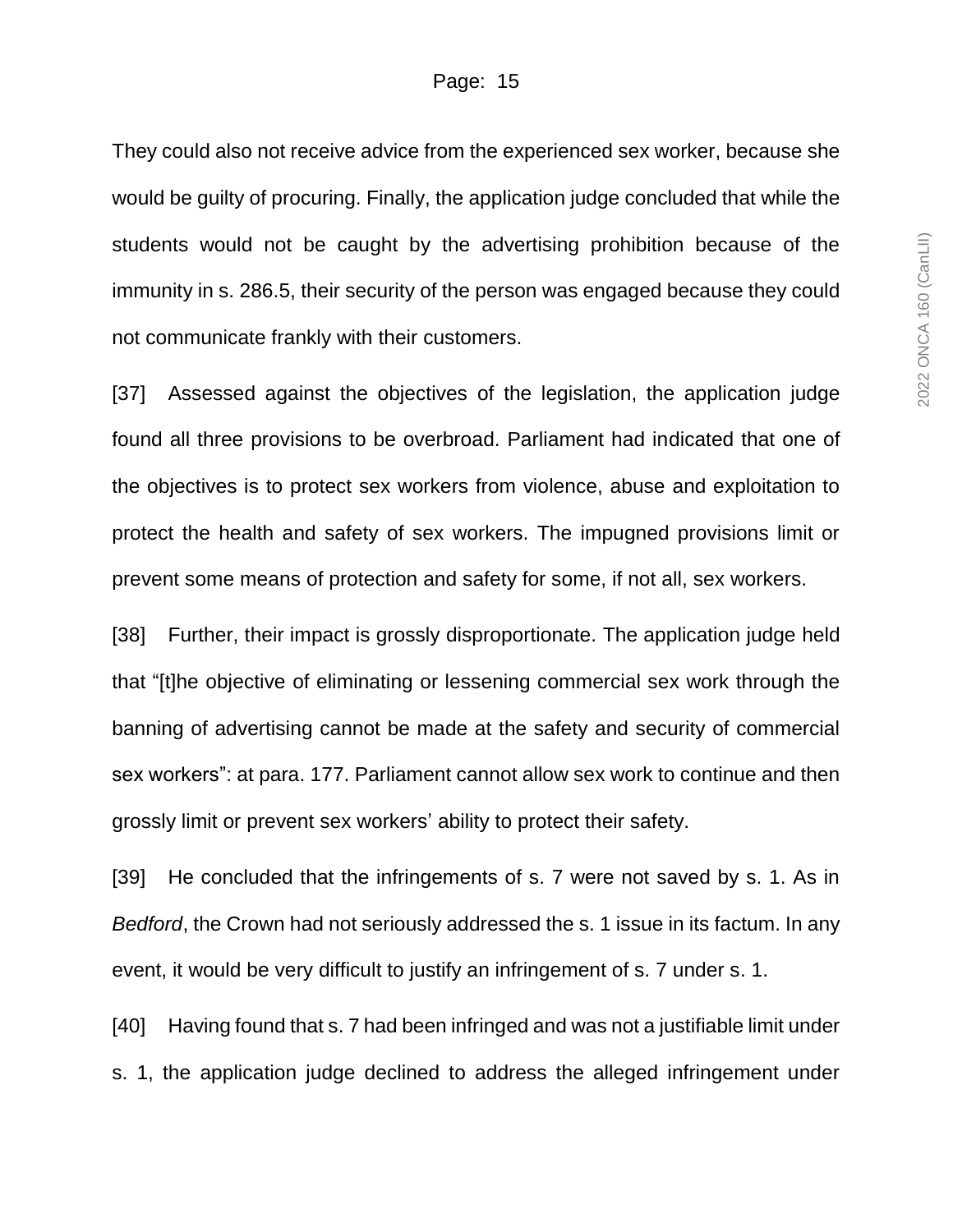s. 2(d) of the *Charter*. He also found that he was bound by this court's decision in *Bedford*<sup>7</sup> with respect to the advertising provision (s. 286.4), and therefore was compelled to find that it was not an unjustified infringement of s. 2(b) of the *Charter*. [41] He declared the impugned provisions of no force and effect, with immediate effect: *R. v. N.S.*, 2021 ONSC 2920. This court granted the Crown's application to stay the declaration, pending this appeal: *R. v. N.S.*, 2021 ONCA 694. With the consent of the parties, at the hearing of this appeal, the court extended the stay

pending the release of these reasons.

# **V. SECTION 7 AND THE PURPOSE OF THE PCEPA**

[42] Section 7 provides:

l

Everyone has the right to life, liberty and security of the person and the right not to be deprived thereof except in accordance with the principles of fundamental justice.

[43] As explained in *Bedford*, a law's compliance with s. 7 of the *Charter* turns on a proper assessment of the law's objective. When an impugned provision engages s. 7, its purpose must be identified to determine whether the impairment of the s. 7 right is in accordance with the principles of fundamental justice. Does it respect the basic values against arbitrariness, overbreadth and gross disproportionality?

<sup>7</sup> 2012 ONCA 186, 128 O.R. (3d) 385. In *Bedford*, the Supreme Court did not consider whether it could depart from its s. 2(b) conclusion in the *Prostitution Reference* because it resolved the appeal on s. 7 grounds.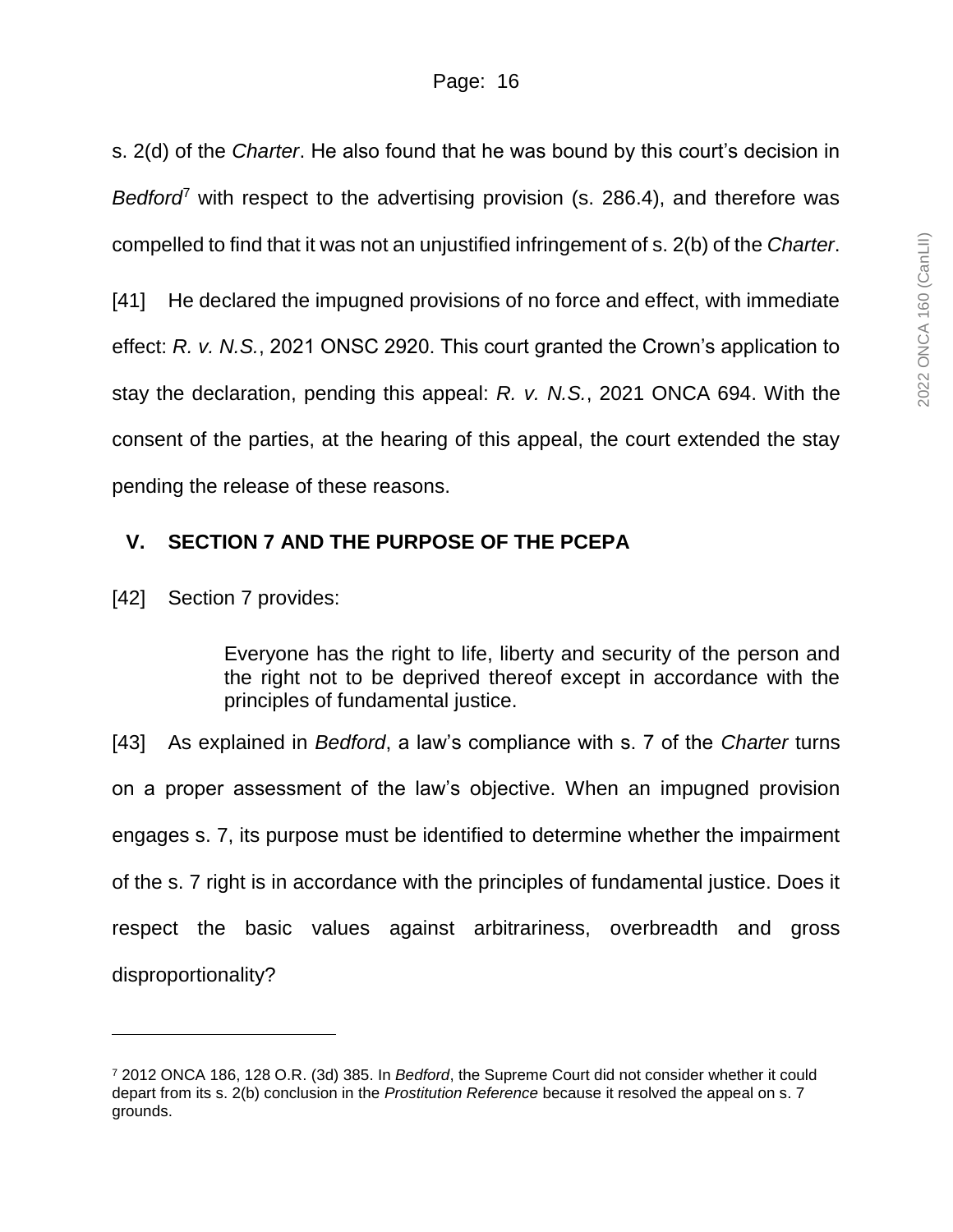[44] The Supreme Court explained in *Bedford* that the basic values against arbitrariness and overbreadth target the absence of connection between the impugned law's purpose and the s. 7 deprivation. A law is arbitrary if there is no connection between the effect and object of the law. A provision suffers from overbreadth when it is so broad in scope that it includes some conduct that bears no connection to its objective: i.e., the law is rational in some cases, but overreaches in its effect in others. The overbreadth analysis does not evaluate the appropriateness of the objective: *R. v. Moriarity*, 2015 SCC 55, [2015] 3 S.C.R. 485, at paras. 30-31.

[45] A law offends the value against gross disproportionality when it deprives a person of life, liberty or security of the person in a manner that is grossly disproportionate to the law's objective. The rule against gross disproportionality only applies in extreme cases, where the seriousness of the deprivation is totally out of sync with the objective of the measure: e.g., a law intended to keep streets clean that imposes life imprisonment for spitting on the sidewalk; see *Bedford*, at para. 120.

[46] It is clear from *Bedford* that the s. 7 analysis turns on the purpose of the particular provision that is impugned. In *Bedford*, the purpose of each provision had previously been determined and the court assessed overbreadth and gross disproportionality against those purposes. Here, in the absence of binding authority, the application judge had to assess the purpose of each provision.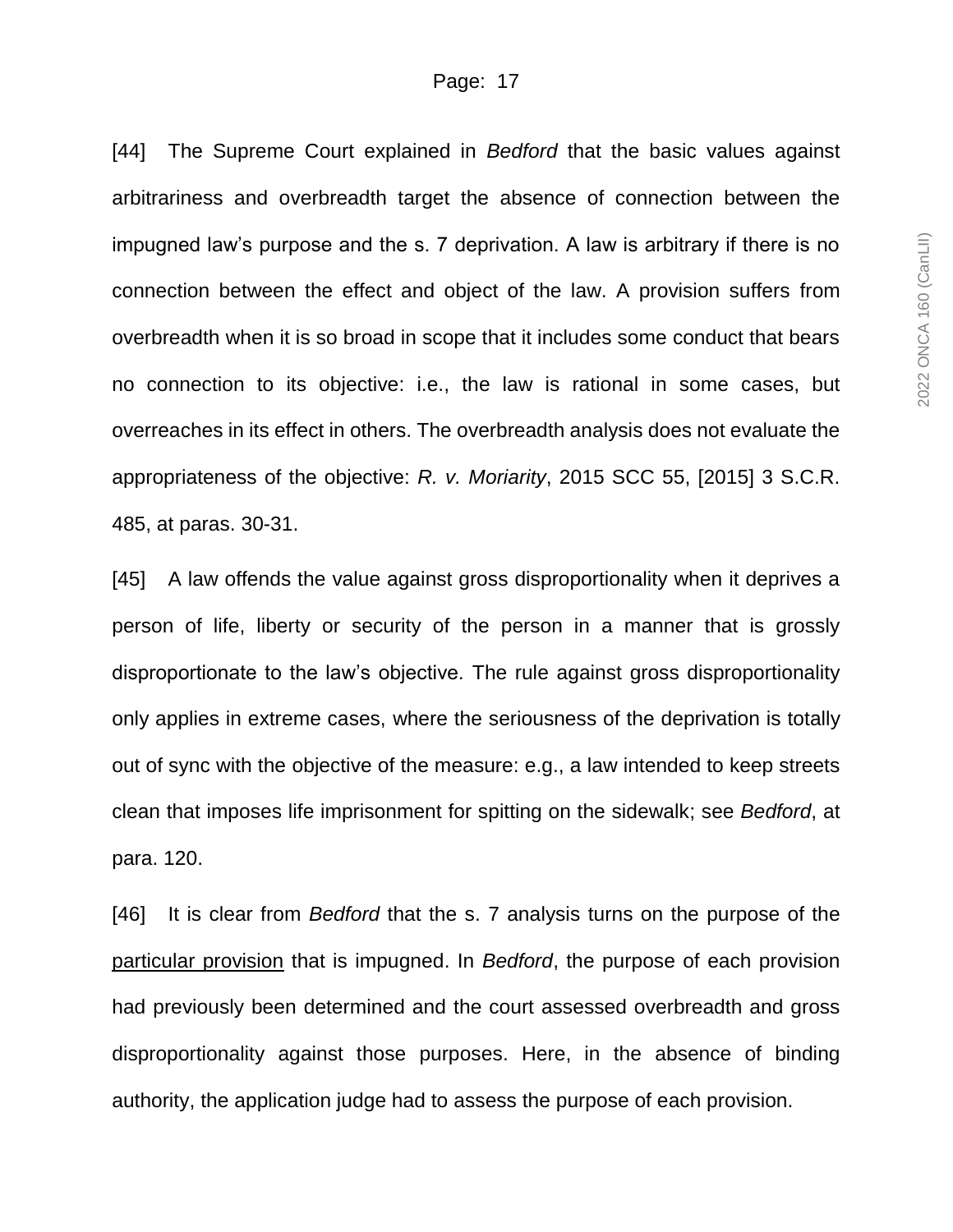[47] The purposes of the PCEPA are relevant in determining the purpose and scope of the impugned provisions. I therefore address the purposes of the PCEPA as a whole before turning to each of the impugned provisions.

[48] A law's purpose can be inferred from explicit legislative statements, the text of the law read in its context, extrinsic evidence such as legislative history and evolution, as well as prior judicial interpretations: *R. v. Safarzadeh-Markhali*, 2016 SCC 14, [2016] 1 S.C.R. 180, at para. 31; see also Hamish Stewart, *Fundamental Justice: Section 7 of the Charter of Rights and Freedoms*, 2nd ed. (Toronto: Irwin Law, 2019), at p. 157, citing *R. v. Downey*, [1992] 2 S.C.R. 10, at paras. 30-35. Although legislative debates cannot override specific text in legislation, they may still inform the interpretation process: *MediaQMI v. Kamel*, 2021 SCC 23, at para. 37.

[49] The then Minister of Justice, Peter MacKay, described the PCEPA as making prostitution itself illegal and a "fundamental paradigm shift in approach." He stated before the House of Commons Standing Committee on Justice and Human Rights that the goal of the PCEPA "is to reduce the demand for prostitution with a view to discouraging entry into it, deterring participation in it, and ultimately abolishing it to the extent possible." He reiterated this, almost word for word, before the Standing Senate Committee on Legal and Constitutional Affairs, describing prostitution as an "inherently degrading and dangerous activity": *Proceedings of the Standing Senate Committee on Legal and Constitutional Affairs*, 41st Parl., 2nd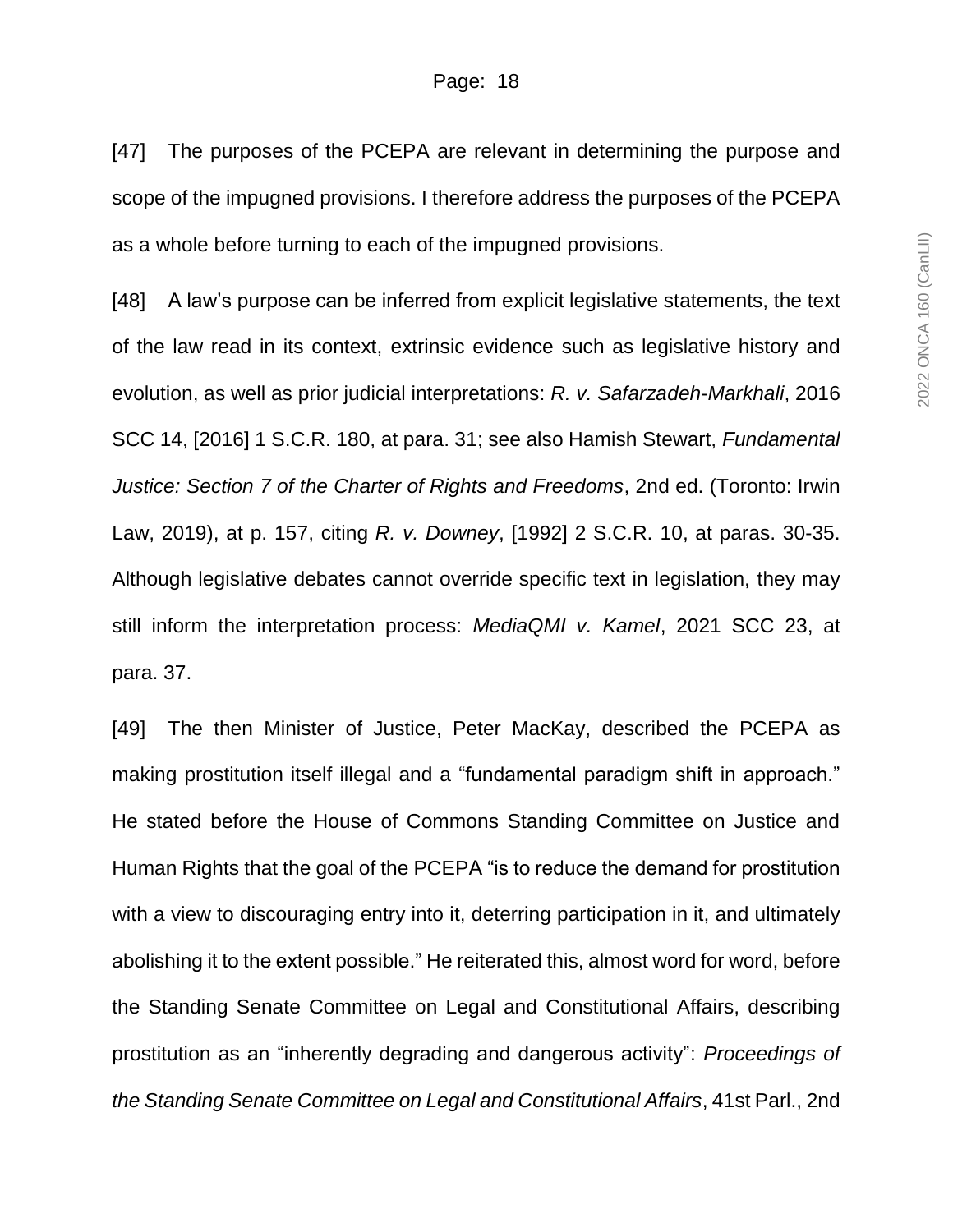Sess., No. 15 (9 September 2014) at p. 12. At the Senate Committee, he explained that the PCEPA would not only help reduce prostitution itself, "but will create the climate in which prostitutes can take certain specific measures, steps to further protect themselves or insulate themselves from violence" (emphasis added): at p. 22. At the debates at the second reading of the PCEPA, Minister MacKay stated that prostitution "disproportionately impacts on society's most marginalized and vulnerable" and that "[a]n additional objective is to reduce the likelihood of third parties facilitating exploitation through prostitution for their gain, and the key and operative word here is 'exploitation'": at p. 6653.

[50] Typically, legislative history comes from parliamentary speeches and debates or statements by ministers or members of Parliament. Other acceptable documentary sources of legislative history include government policy papers such as a white paper, green paper, budget paper and even reports or studies produced outside government which existed at the time of the enactment and were relied on by the government that introduced the legislation: P.W. Hogg and Wade Wright, *Constitutional Law of Canada*, loose-leaf (2021-Rel. 1) 5th ed. (Toronto: Carswell, 2007), at s. 60:1; see also Ruth Sullivan, *Sullivan on the Construction of Statutes*, 6th ed. (Markham: LexisNexis, 2014), at para. 9.48. For example, the Supreme Court referred to the Technical Paper on the Federal Carbon Pricing Backstop in its review of legislative history to discern the pith and substance of the *Greenhouse*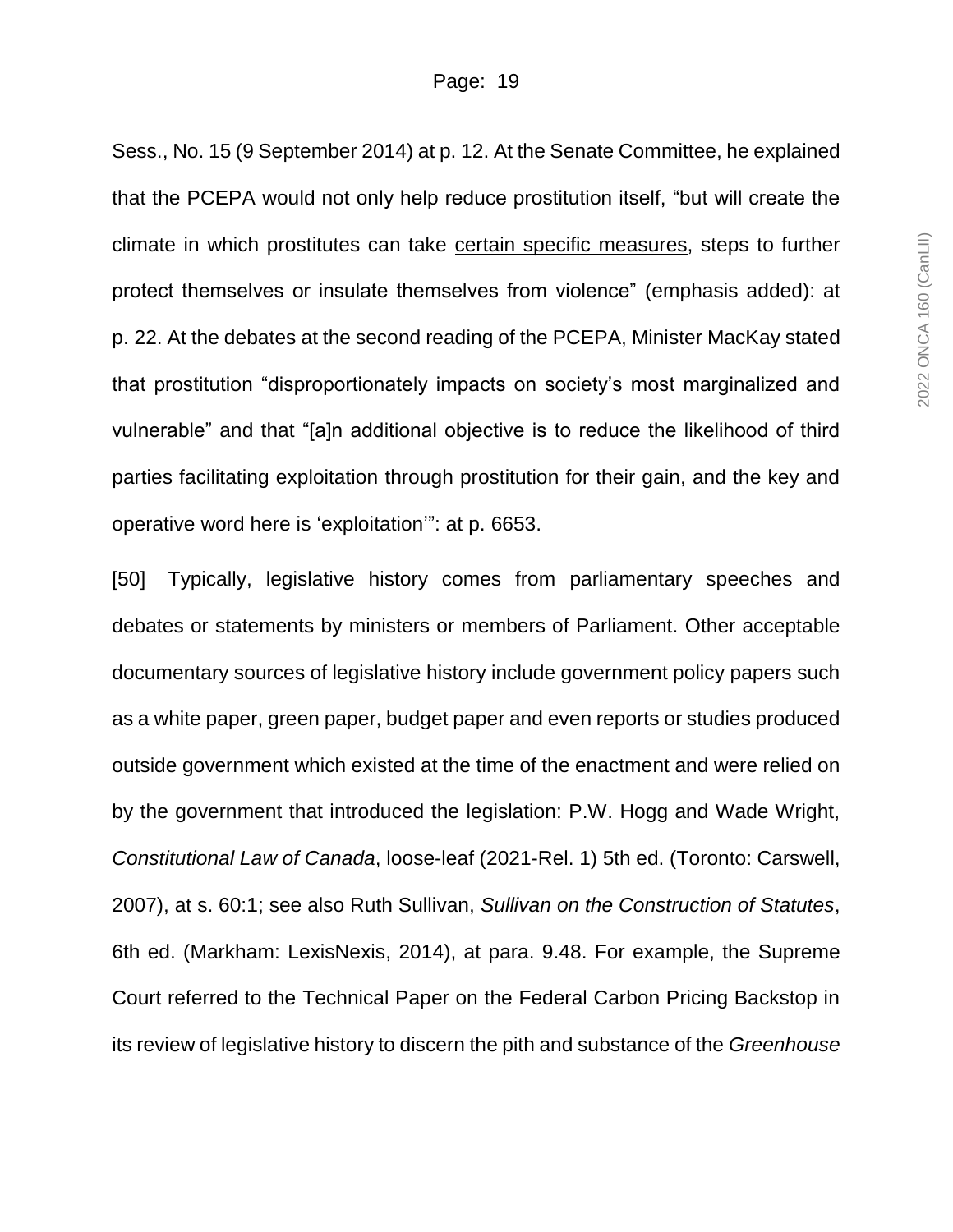*Gas Pollution Act* in *Reference re Greenhouse Gas Pollution Act*, 2021 SCC 11, 455 D.L.R. (4th) 1, *per* Wagner C.J.

[51] In this case, the legislative history includes the Technical Paper produced by the Department of Justice on the new prostitution-related offences, which was tabled before and adverted to at the parliamentary committees tasked with reviewing the legislation. The Technical Paper describes the purpose of the PCEPA as follows:

> [The PCEPA] seeks to denounce and prohibit the demand for prostitution and to continue to denounce and prohibit the exploitation of the prostitution of others by third parties, the development of economic interests in the exploitation of the prostitution of others and the institutionalization of prostitution through commercial enterprises, such as strip clubs, massage parlours and escort agencies in which prostitution takes place. It also seeks to encourage those who sell their own sexual services to report incidents of violence and leave prostitution.

[52] The Technical Paper goes on to describe the PCEPA's "overall objective" as reducing the demand for prostitution with a view to discouraging entry into it, deterring participation in it and ultimately abolishing it to the greatest extent possible: Technical Paper, at p. 3.

[53] The Technical Paper, at p. 7, describes the PCEPA as seeking "to ensure the safety of all by reducing the demand for prostitution, with a view to deterring it and ultimately abolishing it to the greatest extent possible" (emphasis added). It adds that the PCEPA recognizes that this paradigm shift will take time and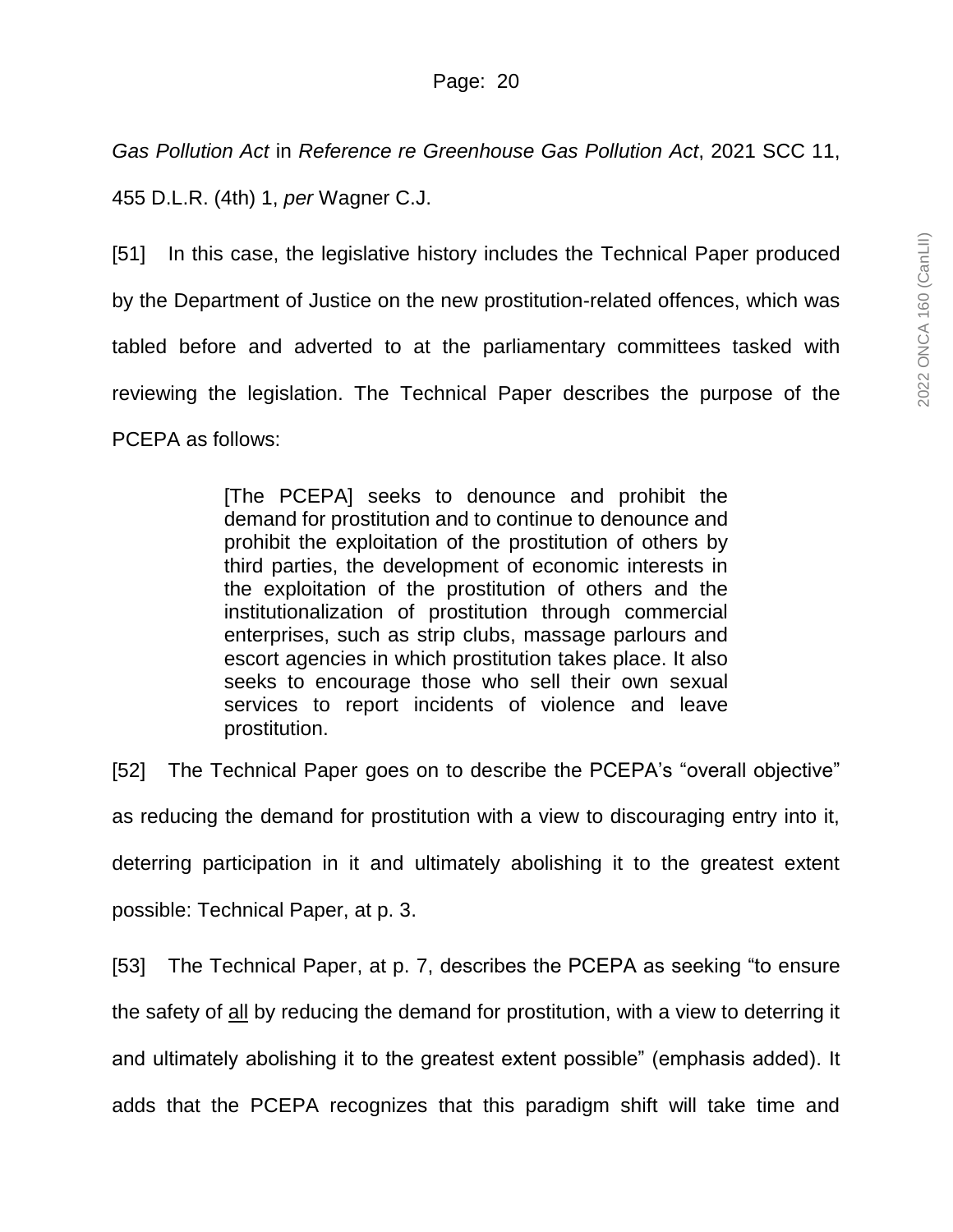therefore "does not prohibit individuals from taking certain measures to protect themselves when selling their own sexual services" (emphasis added). It describes Parliament as balancing the need to protect those subjected to prostitution from violence and exploitation with "the need to protect communities from prostitution's harmful effects, including exposure of children; and, the need to protect society itself from the normalization of a gendered and exploitative practice."

[54] Available intrinsic evidence of parliamentary intent includes the lengthy preamble to the PCEPA:

> Whereas the Parliament of Canada has grave concerns about the exploitation that is inherent in prostitution and the risks of violence posed to those who engage in it;

> Whereas the Parliament of Canada recognizes the social harm caused by the objectification of the human body and the commodification of sexual activity;

> Whereas it is important to protect human dignity and the equality of all Canadians by discouraging prostitution, which has a disproportionate impact on women and children;

> Whereas it is important to denounce and prohibit the purchase of sexual services because it creates a demand for prostitution;

> Whereas it is important to continue to denounce and prohibit the procurement of persons for the purpose of prostitution and the development of economic interests in the exploitation of the prostitution of others as well as the commercialization and institutionalization of prostitution;

> Whereas the Parliament of Canada wishes to encourage those who engage in prostitution to report incidents of violence and to leave prostitution;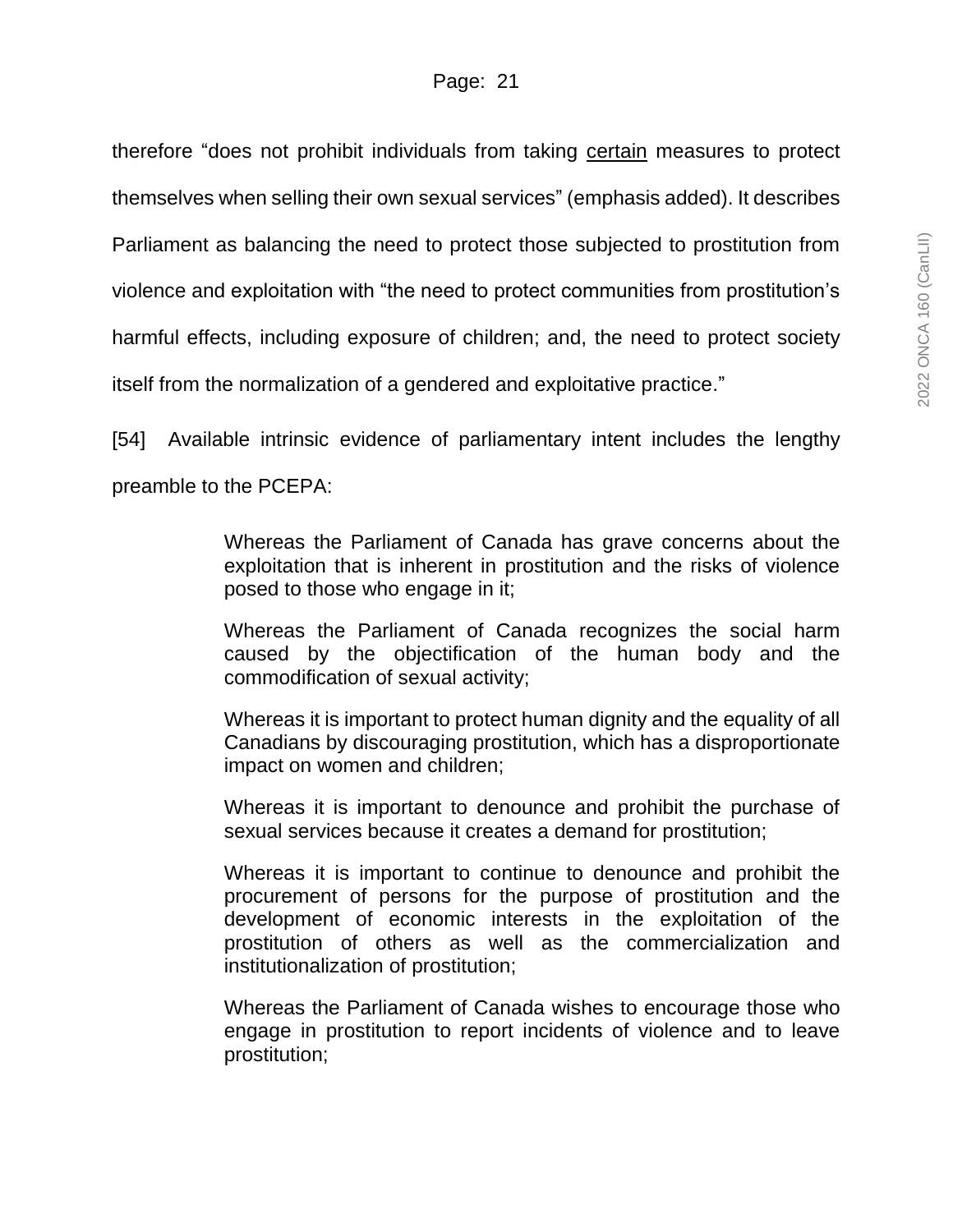And whereas the Parliament of Canada is committed to protecting communities from the harms associated with prostitution;

[55] The preamble reflects that Parliament has fundamentally changed the lens through which it views prostitution. Rather than viewing prostitution as a nuisance, it views prostitution as inherently exploitative and something that must be denounced and discouraged.

[56] Available intrinsic evidence also includes the short title of the PCEPA (the *Protection of Communities and Exploited Persons Act)*, which indicates that, as stated in the Technical Paper, Parliament considered the safety of "all" in enacting the legislation. It also includes the heading which prefaces all these offences: "Commodification of Sexual Activity". The preamble describes the commodification of sexual activity as causing social harm.

[57] There is some prior appellate judicial interpretation of the purpose of the PCEPA. In *R. v. Gallone*, 2019 ONCA 663, 147 O.R. (3d) 225, this court accepted the statement in the Technical Paper that the overall objective of the PCEPA is to reduce the demand for prostitution with a view to discouraging entry into it, deterring participation in it and ultimately abolishing it to the greatest extent possible: *Gallone*, at para. 92. And in the context of a Crown appeal from a sentence for purchasing the sexual services of a child, the Manitoba Court of Appeal described the purpose of the PCEPA as "to discourage, denounce and prohibit the demand for prostitution in order to protect communities, human dignity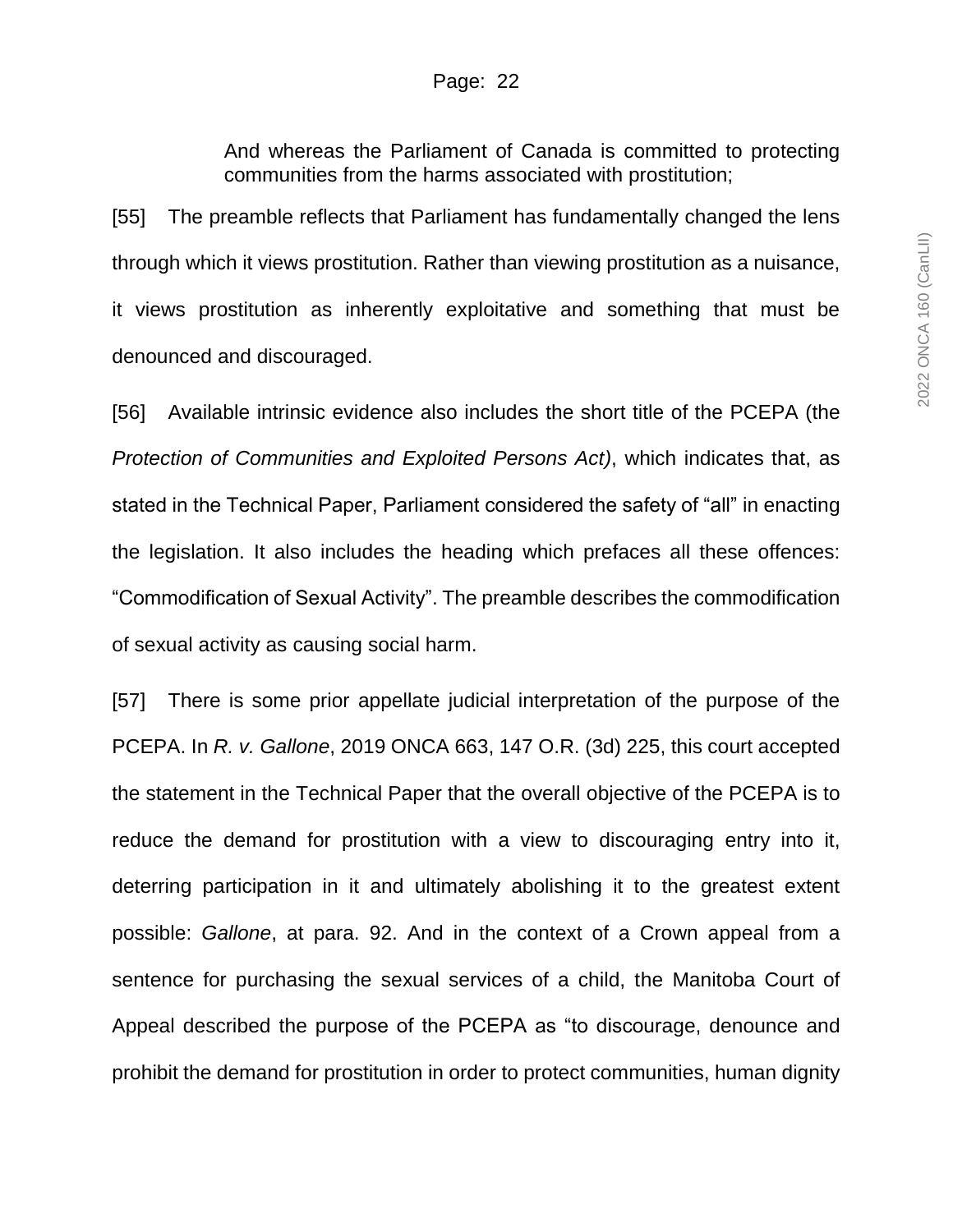and equality, and to encourage victims to report violence and leave prostitution": *R. v. Alcorn*, 2021 MBCA 101, at para. 14.

[58] As noted above, the application judge found that the purpose of the PCEPA is "to immunise from prosecution any individual sex worker who performs sex work, and to allow the assistance of third parties in limited circumstances, while making all other aspects of commercial sex work illegal": at para. 52. He found that a second purpose was "to protect sex workers from violence, abuse and exploitation to protect the health and safety [of] sex workers, namely women and girls": at para. 165.

[59] I would describe the purposes of the PCEPA differently from the application judge. In my view, the PCEPA has three purposes: first, to reduce the demand for prostitution with a view to discouraging entry into it, deterring participation in it and ultimately abolishing it to the greatest extent possible, in order to protect communities, human dignity and equality; second, to prohibit the promotion of the prostitution of others, the development of economic interests in the exploitation of the prostitution of others, and the institutionalization of prostitution through commercial enterprises in order to protect communities, human dignity and equality; and, third, to mitigate some of the dangers associated with the continued, unlawful provision of sexual services for consideration. In particular, Parliament's latter objective is to ensure that, as much as possible, persons who continue to provide their sexual services for consideration, contrary to law, can avail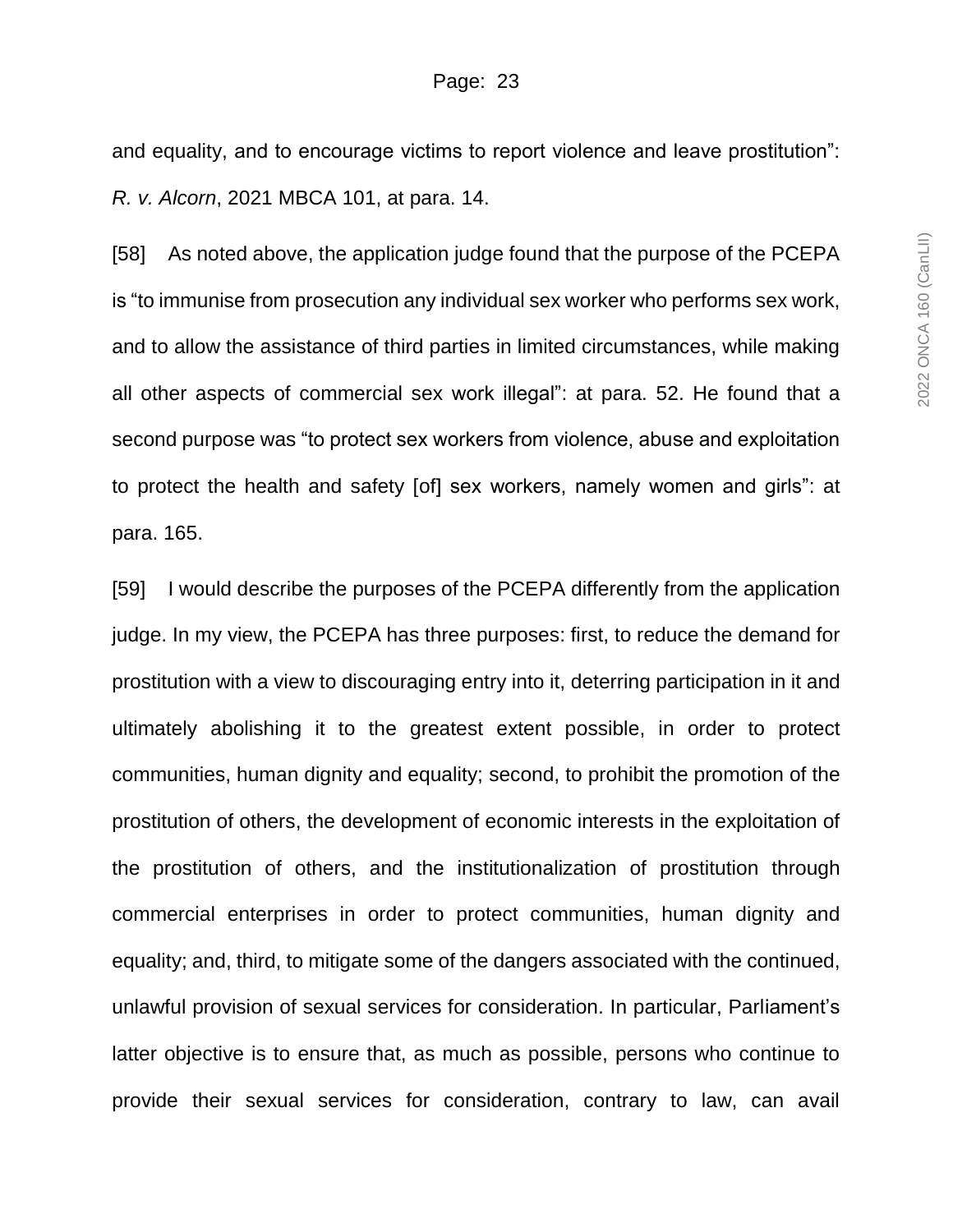themselves of the safety-enhancing measures identified in *Bedford* and report incidents of violence, without fear of prosecution.

[60] The main difference between the parties is how they would describe the PCEPA's purpose in relation to protection or safety. The Crown argues that the PCEPA permits some measures to enhance safety as an "ancillary objective". The respondent and the interveners argue that the application judge correctly described one of the purposes of the PCEPA as to protect sex workers from violence, abuse and exploitation to protect the health and safety of sex workers. As is apparent from my articulation of the purposes of the PCEPA, I disagree with that latter characterization.

[61] There is no doubt that Parliament was concerned about the safety of those who engage in the provision of sexual services for consideration. There was express discussion about this issue during the parliamentary debates. The short title of the PCEPA (the *Protection of Communities and Exploited Persons Act*), the recognition in the preamble of "the risks of violence posed to those who engage in [prostitution]", the statements in the Technical Paper and the fact that the PCEPA permits those who provide their sexual services for consideration to employ the safety measures identified in *Bedford* further indicate that the safety of those who provide sexual services for consideration was a concern of Parliament.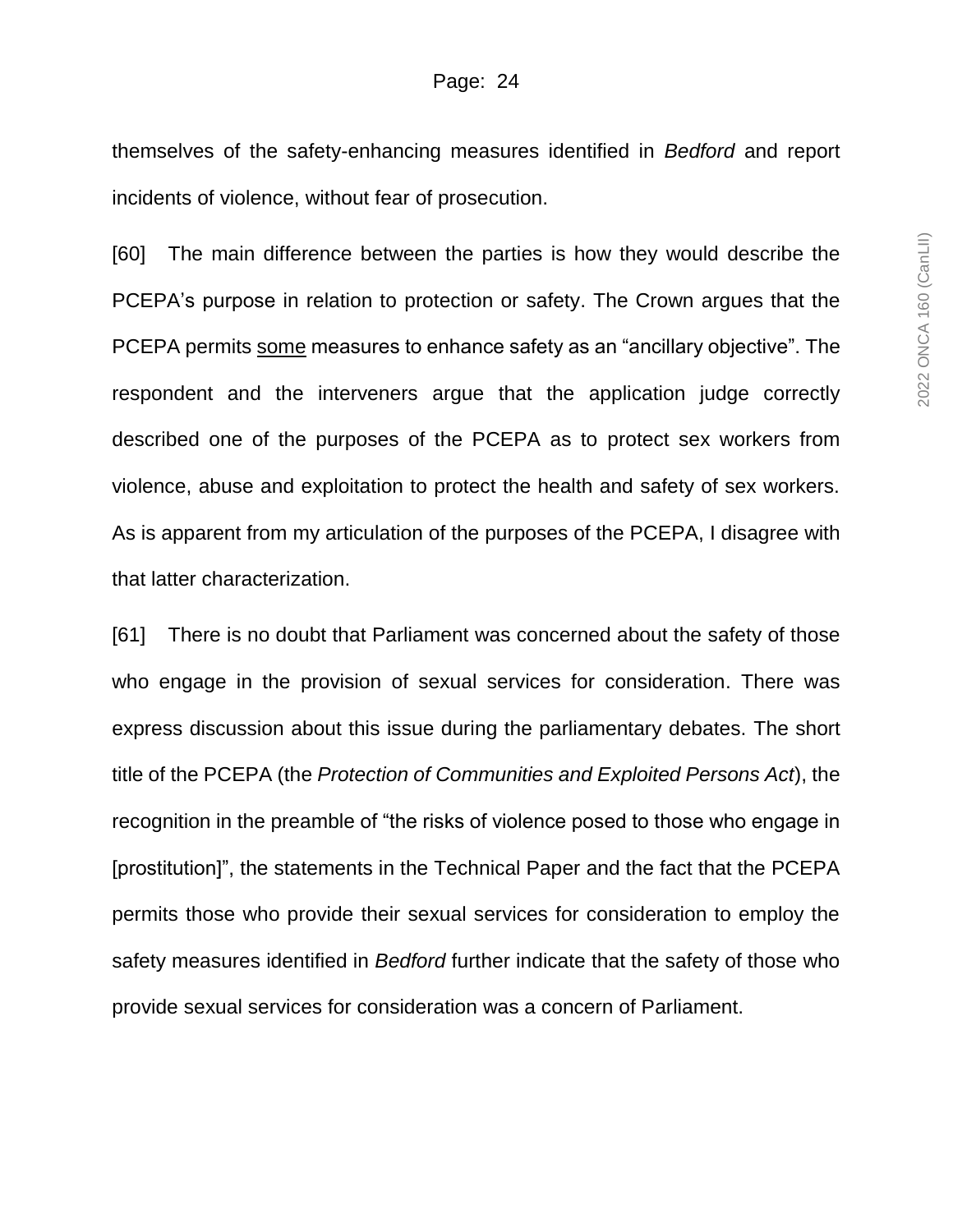[62] The PCEPA, however, was an explicit response to *Bedford*. While Parliament addressed the specific safety issues which were the focus in *Bedford* – working from a fixed indoor location, hiring persons who may enhance safety, and the ability to negotiate conditions for the sale of sexual services in a public place – it also chose to criminalize prostitution by prohibiting the demand and reinforcing the prohibition on the exploitation of others by third parties. As noted above, Minister MacKay was clear that Parliament sought to "create the climate in which prostitutes can take certain specific measures, steps to further protect themselves or insulate themselves from violence." He was also clear, however, that the best way to protect them was to reduce prostitution itself. This is reflected in the scheme of the PCEPA as a whole.

[63] It is for these reasons that I characterize the safety-related purpose of the PCEPA (beyond the protection of communities, human dignity and equality, through its first and second purposes) as being limited to ensuring that persons who continue to provide their sexual services for consideration, contrary to law, can avail themselves of the safety-enhancing measures identified in *Bedford* and report incidents of violence.

[64] With these purposes in mind, I turn to the first of the impugned provisions.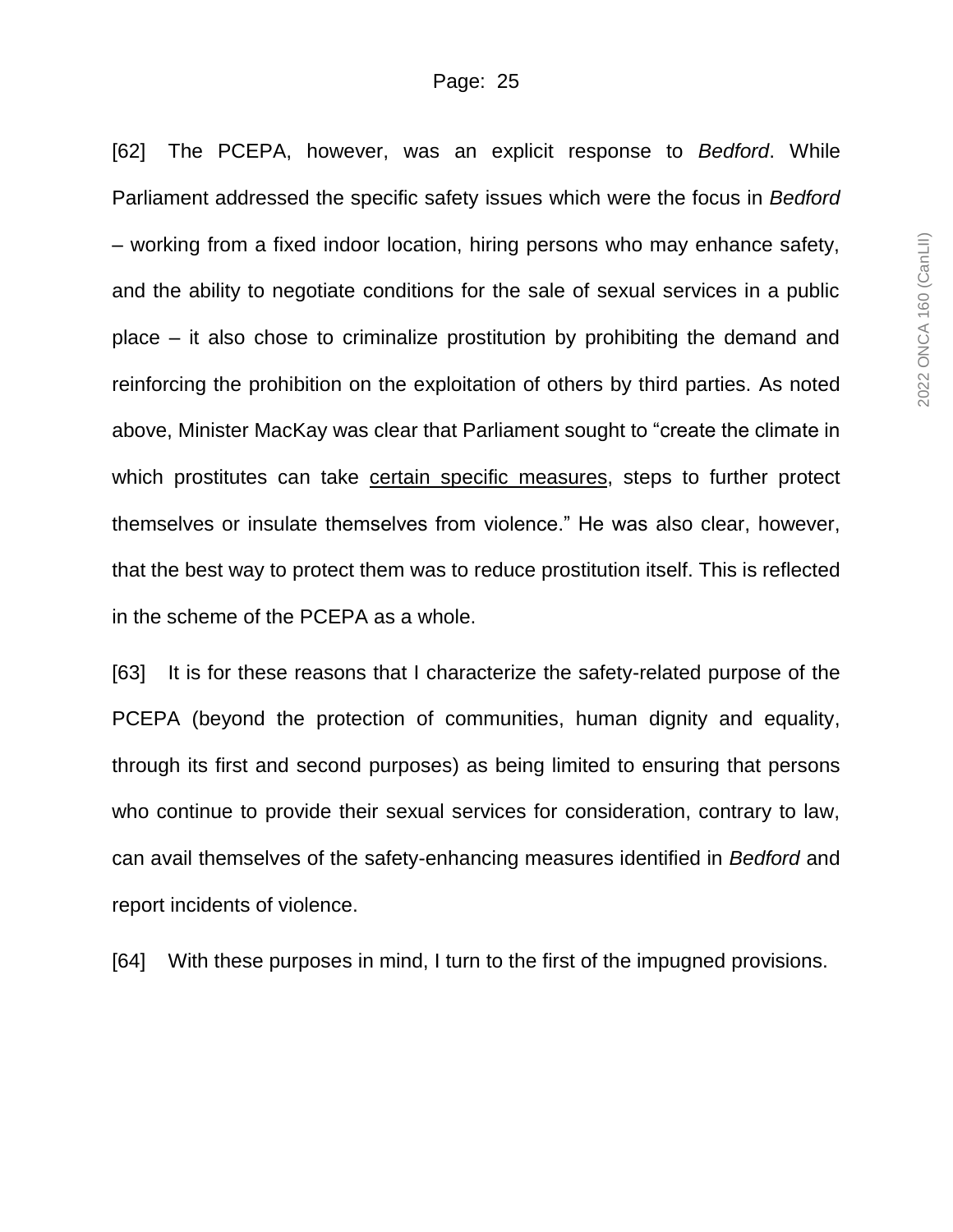#### **VI. SECTION 286.2 (MATERIAL BENEFIT)**

#### **The application judge's reasons**

[65] The application judge found that the goal of s. 286.2 is to "denounce and prohibit economic interests and the commercialization of sexual services for consideration": at para. 82. He then considered whether a sex worker who shares space or expenses with other sex workers would be subject to prosecution under s. 286.2.

[66] Neither "benefit" nor "commercial enterprise" is defined in the *Code*. He concluded that, "in the context of commodification of sexual activity, benefit has an ordinary meaning of any profit, advantage or acquired right or privilege and commercial enterprise means any enterprise or business entered into for profit": at para. 105. He in turn concluded that, by sharing expenses, the students in the two hypotheticals received a financial benefit from each other which increases their respective profits, and that their respective sex work enterprises were "commercial enterprises" and thus within the exception to the exception in s. 286.2(5)(e). Further, each sex worker did not qualify for immunity under s. 285.5(1)(a) and (2) "because each sex worker would be receiving a benefit which is not "derived from the provisions of their own sexual services": at para. 110. Because they do not qualify for immunity, their respective rights to liberty are infringed.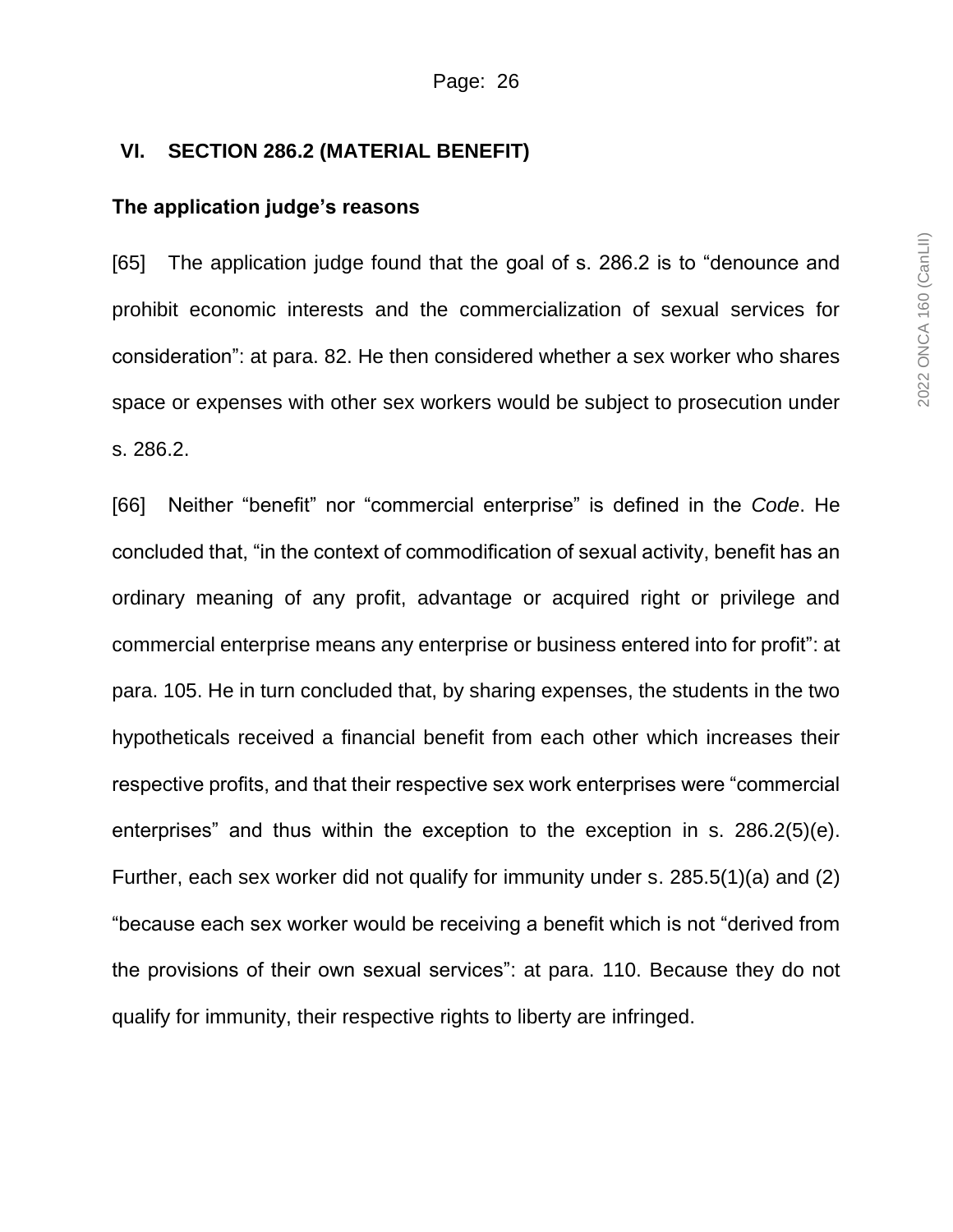[67] Their respective security of the person is also infringed because they would not be able to hire third parties in a cooperative or cost sharing arrangement to assist with their security. The application judge continued, at para. 113,

> as the evidence indicated, not all sex workers make on their own the amounts of money required to fund solely the expenses of third parties to provide goods and services for their protection and health or accommodation where they are not subject to being discharged. For these sex workers who require benefits from a cooperative cost sharing arrangement, the legislative schemes prevent them from doing so.

### **Analysis**

[68] The application judge's finding that s. 286.2 engages s. 7 is rooted in his interpretation of "commercial enterprise" in s. 286.2(5)(e) and his conclusion that the hypothetical sex workers would not enjoy immunity under s. 286.5(1).

[69] The governing modern principle of statutory interpretation is that "the words of an Act are to be read in their entire context and in their grammatical and ordinary sense harmoniously with the scheme of the Act, the object of the Act, and the intention of Parliament": *Rizzo & Rizzo Shoes Ltd. (Re)*, [1998] 1 S.C.R. 27, at para. 21; *R. v. Hutchinson*, 2014 SCC 19, [2014] 1 S.C.R. 346, at para. 16.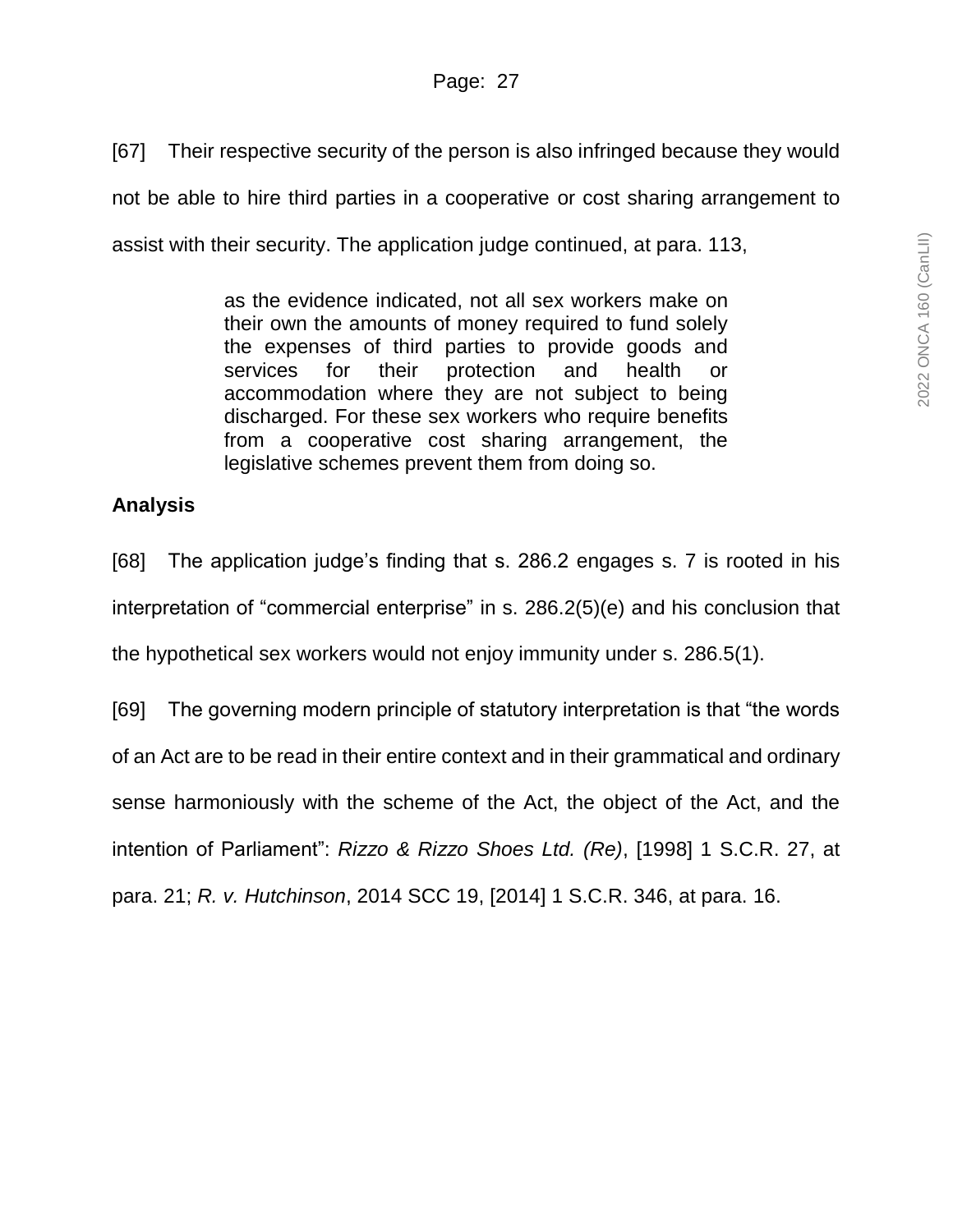[70] Applying those principles, I do not agree with the application judge that the cooperative arrangement in the hypotheticals constitutes a "commercial enterprise" within the meaning of s. 286.2(5).<sup>8</sup>

[71] In the hypothetical cooperative arrangement, each person who provides sexual services for consideration derives a benefit: she receives security services that she may not have been able to afford on her own. Although the hypothetical also describes the sharing of other services, I will focus on the sharing of security both as most relevant to the security of the person interest in s. 7 and because this was the aspect that the application judge focused on.

[72] Section 286.2(4) provides that, subject to s. 286.2(5), s. 286.2(1) does not apply to certain persons who receive a benefit. The parties agree, and I accept, that subject to s. 286.2(5), s. 286.2(4)(d) is applicable. The sex workers in the hypothetical cooperative arrangement receive the benefit of the cooperative arrangement "in consideration for a service or good that they do not offer to the general public but that they offered or provided to the person from whose sexual services the benefit is derived" and "they did not counsel or encourage that person

l

<sup>&</sup>lt;sup>8</sup> As discussed below, Deshon Boodhoo was also granted leave to intervene on this appeal and proposed hypotheticals for the court's consideration. One involves persons working in a cooperative arrangement. It does not differ from the respondent's hypothetical in any material respect. Accordingly, I do not address it in these reasons.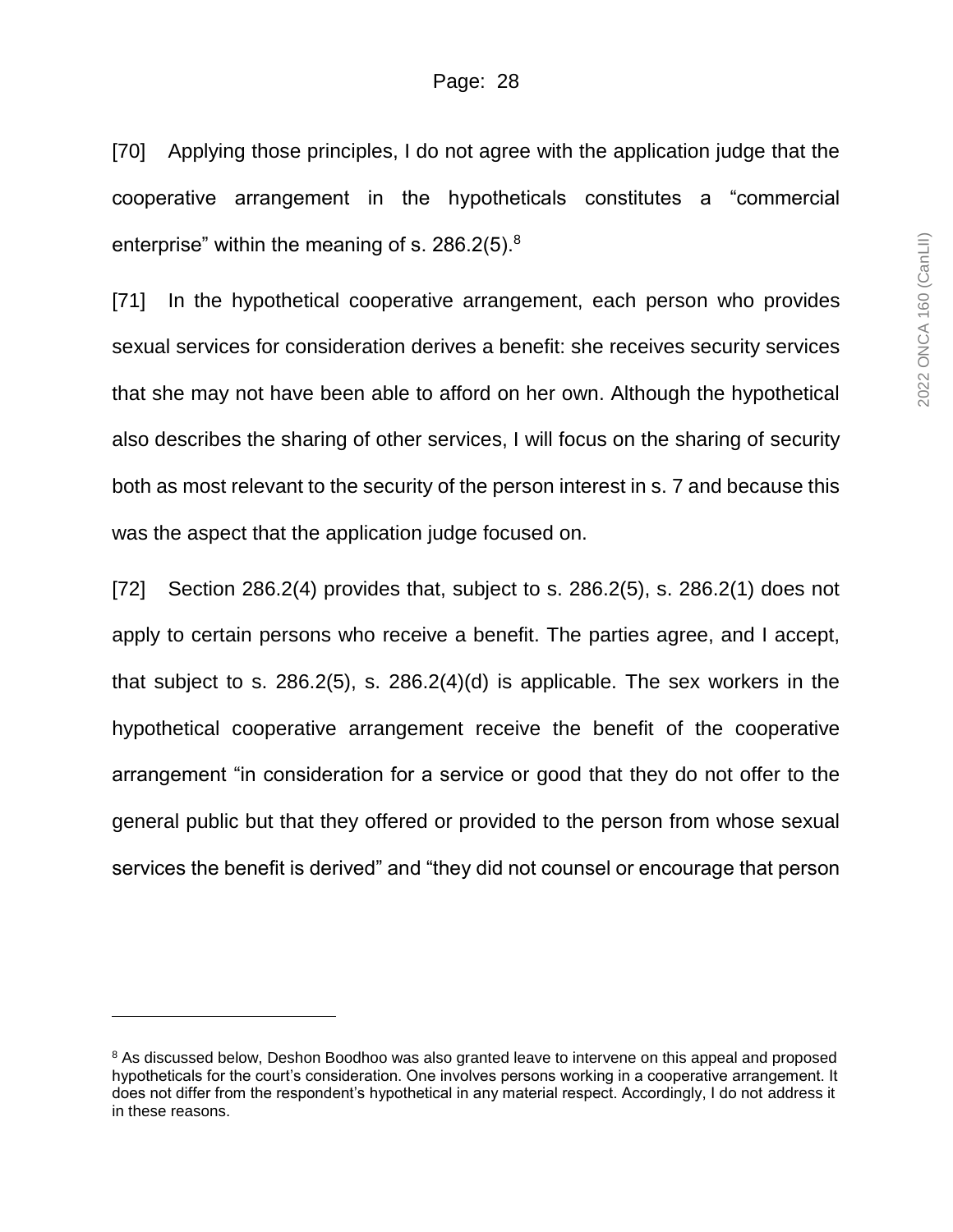to provide the sexual services and the benefit is proportionate to the value of the service or good".

[73] The application judge turned to the *Oxford Canadian Dictionary* for assistance, noting that it defines commercial as "engaged in or concerned with profit and enterprise as a business or businesses collectively". That is a useful starting point, but it is not determinative.

[74] The hypothetical describes a cooperative: an arrangement where sex workers cooperate to obtain premises and services related to their respective sales of sexual services. The cost of the premises and services is shared; each sex worker pays their share out of their earnings from the sale of their sexual services. The cooperative is not engaged in or concerned with profit. It operates on a shared cost basis. It is the opposite of an enterprise concerned with profit. Each individual sex worker, not the cooperative, is concerned with profit.

[75] As the application judge noted, the term "commercial enterprise" is not defined in, or for the purposes of, s. 286.2: at paras. 102-3. As he also noted, the Technical Paper comments on the meaning of "commercial enterprise". It says this, at p. 5:

> Although "commercial enterprise" is not defined, the phrase has been interpreted in sentencing cases under the *Controlled Drugs and Substances Act*. Courts apply a contextual analysis to determine whether a particular enterprise is commercial in nature which provides flexibility to the courts to find different types of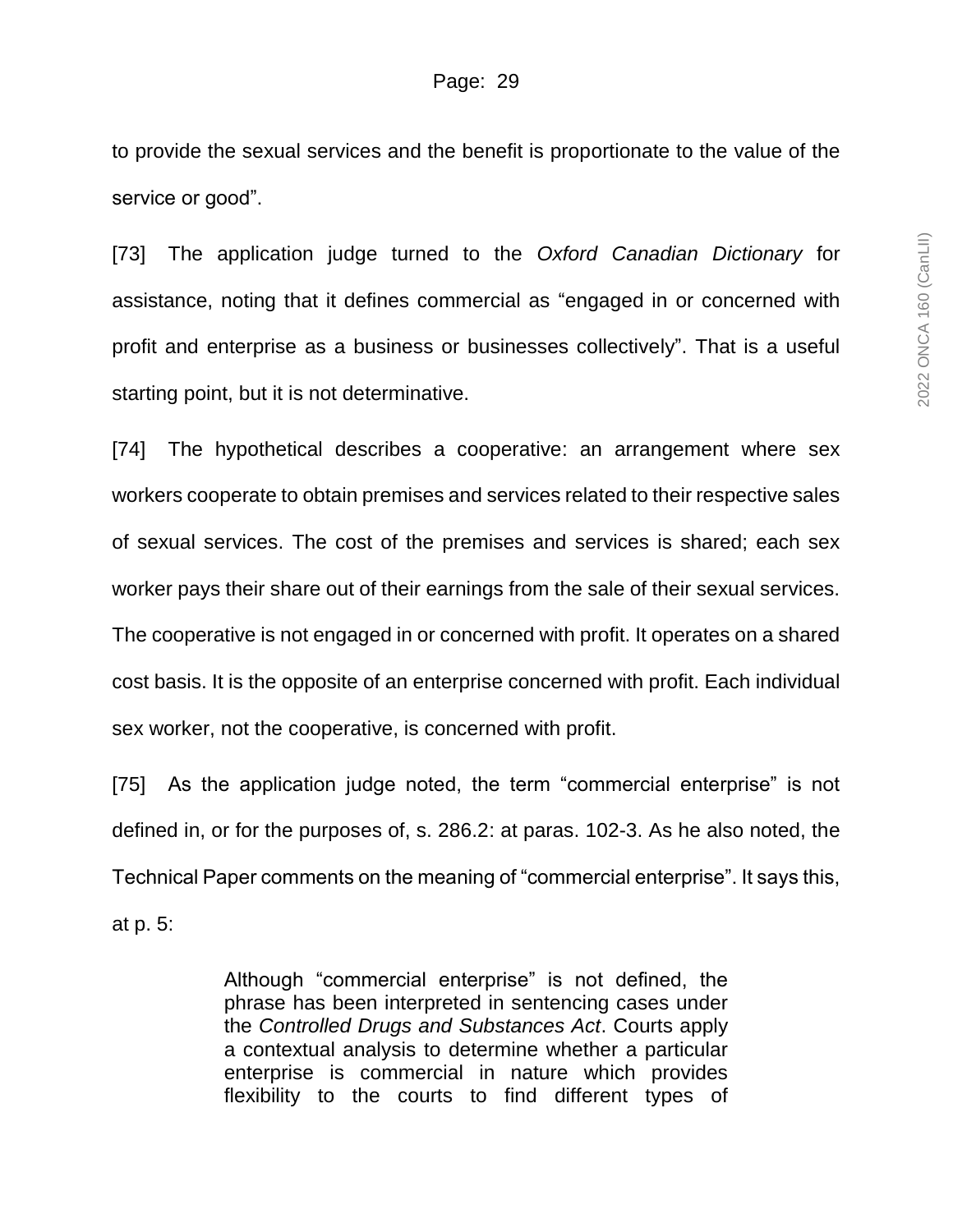enterprises, including informal ones, to be "commercial". In the context of [the PCEPA], a "commercial enterprise" necessarily involves third party profiteering. Courts would likely take into account considerations such as the number of persons involved, the duration of the activities and the level of organization surrounding the activities. The only type of enterprise that this phrase cannot capture is one involving individuals who sell their own sexual services, whether independently or cooperatively, from a particular location or from different locations. [The PCEPA] does not allow for prosecution in these circumstances… [Emphasis added.]

[76] The word "profiteering" used in the Technical Paper does not simply mean "profits from". It has a pejorative sense. The *Oxford Canadian Dictionary*, 2nd ed. (Toronto: Oxford University Press, 2006) defines profiteering as "make or seek to make excessive profits, esp. illegally or in black market conditions". In this context, the word correctly captures that a "commercial enterprise" in s. 286.2(5)(e) necessarily involves the making of a profit derived from third party exploitation of the sex worker. In other words, it involves the making of a profit from the commodification of sexual activity by a third party.

[77] This interpretation finds support when the words "commercial enterprise" are considered in the context of s. 286.2 as a whole. In enacting the PCEPA, Parliament carefully crafted exceptions to the offences in ss. 286.2(1) and (2) to ensure that criminal liability would not result where there was not an exploitative relationship. As Minister MacKay said, "Legislated exceptions clarify that the [material benefit] offence does not apply to non-exploitative relationships": House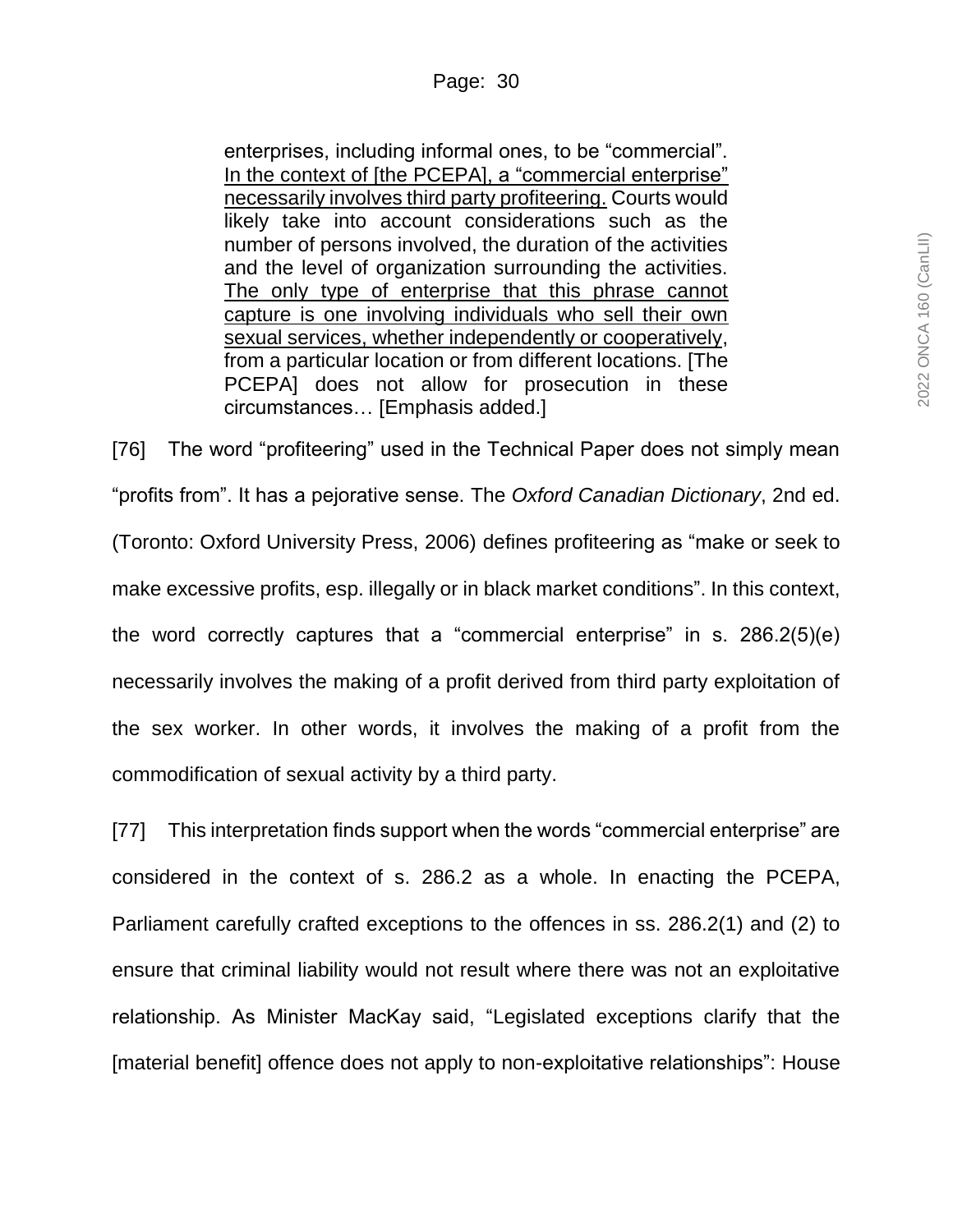of Commons, *Debates (Hansard)*, 41st Parl., 2nd Sess., Vol. 147, No. 101 (11 June 2014), at p. 6654. The Technical Paper explains that the exceptions in ss. 286.2(5)(a) through (d) remove the availability of the exceptions in s. 286.2(4) if any exploitative circumstance develops. Section 286.2(5)(e) shares that purpose. It removes the availability of the exceptions if a third party commodifies and commercializes another's sexual activity, e.g., as Minister MacKay explained at p. 6654, when the person received the benefit in the context of a brothel. Similarly, Parliamentary Secretary Bob Dechert said this in reference to s. 286.2(5)(e) in the course of the parliamentary debates:

> The bill would also criminalize where a person procures another person's prostitution or if the benefit is received in the context of a commercial enterprise that offers sexual services for sale, such as a strip club, a massage parlour, or an escort agency in which prostitution takes place. We know those types of businesses are often run by criminal organizations, such as gangs and the Mafia. That is the kind of behaviour we want to criminalize. It is not what the women who are exploited are doing, but the people who are actually exploiting them. [Emphasis added.] (House of Commons, *Debates (Hansard)*, 41st Parl., 2nd Sess., Vol. 147, No. 102 (12 June 2014), at p. 6756).

[78] This interpretation is also consistent with the scheme of the PCEPA, the objects of the PCEPA and the intention of Parliament.

[79] The cooperative sharing of security in the hypothetical does not involve third party exploitation of the sex workers by the commodification of their sexual services. The sex worker controls the sale of her own sexual services. The third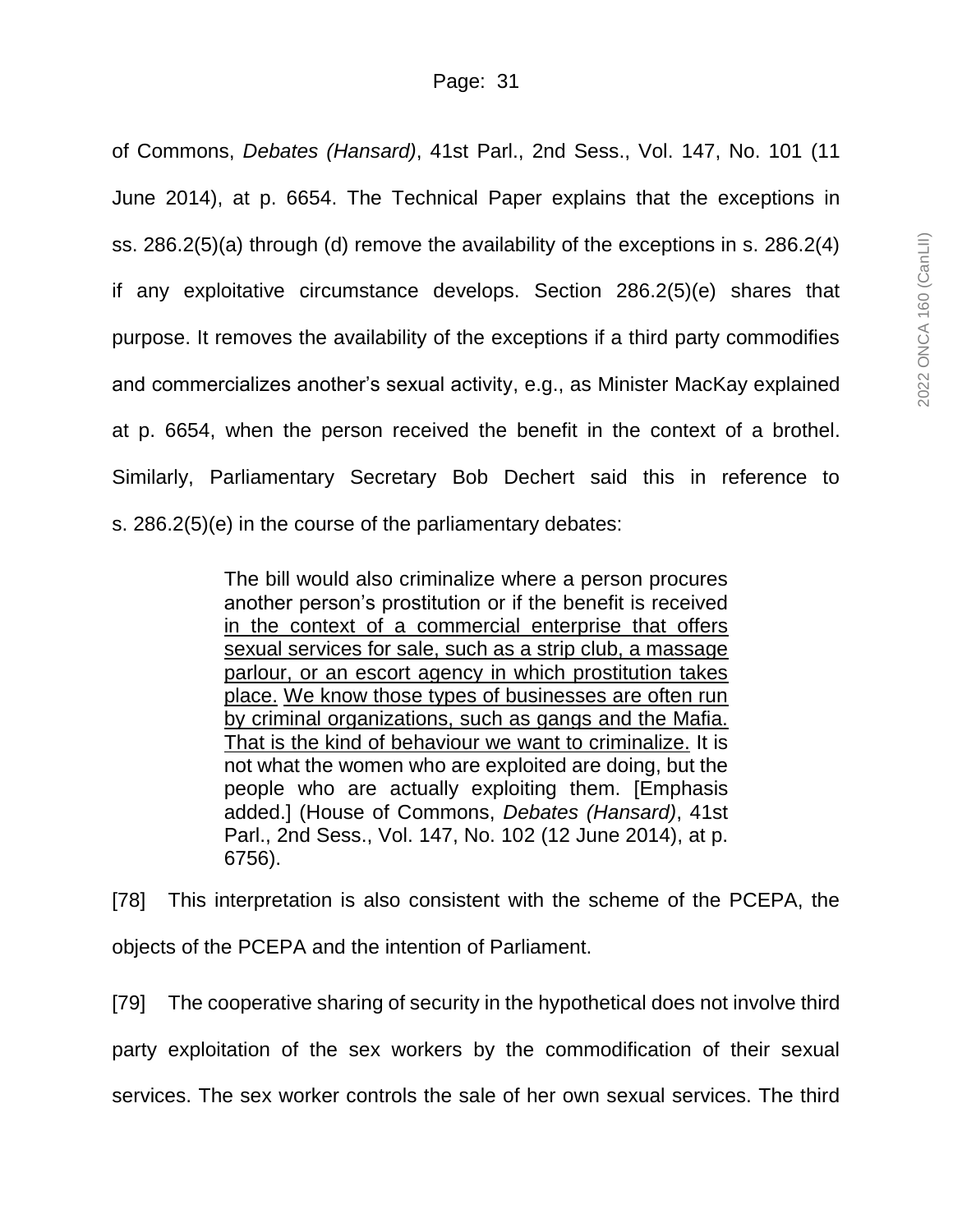parties who receive a financial benefit from providing the security services do not exploit the sex workers (assuming that they provide the services in compliance with ss. 286.2(4)(c) or (d) and the exceptions in s. 286.2(5)(a) through (d) do not remove the availability of those exceptions.) And, in the hypothetical, the sex workers do not exploit each other.

[80] My interpretation of "commercial enterprise" is dispositive of the respondent's constitutional challenge to s. 286.2. I conclude that the hypothetical sex worker's right to security of the person under s. 7 is not engaged because – contrary to the application judge's conclusion – she can obtain security services on a shared, cooperative basis. The sex worker's liberty interest is not engaged because she has not committed an offence under s. 286.2.

[81] I will add this regarding the application judge's interpretation of the immunity provision in s. 286.5(1). Section 286.5(1) provides immunity if the benefit is derived from the provision of a person's own sexual services. The application judge concluded that each sex worker did not qualify for immunity under s. 285.5(1)(a) and (2) "because each sex worker would be receiving a benefit which is not 'derived from the provisions of their own sexual services'": at para. 110.

[82] I do not agree. If the cooperative arrangement were a "commercial enterprise" (and in my view it is not), properly construed, s. 286.5(1) would provide immunity to the sex worker who receives security services through a cooperative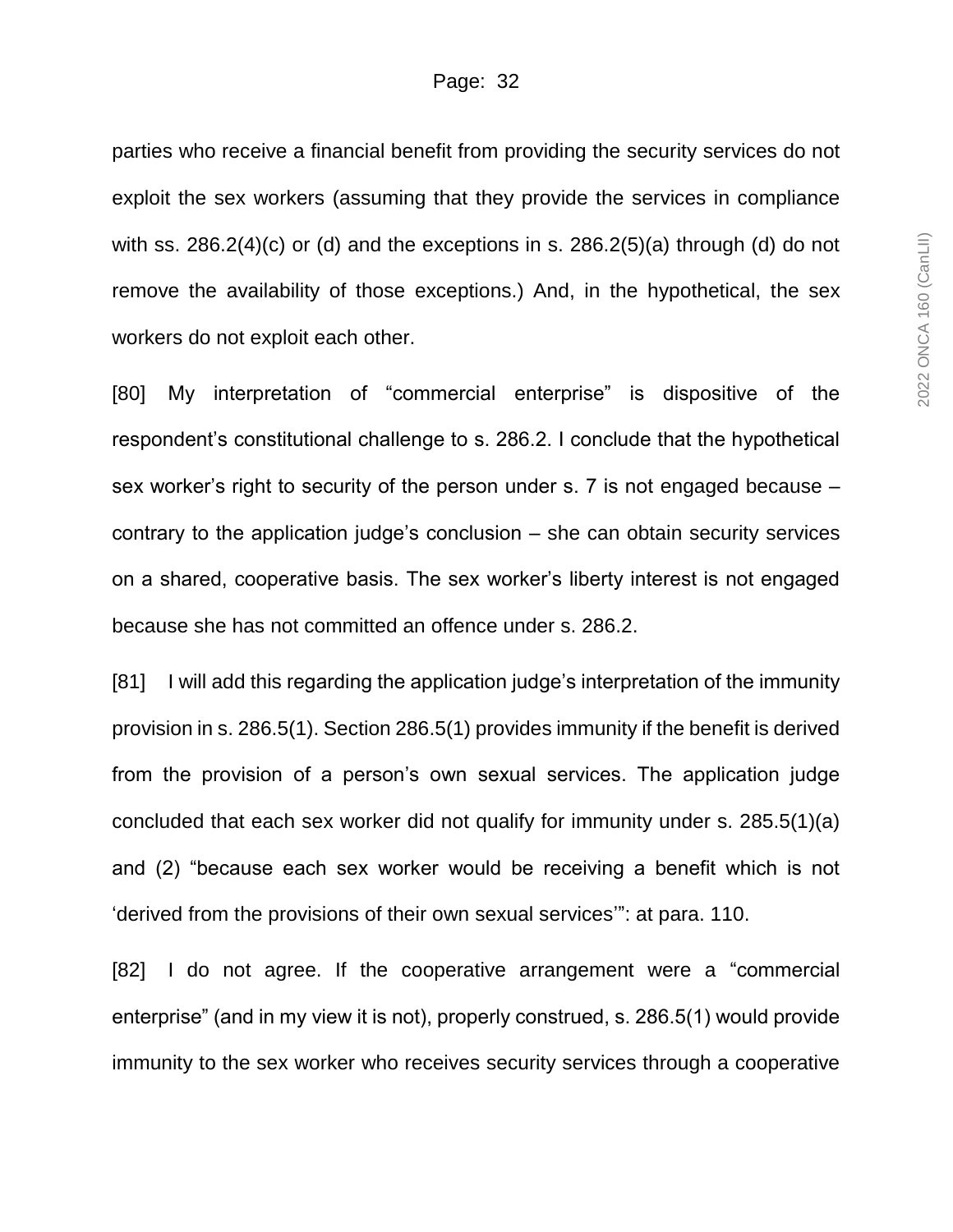arrangement. To receive the benefit – the shared security service – the sex worker must pay her share of the cost. Presumably, the funds to pay for the shared security service are derived from the provision of the sex worker's own sexual services. Thus, the benefit is derived from the provision of the sex worker's own sexual services.

[83] This interpretation is consistent with the purpose of s. 286.5. As Minister MacKay stated, the PCEPA "recognizes the vulnerability of those who sell their own sexual services by immunizing them from prosecution for any part they may play in the purchasing, material benefit, procuring, or advertising offences vis-à-vis their own sexual services": House of Commons, *Debates (Hansard)*, 41st Parl., 2nd Sess., Vol. 147, No. 101 (11 June 2014), at p. 6654. And as the Technical Paper notes, the immunities provided for in s. 286.5 "mean that individuals cannot be prosecuted for selling their own sexual services, whether independently or cooperatively, from fixed indoor or other locations, as long as the only benefit received is derived from the sale of their own sexual services" (emphasis added).

[84] Ms. Nathalie Levman, Counsel in the Criminal Law Policy Section at the Department of Justice, echoed this intention. Answering questions from opposition MPs at the House Standing Committee on Justice and Human Rights, Ms. Levman responded as follows:

> You're talking about working cooperatively together whereby the only benefit received results from the sale of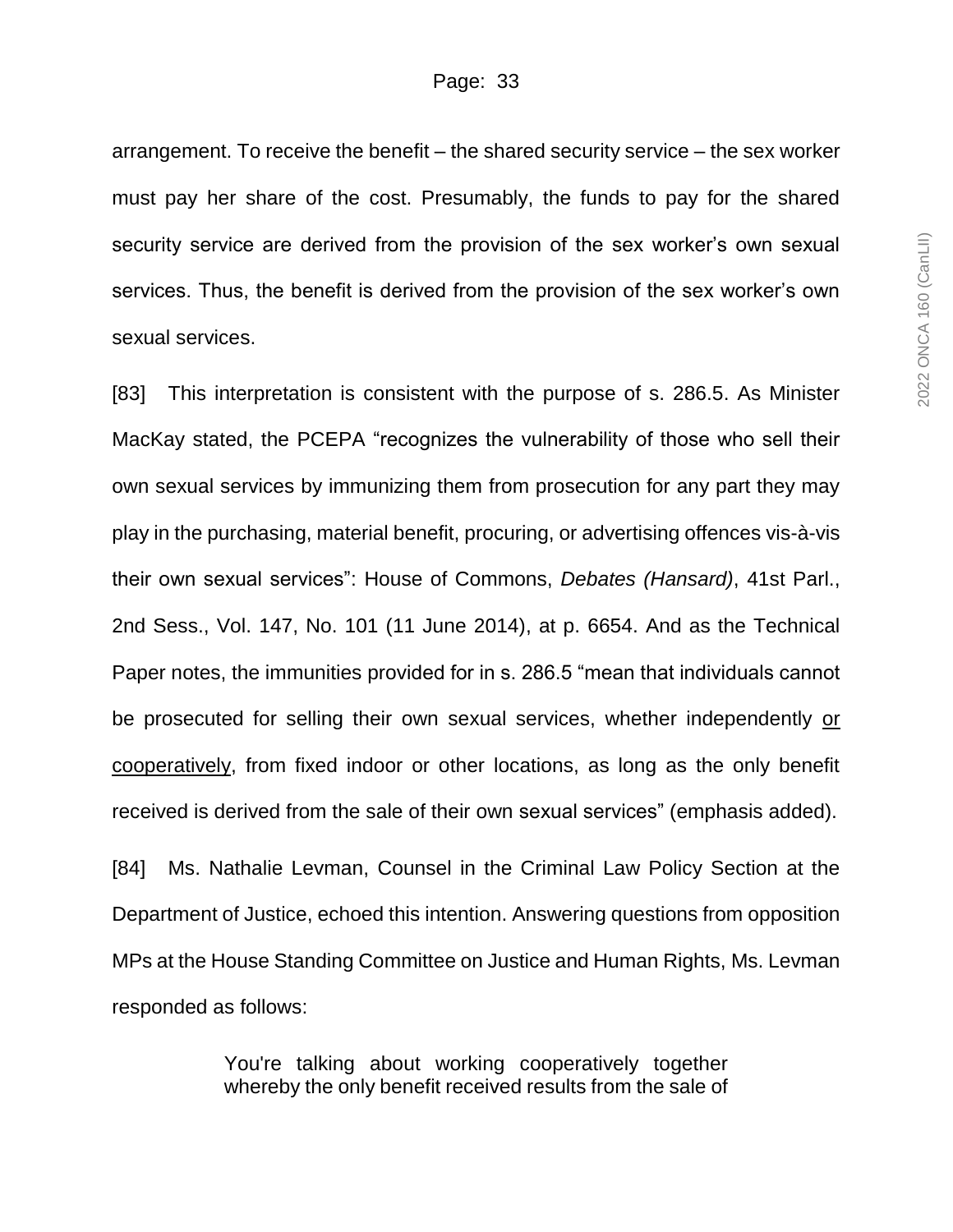one's own sexual services. The answer is that Bill C-36 does not criminalize that scenario.

…

I think we have to be careful to read the bill with all of its component parts. We have a legislative exception that would apply to a person who offers, let's say, protective services. If people were working cooperatively together and they all contributed a portion towards the protective services that were provided, at a fair value, and that person wasn't at all involved in the prostitution other than acting as a body guard, Bill C-36 would not apply to that scenario.

(House of Commons, Standing Committee on Justice and Human Rights, *Evidence*, 41st Parl., 2nd Sess., No. 32 (7 July 2014), at p. 16.)

[85] I turn next to the challenge under s. 7 to the procuring provision.

## **VII. SECTION 286.3 (PROCURING)**

## **The application judge's reasons**

l

[86] The application judge described the goal of s.  $286.3<sup>9</sup>$  as to "prohibit third parties who make money from commercial sex work from being involved": at para. 159.

[87] He concluded that both the students and the experienced sex worker who provides advice on how to set up, advertise and conduct oneself could be prosecuted under s. 286.3(1). While the hypotheticals do not clearly indicate the

<sup>&</sup>lt;sup>9</sup> In his reasons, the application judge refers to s. 286.2(3). I have assumed that this is a typo, and his intended reference was to s. 286.3 as the phrase in which the quoted passage appears addresses procuring.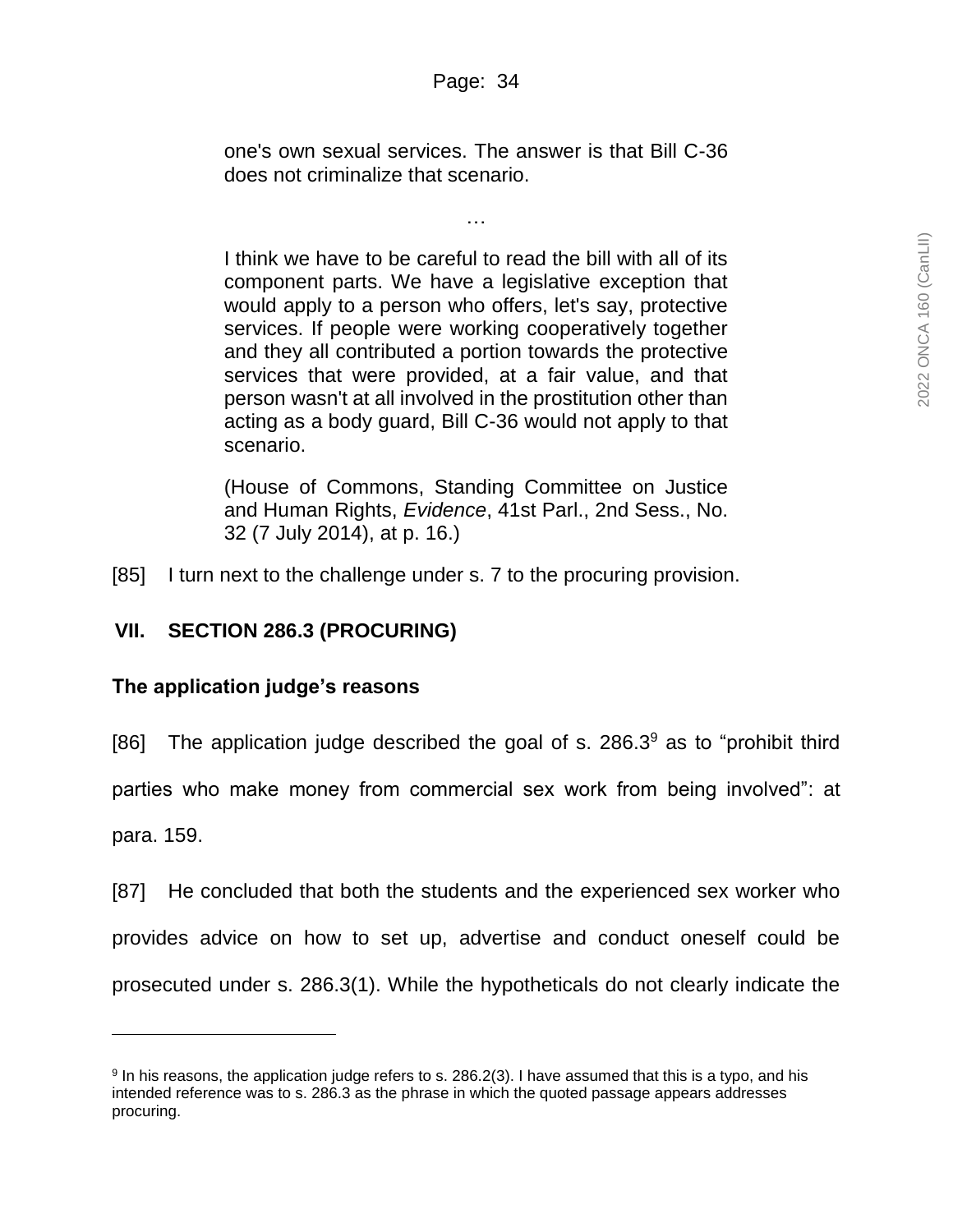requisite *mens rea*, the application judge inferred that it had been met. The liberty of the students was therefore infringed because they are subject to prosecution for procuring. Their respective security of the person had also been infringed for two reasons: first, because the inability to receive advice from an experienced sex worker who is not acting in an exploitative manner compromises their ability to protect themselves from danger, and; second, because the joint use of an accommodation by multiple sex workers for their own protection and safety is prohibited.

[88] Further, the provision infringed s. 7: it is overbroad and its impact grossly disproportionate. It was overbroad because one of the objectives is to protect sex workers from violence, abuse and exploitation and it limits or prevents some means of protection and safety for some, if not all, sex workers. The application judge concluded that this and the other impugned provisions were disproportionate to the provision's objective because their effect of "preventing sex workers from taking measures that would increase their safety, and possibly save their lives, outweigh[ed] the law's positive effect of protecting sex workers from exploitative relationships and the objective of Parliament to decrease or eliminate commercial sex work": at para. 71.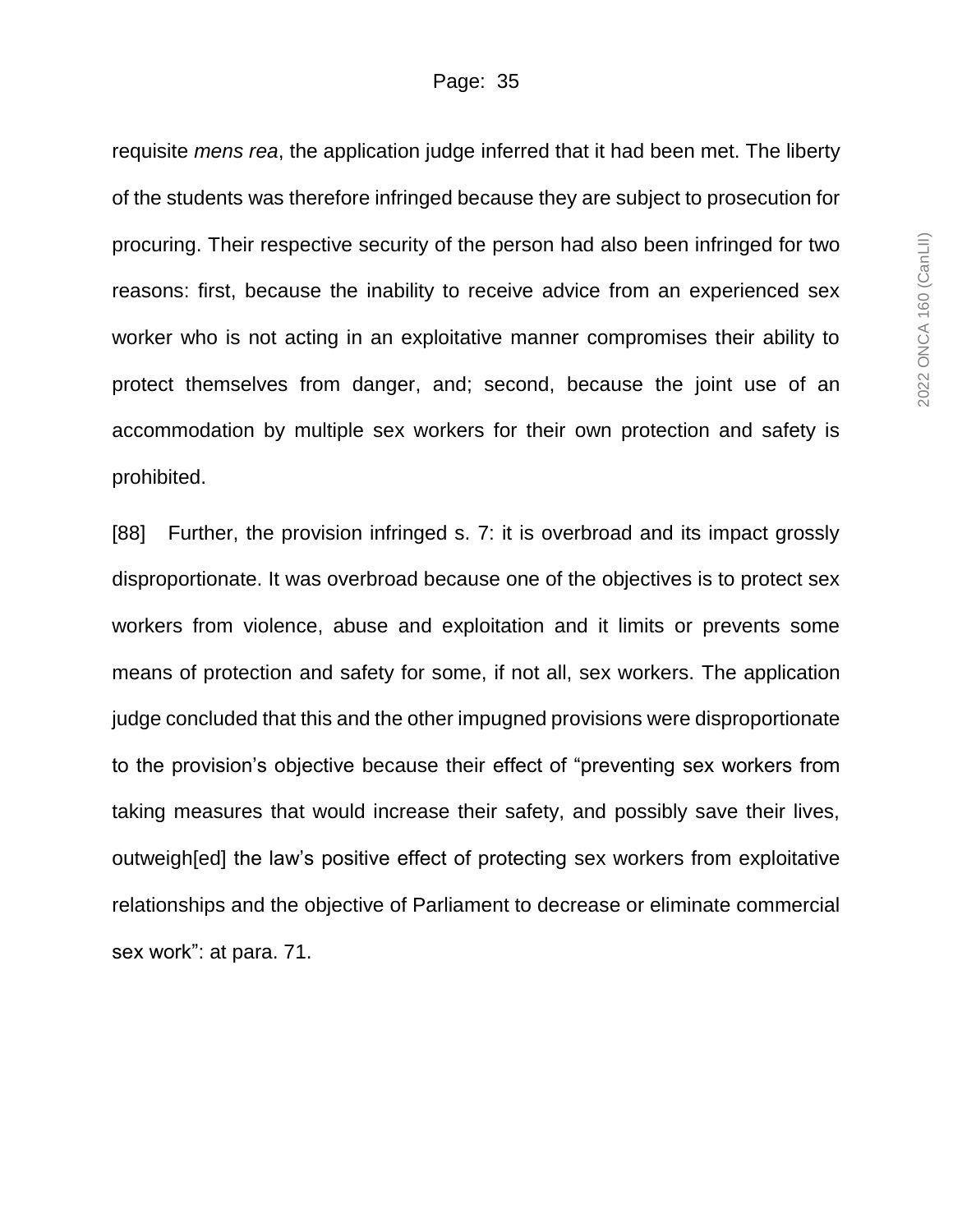### **Mr. Boodhoo's hypotheticals**

[89] Deshon Boodhoo was granted leave to intervene on this appeal: *R. v. N.S.* (5 November 2021), M52912. He was convicted under ss. 286.2(2) and 286.3(2). These are largely the same as ss. 286.2(1) and 286.3(1), except that they pertain to persons under the age of 18 years. He was also convicted under s. 286.4. Because of the overlap in the constitutional issues raised, his appeal was to be heard together with this appeal. This appeal was ordered expedited after a stay was entered, however, and Mr. Boodhoo's appeal could not be argued on that expedited timetable.

[90] One of the hypotheticals Mr. Boodhoo proposed involves a person already providing sexual services for consideration "reaching out" to a young friend who is homeless and surviving by panhandling and pick pocketing. She proposes that her young, homeless friend engage in the provision of sexual services for consideration, and that they rent an apartment, share expenses and work together. She is having difficulty paying for her apartment on her own. If she loses it, she will be forced to return to riskier forms of prostitution. The hypothetical also posits that providing sexual services for consideration, living in an apartment and working in a cooperative fashion, is a safer option for the young, homeless friend. The young homeless friend accepts the offer and begins selling her sexual services for consideration.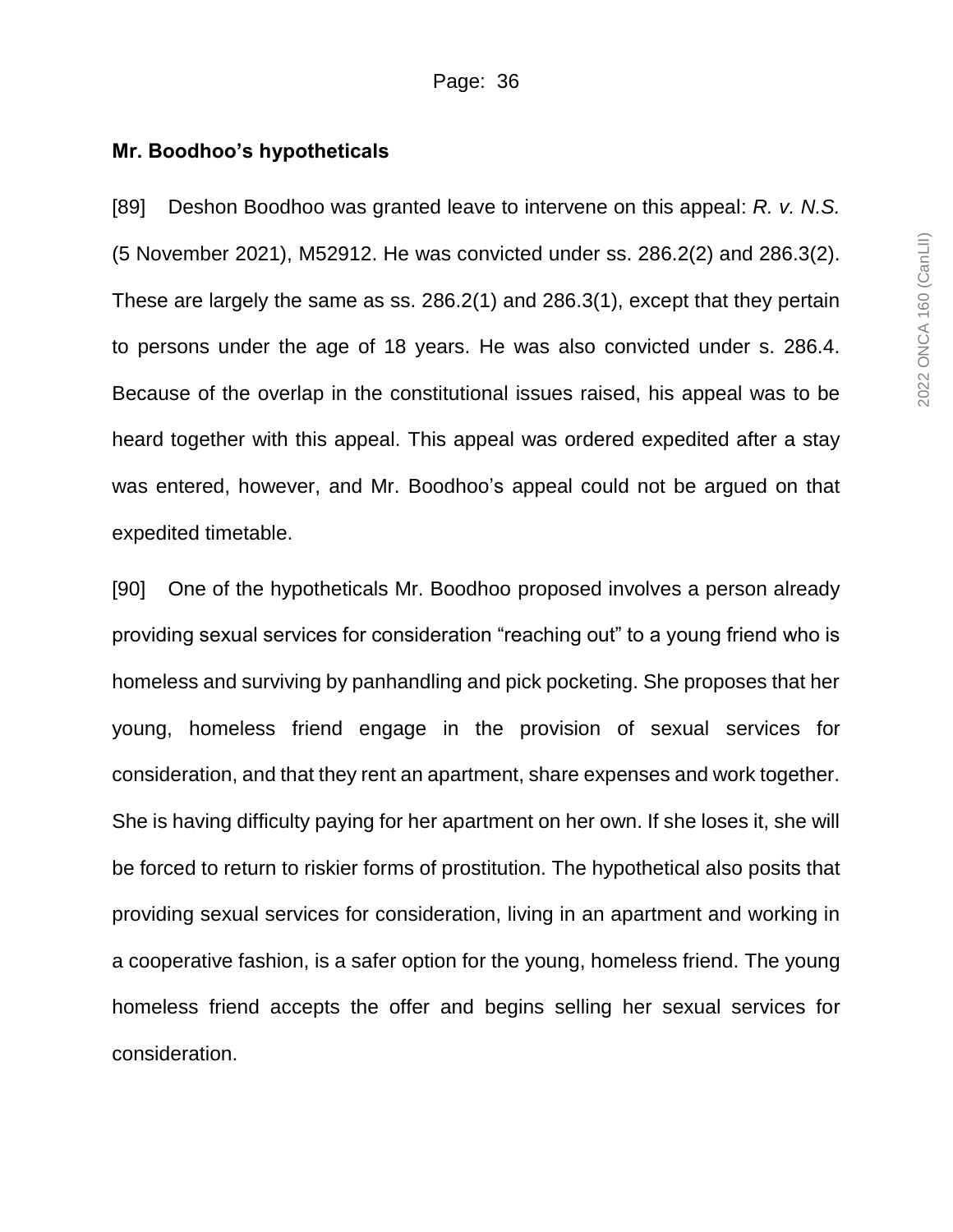#### **Whether s. 7 is engaged**

[91] I agree with the Crown that the application judge interpreted the scope of the procuring provision too broadly. As I will explain below, properly interpreted, s. 286.3 does not prohibit the students from working cooperatively in the manner described in Hypothetical 2 or leasing a room to the third student in Hypothetical 4. Nor does it prohibit the hypothetical sex worker who was sought out to provide advice from providing advice, without compensation, to students who had already decided to engage in the provision of sexual services for consideration on how best to do so. Thus, the students' liberty and security interests would not be engaged.

[92] I do agree with counsel for Mr. Boodhoo, however, that the conduct in his hypothetical would offend the procuring provision. The liberty interest of the person who proposed that her young homeless friend engage in prostitution is engaged: she is liable to imprisonment, if convicted of procuring.

[93] On this hypothetical, it is not clear that her security of the person interest is also engaged. She cannot afford her apartment because she does not earn enough income. It is not clear that the link between her inability to pay rent and the impugned law prohibiting procuring constitutes a "sufficient causal connection", as required by *Bedford*, at para. 75. Nor is it clear how the provision engages the security of the person interest of the young vulnerable person. As noted above and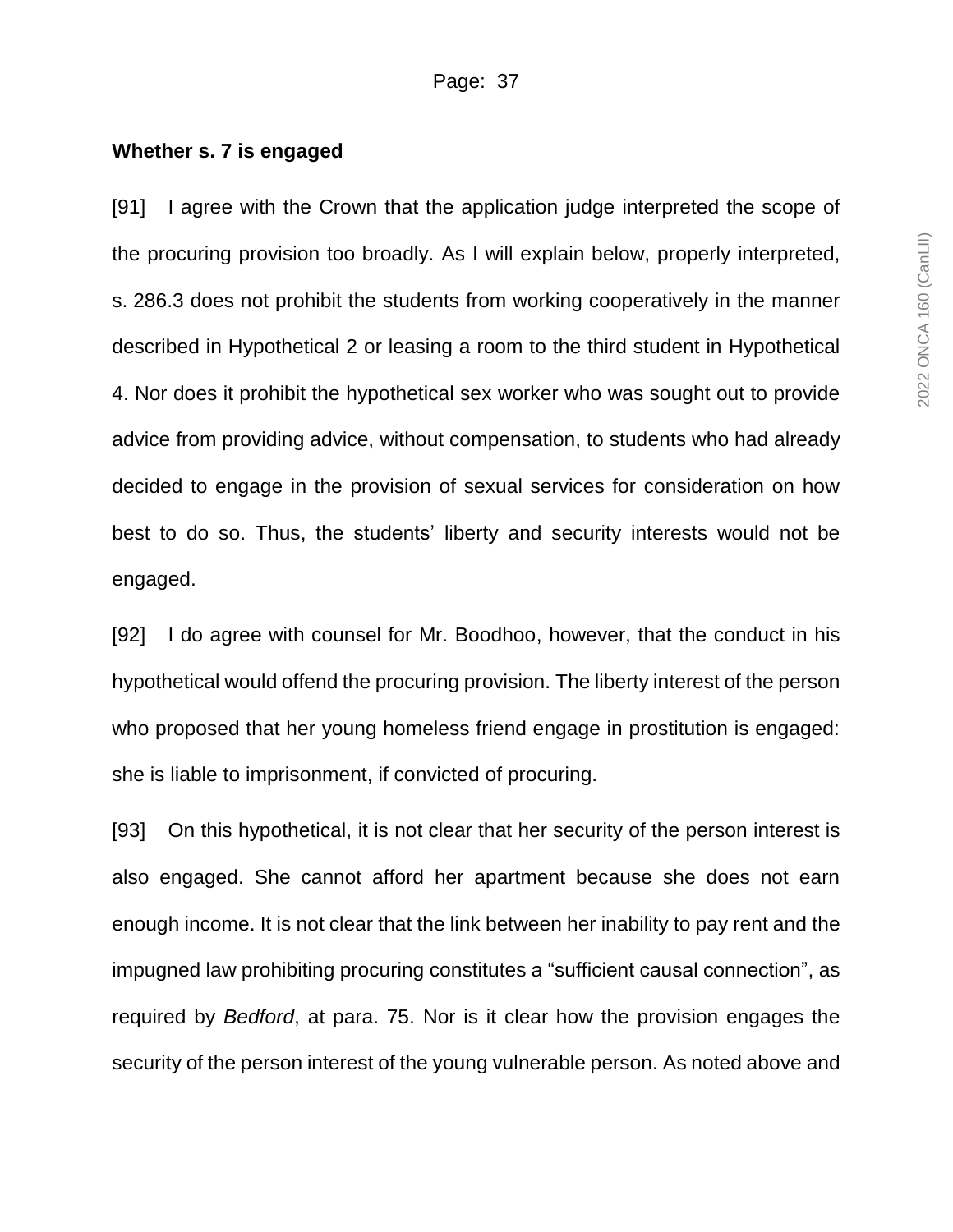as further explored below, there is nothing in the PCEPA that prevents her from joining cooperatively with others selling their own sexual services, or from approaching someone more experienced for advice. I doubt whether the assertion in the hypothetical that she did not believe she had any other options can meet the threshold set out in *Bedford*.

[94] Assuming, however, without determining, that their security of the person is engaged, I reject Mr. Boodhoo's argument, and the application judge's conclusion, that the procuring provision is contrary to the principles of fundamental justice because it is overbroad and its impact grossly disproportionate.

[95] Below, I first address the scope of s. 286.3. Then I explain why the procuring provision does not violate s. 7.

### **The scope of s. 286.3**

[96] As this court explained in *Gallone*, at para. 59, there are two modes of committing the *actus reus* of the procuring offence:

- 1. The accused person "procures a person to offer or provide sexual services for consideration"; or
- 2. The accused "recruits, holds, conceals or harbours a person who offers or provides sexual services for consideration, or exercises control, direction or influence over the movements of that person."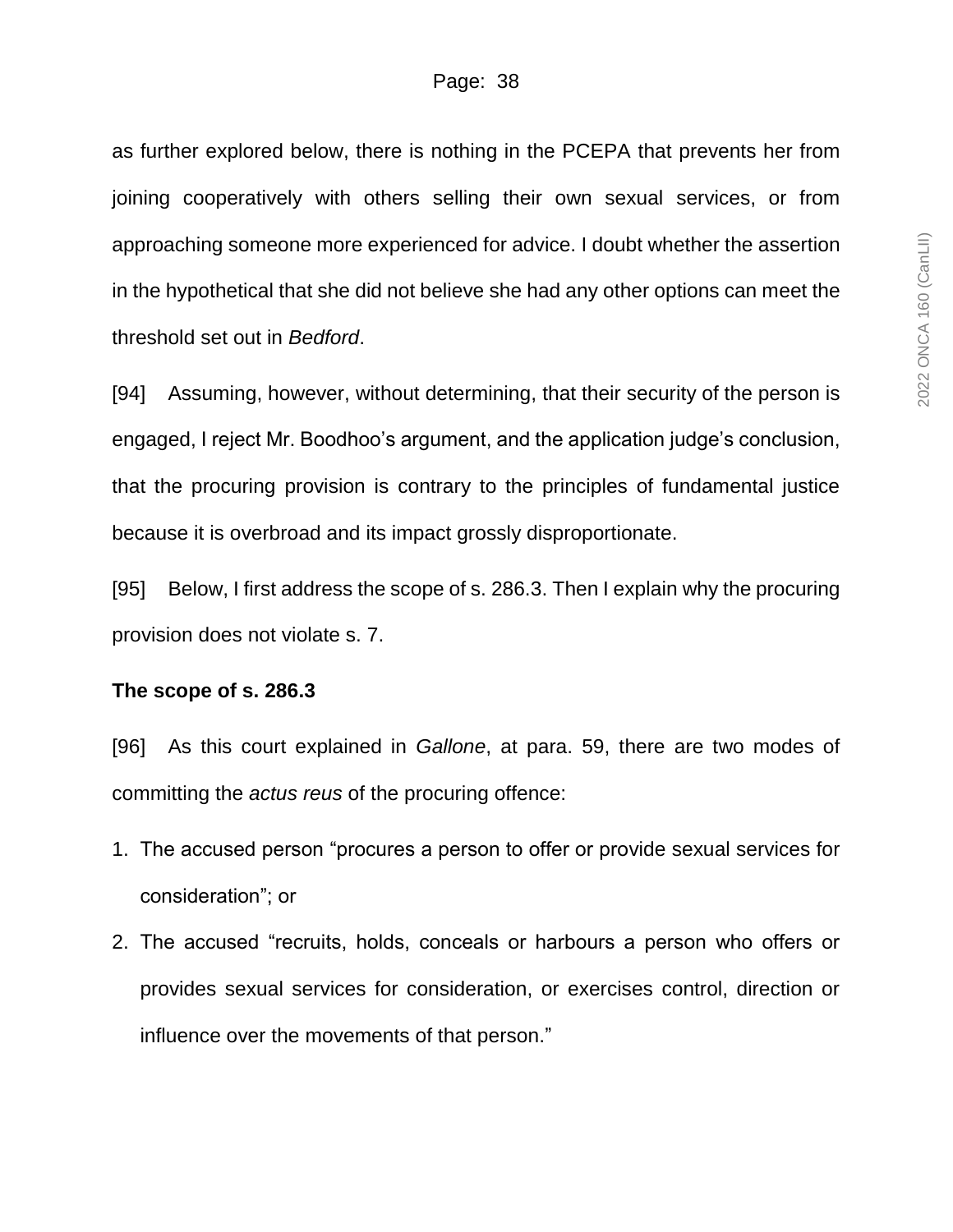[97] "Procuring" means to cause, or to induce, or to have a persuasive effect on the conduct that is alleged: *Gallone*, at para. 61.

[98] To prove *mens rea* for the first mode, the Crown must prove that the accused intended to procure a person to offer or provide sexual services for consideration.

[99] For the second mode, the Crown must prove that the accused intended to do anything that satisfies the *actus reus* for this mode in relation to the person who offers or provides sexual services for consideration, and that the accused acted with the purpose of facilitating an offence under s. 286.1(1): *Gallone*, at para. 63.

[100] A "purpose" requirement imposes a "high" "specific intent" *mens rea*: *R. v. Khawaja*, 2012 SCC 69, [2012] 3 S.C.R. 555, at paras. 45-47; *R. v. Legare*, 2009 SCC 56, [2009] 3 S.C.R. 551, at paras. 32-33; *R. v. Joseph*, 2020 ONCA 733, 153 O.R. (3d) 145, at para. 88. More than knowing facilitation is required: the accused must specifically intend his actions to have the effect of facilitating the offence: *Khawaja*, at para. 46; *R. v. Briscoe*, 2010 SCC 13, [2010] 1 S.C.R. 411, at paras. 16-18; *Joseph*, at para. 88. The intention of the accused must be determined subjectively: *Legare*, at paras. 32, 35.

[101] Turning first to the students in the hypotheticals before the application judge, the application judge found that they committed the second mode of the *actus reus* of the procuring offence: by assisting each other in conducting commercial sex, in assisting in advertising, in obtaining clients and in providing accommodation to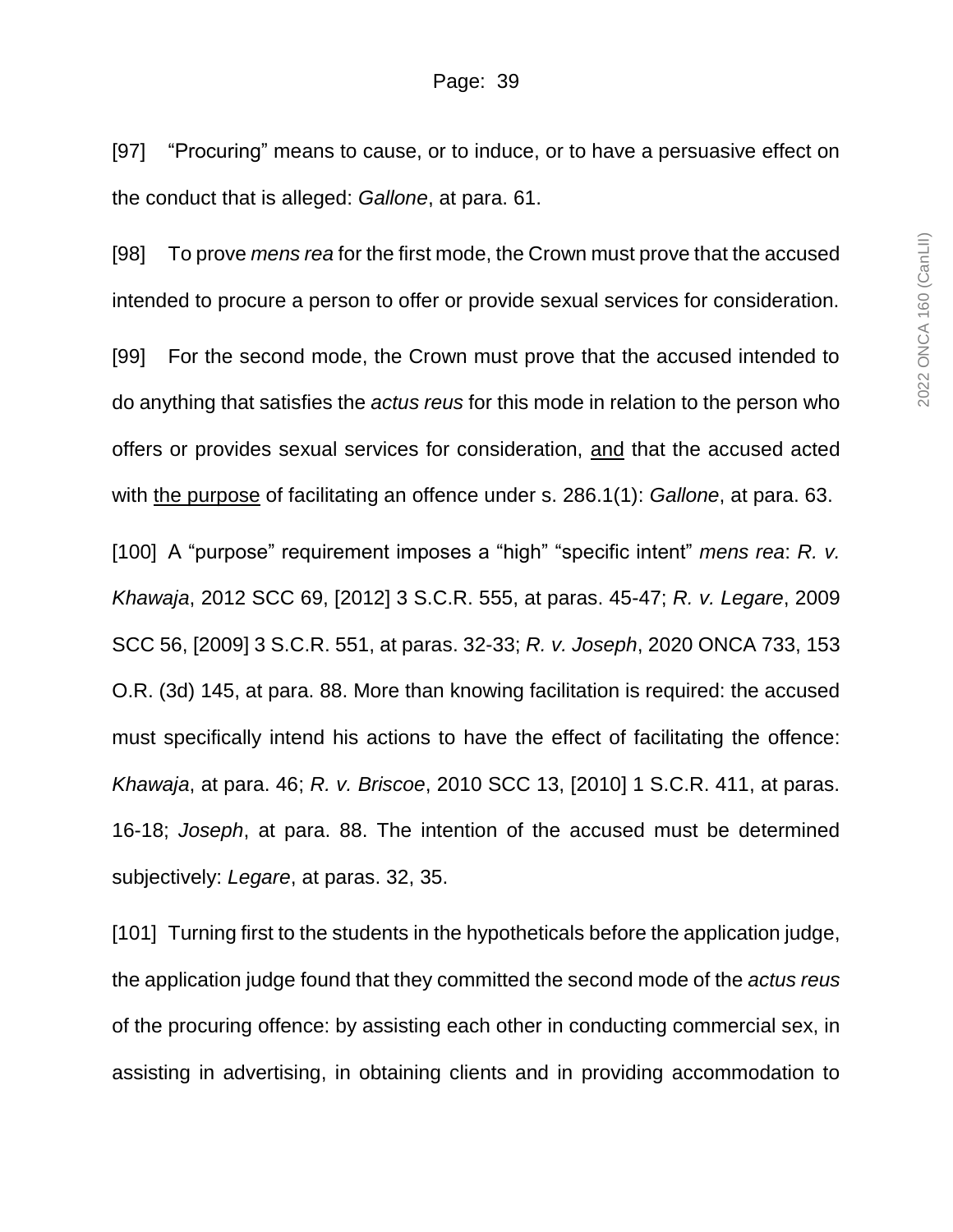conduct commercial sex work, each concealed, harboured and exercised control, direction and influence. Further, each did so for the purpose of facilitating commercial sex work.

[102] The application judge did not explain how the students' conduct constituted concealing, harbouring or exercising control, direction or influence, within the meaning of those terms in s. 286.3. I do not understand how, on the hypotheticals before him, the students "concealed" one another. On my reading of the hypotheticals, the students did not hide one another.

[103] Nor is it clear that the students harboured each other, within the meaning of that term in s. 286.3. In *R. v. Joseph*, at para. 86, this court clarified that "harbour" includes the provision of shelter, whether secretly or not. In *Joseph*, the accused arranged for the complainants to sell sexual services from his apartment. The court did not consider whether two persons leasing premises together that both will use to sell their sexual services (Hypothetical 2) or leasing a room to a person who provides sexual services for consideration (Hypothetical 4) constitutes "harbouring". Arguably, in Hypothetical 2, each student secured her own shelter by joining in the lease for the apartment. And when, in Hypothetical 4, the third student leased a room in the apartment from them, he similarly secured his own shelter. I note that in *R. v. Y.S.*, 2021 ONSC 4010, at para. 188, LeMay J. held that the accused did not harbour the complainant when he shared a hotel room with her for which she paid with her earnings from selling her sexual services. Further,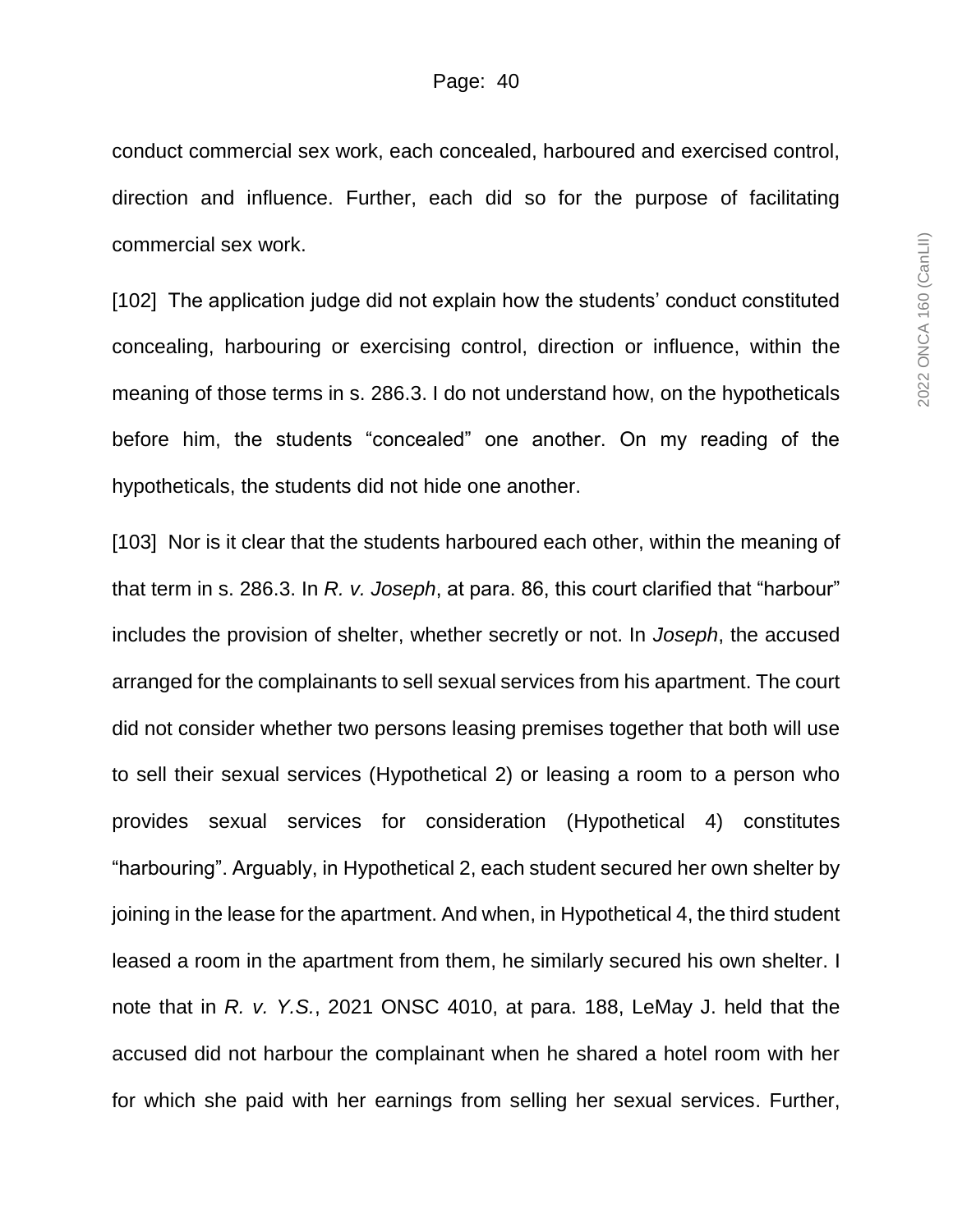given that legitimate rental arrangements are exempted from the material benefits offence, it would make little sense to find that they violated the procuring offence, which provides for a longer maximum term of imprisonment. This, however, is an issue for another day, with the benefit of full argument.

[104] "Exercising influence" over a person's movements has been broadly defined and is less coercive than exercising control or direction. For that reason, I will focus on it. "Exercising influence" over a person's movements means doing anything to affect the person's movements. It includes anything done to induce, alter, sway or affect the will of the person. It is like proposing an idea and persuading the person to adopt it: *Gallone*, at para. 47.

[105] In determining whether what each student did amounted to exercising influence over the movements of another student or students, the application judge was required to consider the nature of the relationship between them and the impact of the alleged influencing student's conduct on the allegedly influenced student: *R. v. Ochrym*, 2021 ONCA 48, 69 C.R. (7th) 285, leave to appeal ref'd, [2021] S.C.C.A. No. 106. He did not do so, and, on these hypotheticals, it is not clear that what each student did amounted to "exercising influence" over the movements of another student.

[106] Further, as noted above in para. 99, exercising influence is only an offence if the accused intended to exercise influence over the movements of the person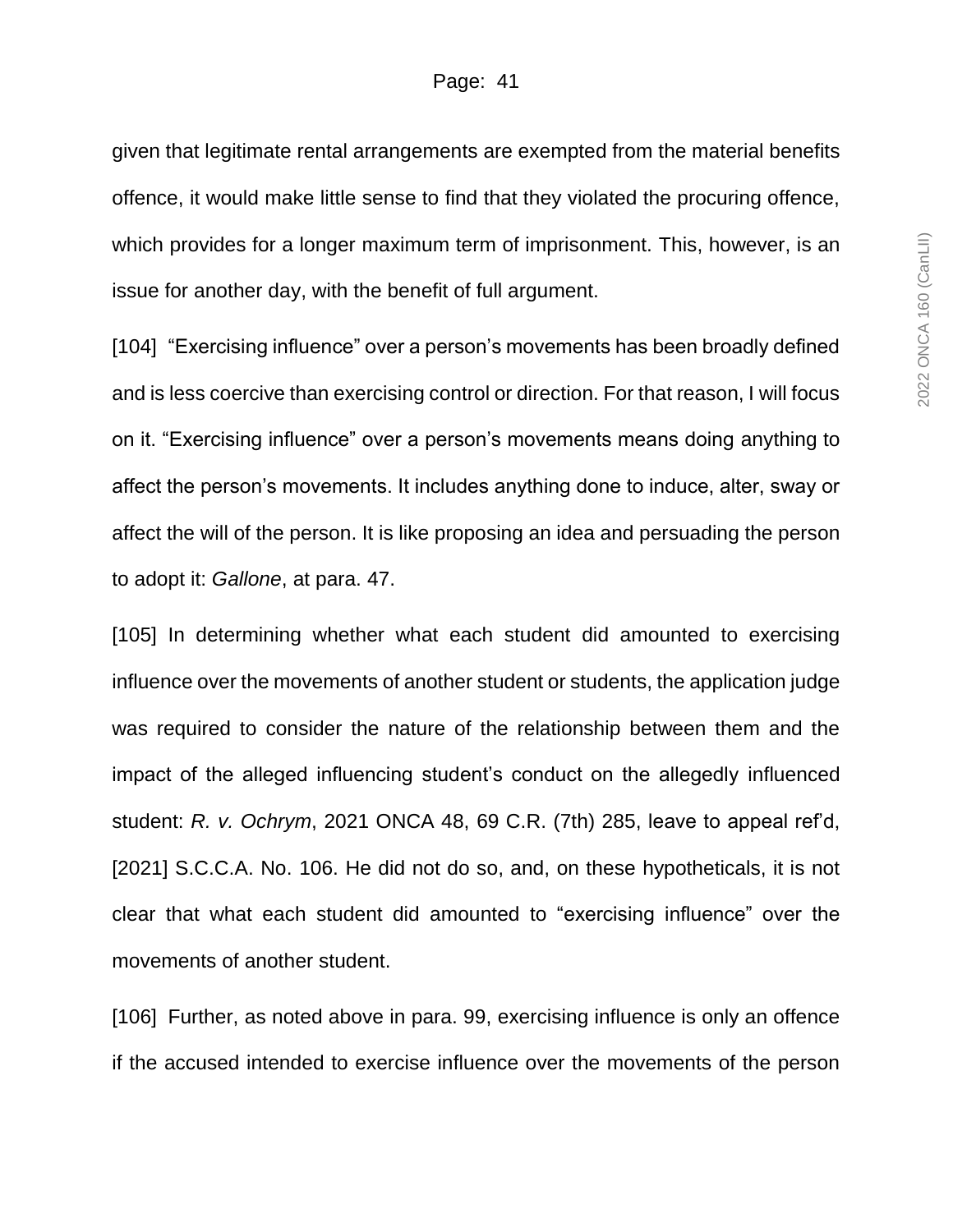who offers or provides sexual services for consideration. The hypotheticals are bereft of facts that support the inference that each of the students intended to exercise influence over the movements of the others.

[107] The scope of all the conduct captured in the second mode of the *actus reus* of the procuring offence is significantly narrowed by their purpose requirement. As discussed above, the conduct captured in the second mode is only an offence if it is done for the purpose of facilitating an offence under s. 286.1. While earlier in his reasons, the application judge correctly identified this as the relevant *mens rea*, he later equated the purpose of "facilitating commercial sex work" with that of facilitating an offence under s. 286.1. Even if the students' conduct constituted "concealing", "harbouring" or "exercising influence", and the students intended that conduct, the application judge erred by equating the purpose of "facilitating commercial sex work" with the purpose of facilitating an offence under s. 286.1. Facilitating an offence under s. 286.1 is narrower than facilitating commercial sex work.

[108] The offence in s. 286.1 is obtaining for consideration or communicating with anyone for the purpose of obtaining for consideration the sexual services of a person. The offence is not providing sexual services for consideration. The purpose requirement in s. 286.3 is therefore tied directly to the asymmetrical scheme of the PCEPA. The Crown must prove that the accused intended to assist the principal in the commission of the offence in s. 286.1: *Briscoe*, at para. 16.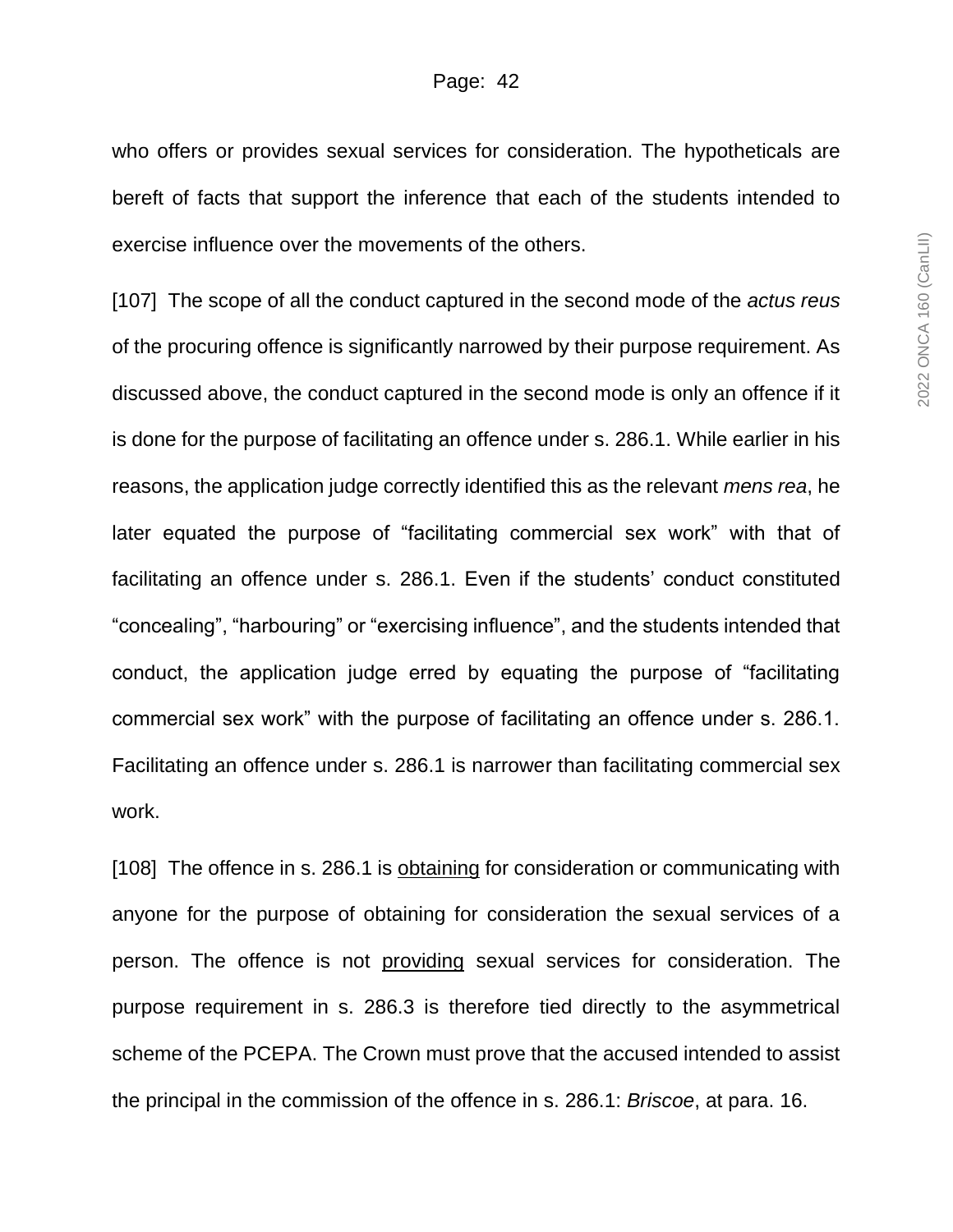[109] If the students concealed or harboured each other, or exercised influence, the hypotheticals do not support a finding that they subjectively intended to assist a buyer in obtaining for consideration or communicating with anyone for the purpose of obtaining for consideration the sexual services of another of those students. Any concealing, harbouring or exercising influence was for the purpose of facilitating the sale by the student who was concealed, harboured or influenced of their own sexual services for consideration and not for facilitating the obtaining of their sexual services for consideration by others. This may seem like a fine point of logic, but it flows directly from the wording of s. 286.3 and the scheme of the PCEPA.

[110] Turning to the advising sex worker in Hypothetical 2, the application judge concluded that providing advice on safety issues did not offend s. 286.3 because the purpose of the advice was not to facilitate an offence. He concluded, however, that in providing advice on how to set up, advertise and conduct oneself, the advising sex worker exercised control, direction or influence over the movements of the students and inferred that she did so for the purpose of facilitating commercial sex work.

[111] Again, the application judge did not explain why he found that the conduct amounted to the exercise of control, direction or influence, taking into account the nature of the relationship between the students and the advisor. And, again, the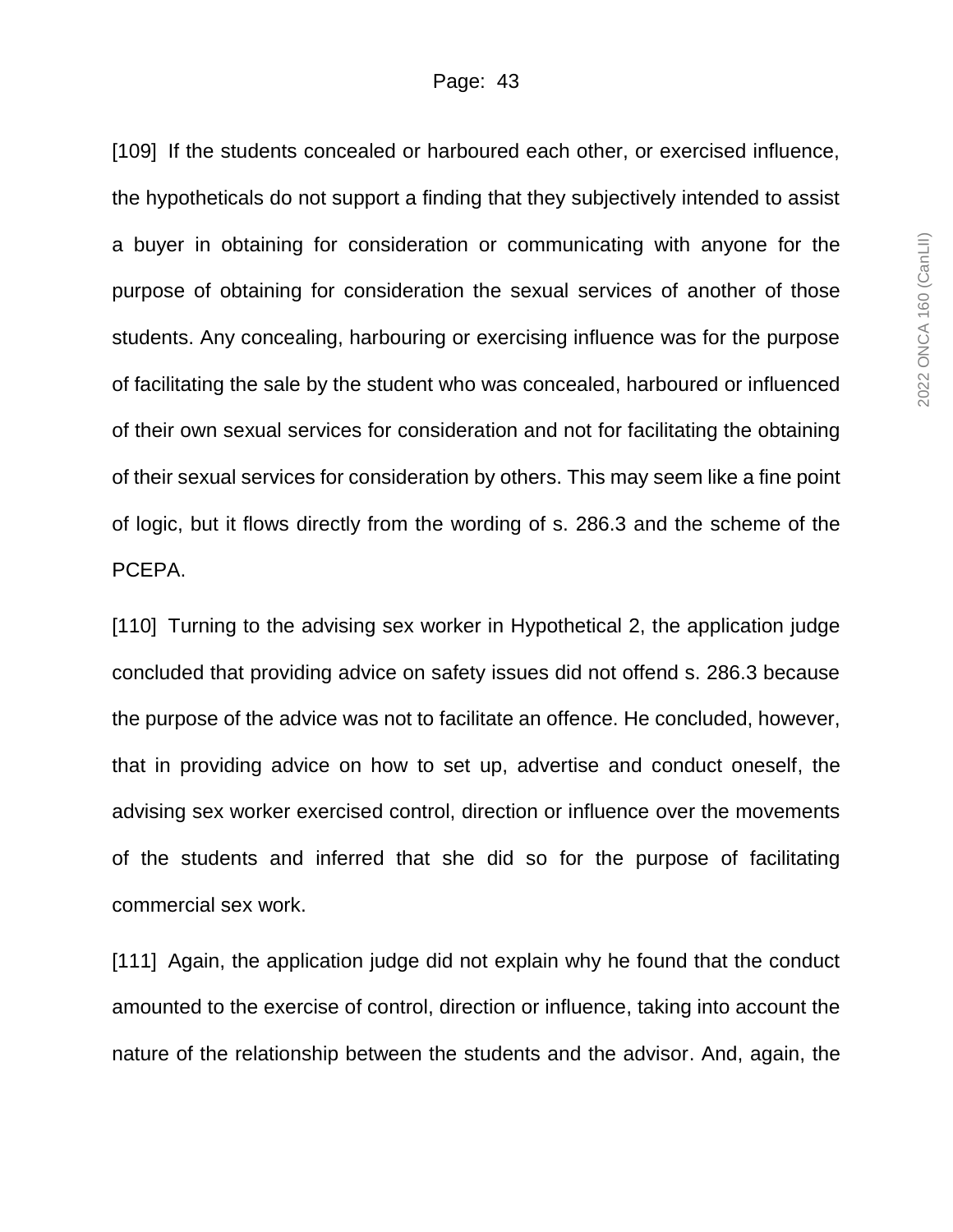application judge erred by equating facilitating commercial sex work with facilitating an offence under s. 286.1.

[112] Here, if the provision of the advice amounted to the exercise of influence over the movements of the students, and it can be inferred from the nature of the actions and the knowledge of the advisor that she intended to exercise influence over their movements, it was not for the purpose of facilitating an offence under s. 286.1.

[113] The scenario cannot support the inference that the advisor subjectively intended to assist the buyer in obtaining for consideration or communicating with any person for the purpose of obtaining for consideration the sexual services of a person. The advice was provided to the students for the purpose of facilitating the sale by them of their own sexual services for consideration – in particular, in the safest manner possible – and not to facilitate the obtaining of their sexual services for consideration by others.

[114] The criminal law is familiar with asymmetrical offences, and trial judges are adept at inferring which side of the transaction an accused intended to facilitate: *R. v. Greyeyes*, [1997] 2 S.C.R. 825, at para. 8. Depending on the facts in a given case, a person may intend to assist the buyer, the seller or both. Each case will turn on the specific facts from which such an intention could be inferred. For example, consider someone who harbours another person who provides sexual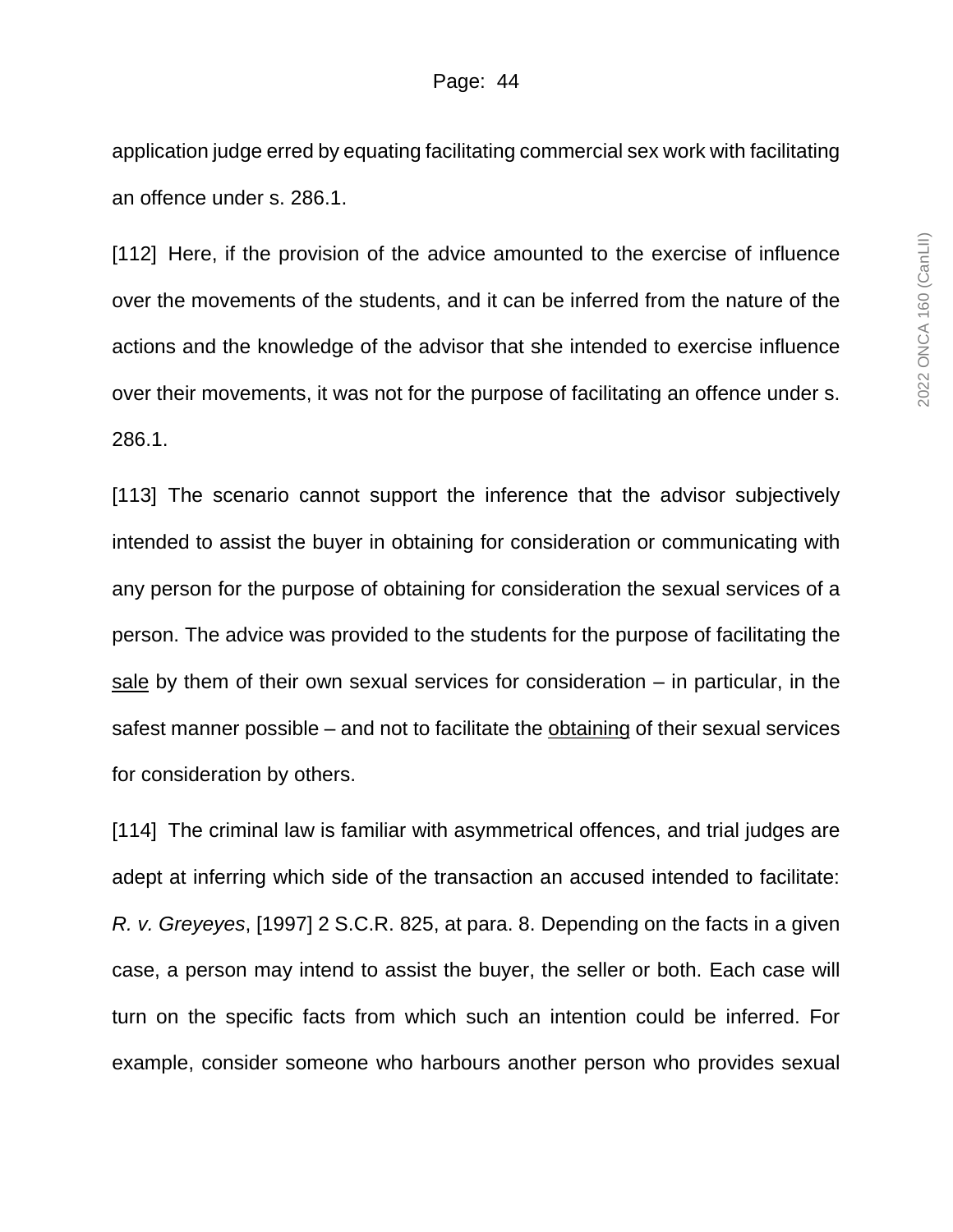services for consideration. He rents a hotel room, arranges for both buyer and seller to use it for the sale of sexual services, and expects to derive a financial benefit from the sale of sexual services. While the harbouring person's actions may incidentally benefit the seller, it is chiefly designed to assist the buyer, who is the prospective source of the financial benefit, and the harbouring person would be quite rightly subject to prosecution. The hypotheticals before the application judge do not contain sufficient facts to infer that intention.

[115] Finally, turning to the woman in Mr. Boodhoo's hypothetical who recruits her friend, as indicated above, I agree that she is guilty of procuring. She commits the first mode of the actus reus: she causes, induces or has a persuasive effect on her friend providing her sexual service for consideration. The mens rea for this first mode is also made out. On the hypothetical, she intended to procure her friend to offer or provide sexual services for consideration. Accordingly, I must go on to assess whether the deprivation of her liberty and security of the person violates s. 7.

### **Section 286.3 does not violate s. 7**

[116] As explained above, whether an impugned provision violates s. 7 requires identifying the provision's purpose.

[117] The application judge said this, at para. 159, regarding the purpose of s. 286.3(1):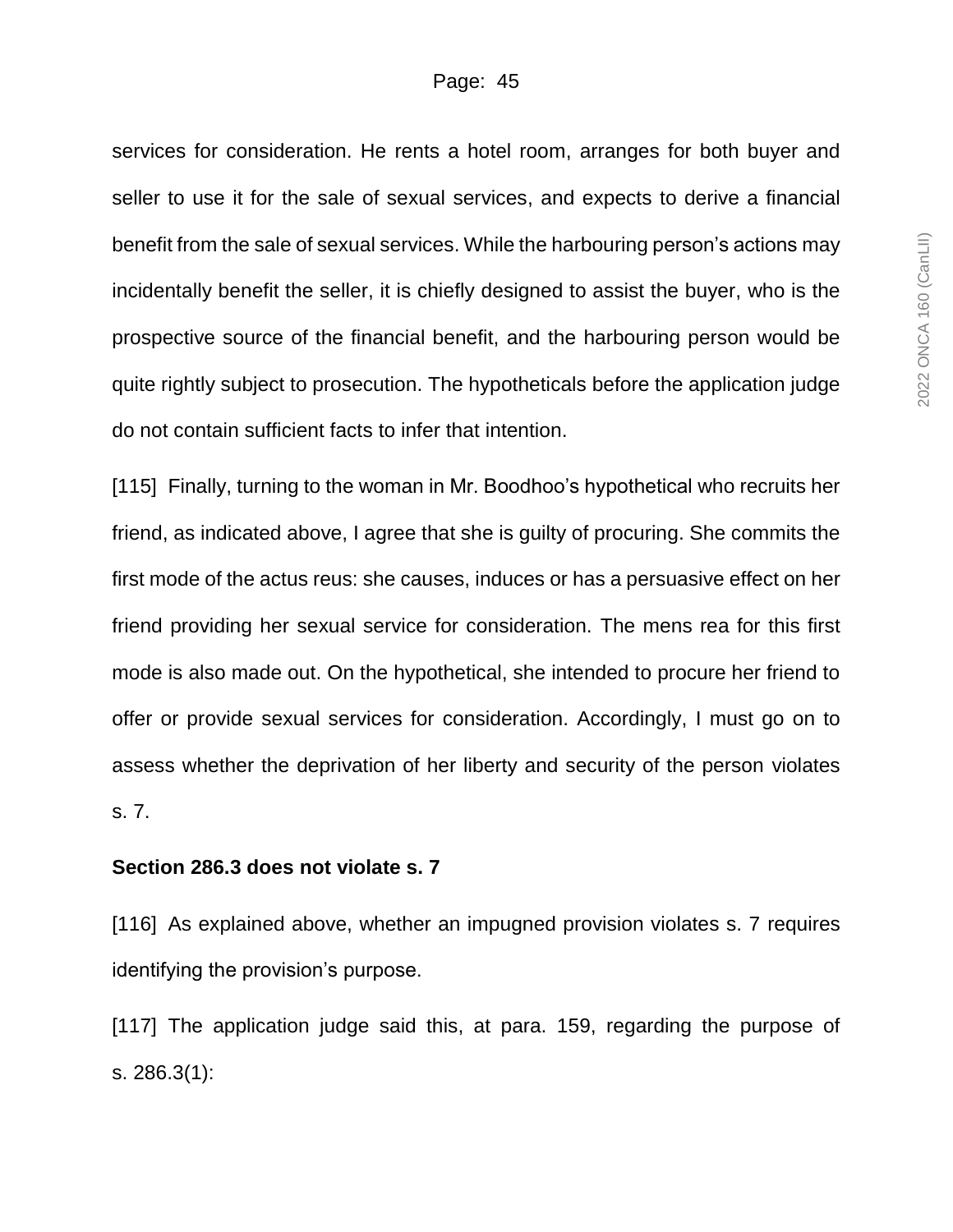[It] denounces and prohibits the procuring and facilitating by third parties in commercial sex work. Its goal is to prohibit third parties' who make money from commercial sex work from being involved.

[118] Having determined the purpose of s. 286.3, however, he appears to have assessed overbreadth and gross disproportionality against what he viewed as one of the purposes of the PCEPA (to protect sex workers from violence, abuse and exploitation to protect the health and safety of sex workers), rather than against the objective of s. 286.3, as he was required to do. The application judge found that the procuring provision was overbroad because it limits or prevents some means of protection and safety for some, if not all sex workers, contrary to the goal of protecting their health and safety. Counsel for Mr. Boodhoo also rests his argument that the procuring provision is overbroad on his view that one of the objectives of the PCEPA is to "protect sex workers".

[119] While the purposes of the broader scheme can inform the purpose of an individual provision, a provision need not conform to each and every purpose of the statute. For example, in *R. v. Appulonappa*, 2015 SCC 59, [2015] 3 S.C.R. 754, although the *Immigration and Refugee Protection Act*, S.C. 2001, c. 27, had multiple purposes, the impugned provision was found to have only a single purpose. Similarly, in *Canada (Attorney General) v. PHS Community Services Society*, 2011 SCC 44, [2011] 3 S.C.R. 134, at para. 110, the Supreme Court held the *Controlled Drugs and Substances Act*, S.C. 1996, c. 19, had two purposes: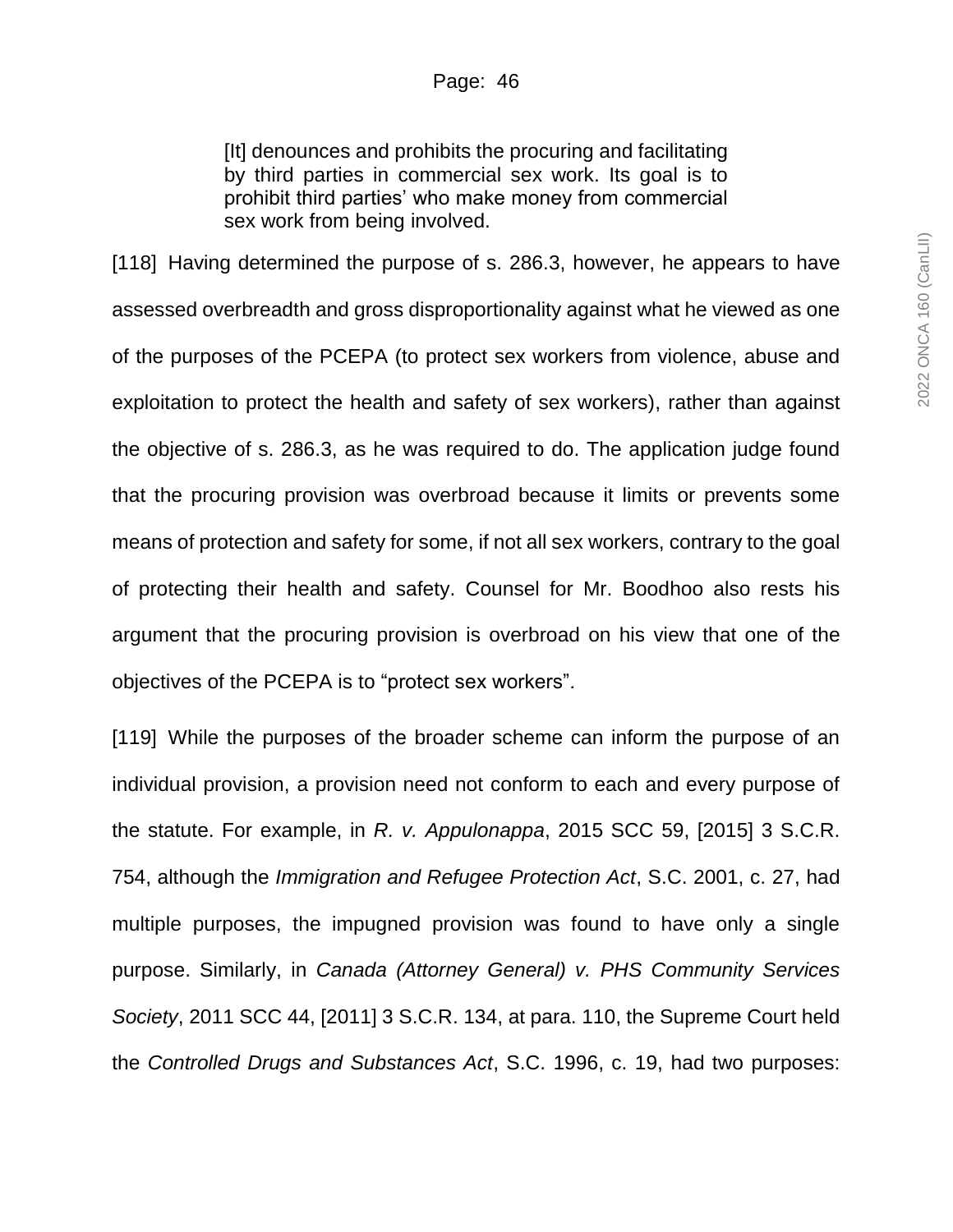#### Page: 47

public health and public safety. In considering the individual provisions of the Act, however, McLachlin C.J. found that some provisions supported the public health objective, while others supported both public safety and public health. See also *R. v. Meads*, 2018 ONCA 146, at para. 32, in which Sharpe J.A. held that two provisions in the same section of the *Criminal Code* could have different purposes. Moreover, as explained earlier in these reasons, I would not characterize the safety-related objectives of the PCEPA in the same manner as the application judge.

[120] I do not agree with Mr. Boodhoo that *R. v. Michaud*, 2015 ONCA 585, 127 O.R. (3d) 81, leave to appeal ref'd, [2015] S.C.C.A. No. 450, is of assistance here. In *Michaud*, Lauwers J.A. accepted the trial judge's finding that one section of the *Highway Traffic Act*, R.S.O. 1990, c. H.8, had three purposes: reducing greenhouse gas emissions, reducing the severity of collisions, and preventing accidents. The expert evidence in that case established that the section did not, in some instances, prevent accidents, although it met the other two purposes. Lauwers J.A. held that on the reasoning of *Bedford*, the provision was overbroad because it did not fulfill one of its own three purposes. Here, in contrast, we are not dealing with a provision with multiple purposes.

[121] I would characterize the purpose of s. 286.3 slightly differently from the application judge. I would describe its purpose as to denounce and prohibit the promotion of the prostitution of others in order to protect communities, human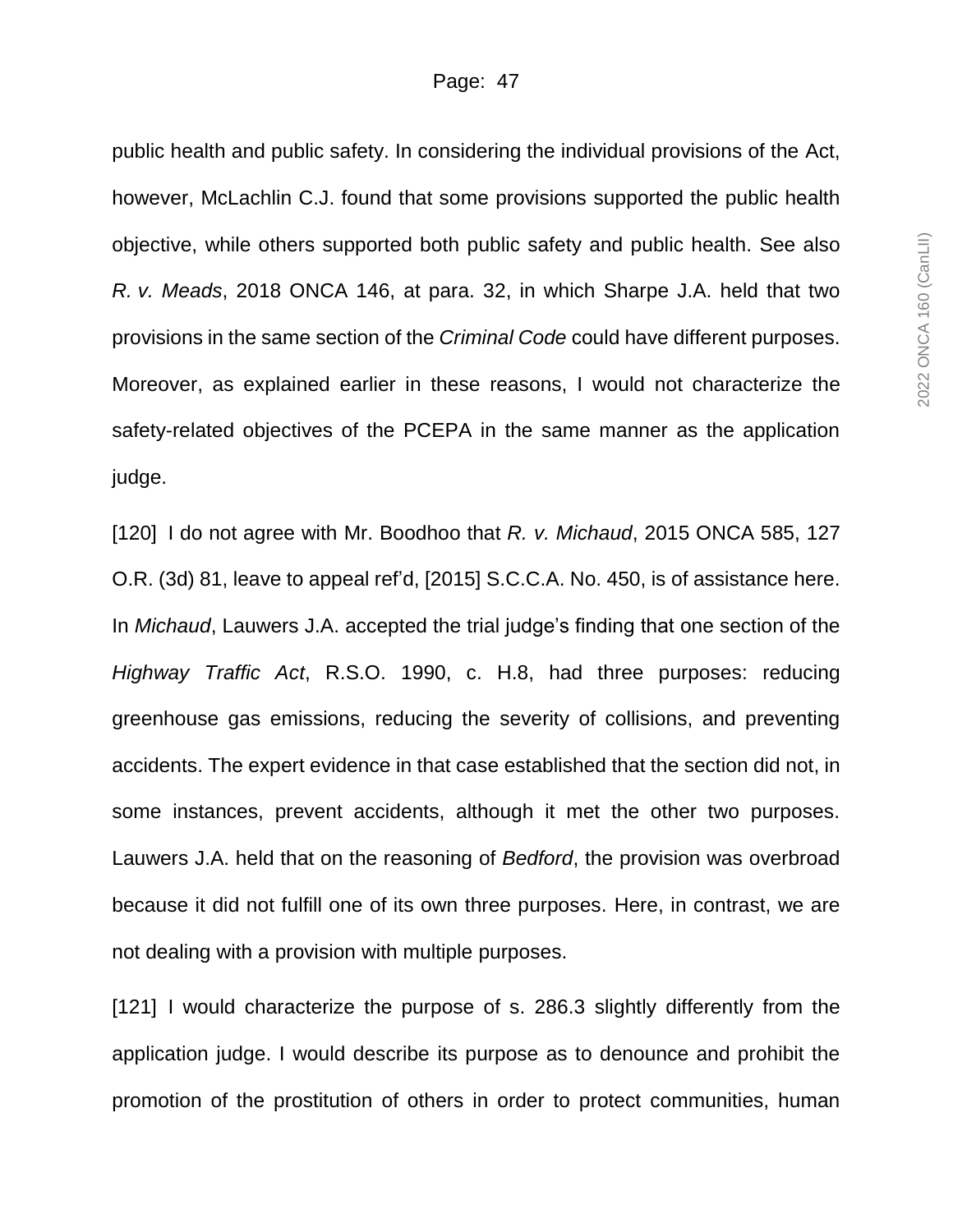dignity and equality. Promoting prostitution encourages an activity that Parliament considers inherently exploitative. Section 286.3 gives effect to this purpose by prohibiting a wide range of conduct intended to procure a person to offer or provide sexual services for consideration and conduct engaged in for the purpose of facilitating an offence under s. 286.1(1).

[122] The purpose of the procuring offence does not include giving effect to the safety-related objective of the PCEPA with respect to those who continue to sell their sexual services for consideration. This makes sense. The aim of s. 286.3 is to prohibit the promotion of the prostitution of others. Section 286.3 is concerned with their safety by discouraging entry into and deterring participation in an activity that Parliament views as inherently exploitative and exposing risks of violence to those who engage in it.

[123] As discussed above, the safety-related objective of the PCEPA with respect to those who continue to sell their sexual services for consideration is given effect by other provisions: in particular, the exceptions to the material benefit offence, the exceptions to the exceptions, and the provision of immunity from prosecution where the offence relates to the offering or provision of a person's own sexual services. This, as the preamble notes, is "to encourage those who engage in prostitution to report incidents of violence and to leave prostitution." Section 286.3 contains no such exception because it does not target the provision of a person's own sexual services, but targets those who promote the prostitution of others.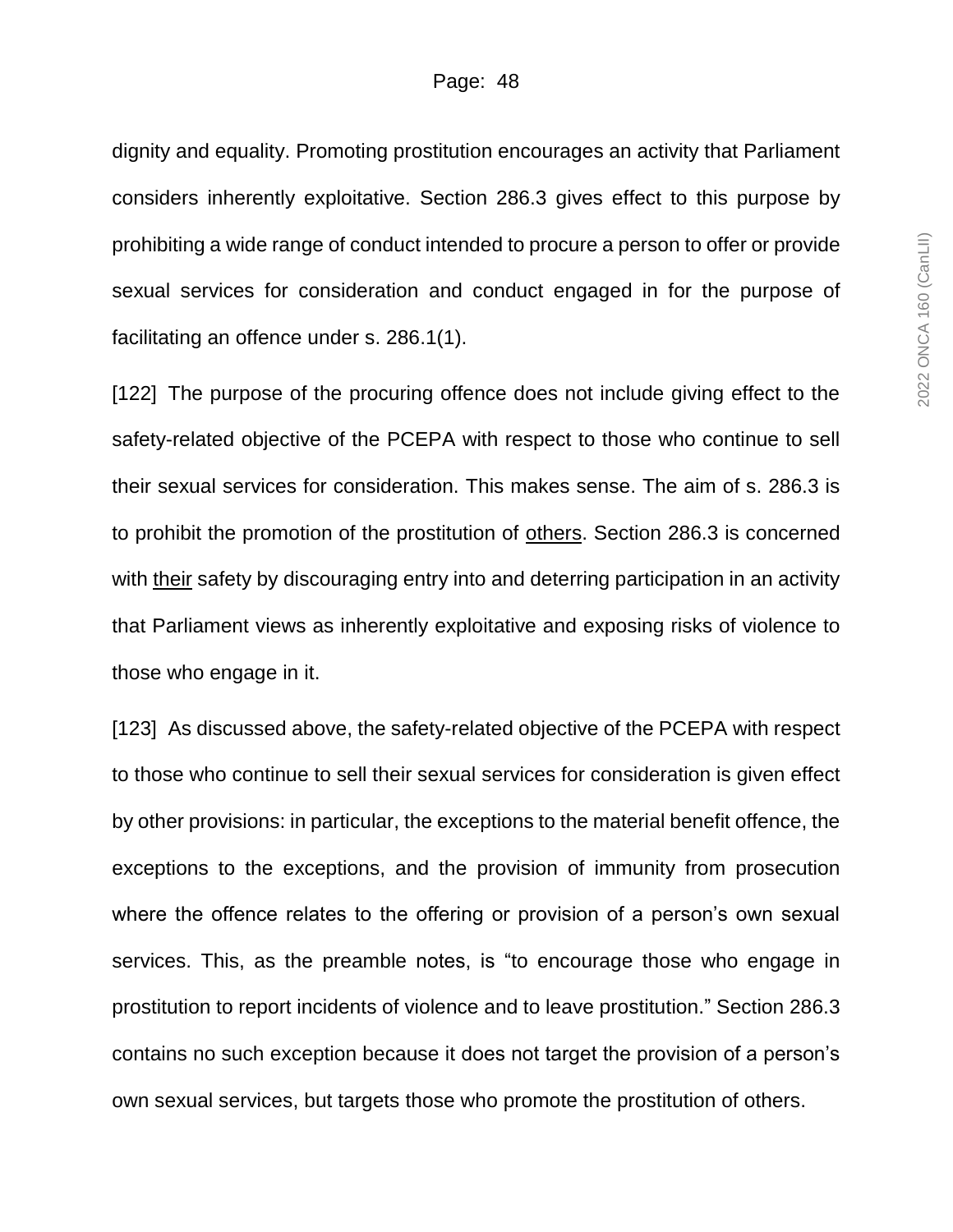[124] The procuring offence is not overbroad. The prohibited conduct – a wide range of conduct intended to procure a person to offer or provide sexual services for consideration or engaged in for the purpose of facilitating an offence under s. 286.1 – is directly and rationally related to the purpose of the provision.

[125] Nor is its impact on Mr. Boodhoo's hypothetical procuring sex worker grossly disproportionate. The specific nature of the right interfered with, and the nature of that interference, are relevant to the gross disproportionality analysis. As to the hypothetical procuring sex worker's liberty interest, as was the case in *R. v. Malmo-Levine*, 2003 SCC 74, [2003] 3 S.C.R. 571, her potential imprisonment falls "within the broad latitude within which the Constitution permits legislative action": at para. 175.

[126] Meanwhile, the security of the person interest advanced in Mr. Boodhoo's hypothetical is that the procuring sex worker continues to engage in an illegal activity, but in a manner more dangerous to her. This harm is not grossly disproportionate to the objective of denouncing and prohibiting the promotion of that illegal activity. Recall that, as the preamble to the PCEPA illustrates, Parliament views prostitution as inherently exploitative, entailing risks of violence to those who engage in it, causing social harm by the objectification of the human body and commodification of sexual activity and an affront to human dignity. Given this, the alleged impact on the procured person's security of the person is even more justified.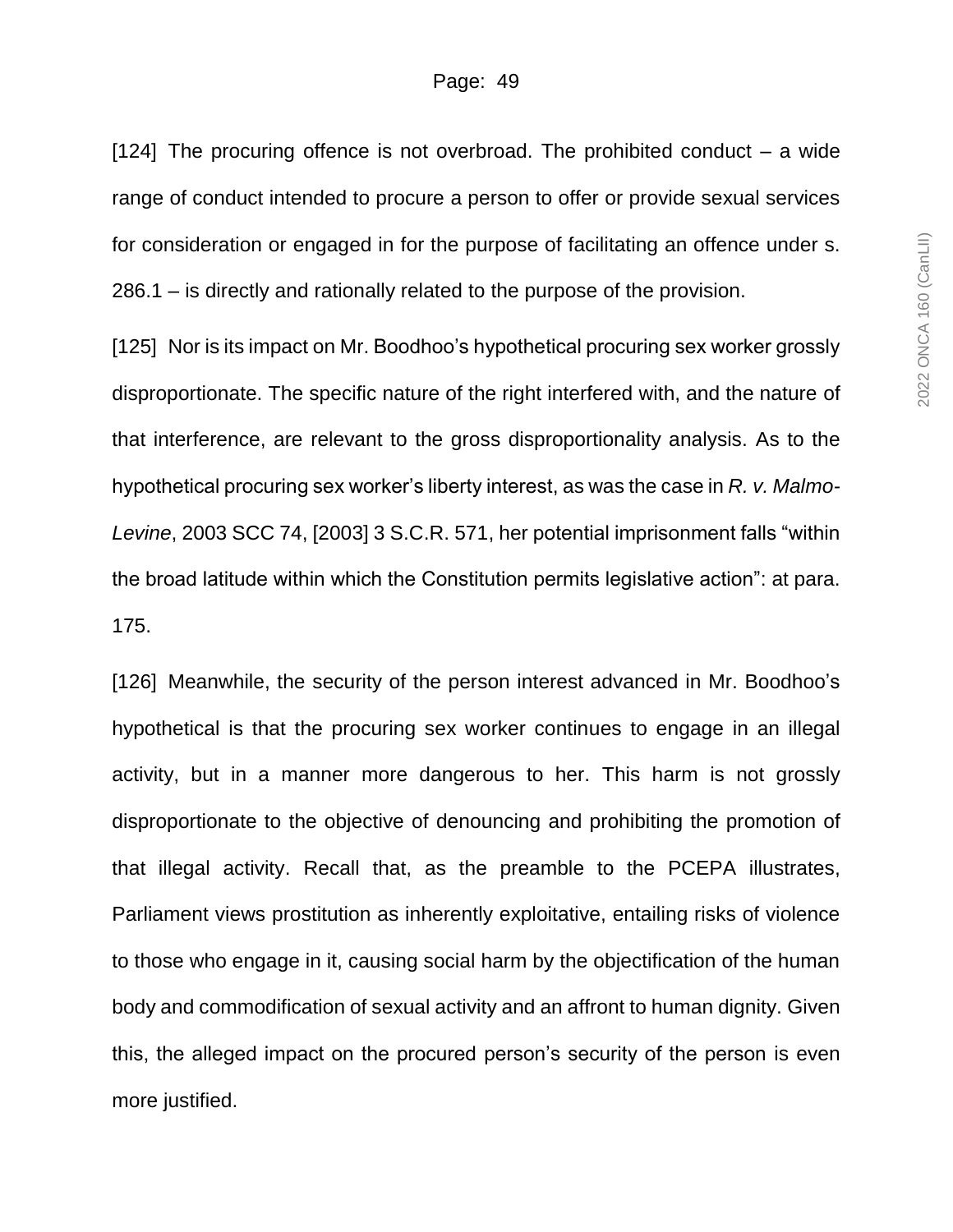[127] The application judge found that s. 286.3 (and the other impugned provisions) were grossly disproportionate because, "Parliament cannot allow sex work to continue and then grossly limit or prevent the sex worker's ability to protect their security": at para. 178. He rejected the Crown's argument that conduct in relation to which a person enjoys immunity under s. 286.5 is unlawful and, therefore, this case is different from *Bedford*. In concluding that in *Bedford* there was a sufficient causal connection between the impugned provisions and the prejudice suffered to engage s. 7, McLachlin C.J. wrote, at para. 89, that, "[t]he impugned laws deprive people engaged in a risky, but legal, activity of the means to protect themselves against those risks." The application judge characterized conduct in respect of which a person is immune from prosecution under s. 286.5 as "statutorily allowed". He held, at para. 175, that "the impugned provisions cannot make an allowed activity more dangerous" (emphasis added). In so doing, he equated "allowed" activity to the "lawful" activity in *Bedford*.

[128] It is clear that Parliament views prostitution in a fundamentally different way than it did prior to the enactment of the PCEPA. As this court said in *Gallone*, at para. 94, the immunity provision does not "legalize" the conduct in relation to which a person enjoys immunity under s. 286.5. It simply exempts persons from prosecution in relation to that conduct. Parliament could have, but did not, provide that the conduct that enjoys immunity from prosecution does not constitute an offence: see comments of Minister MacKay and Mr. Donald Piragoff (Senior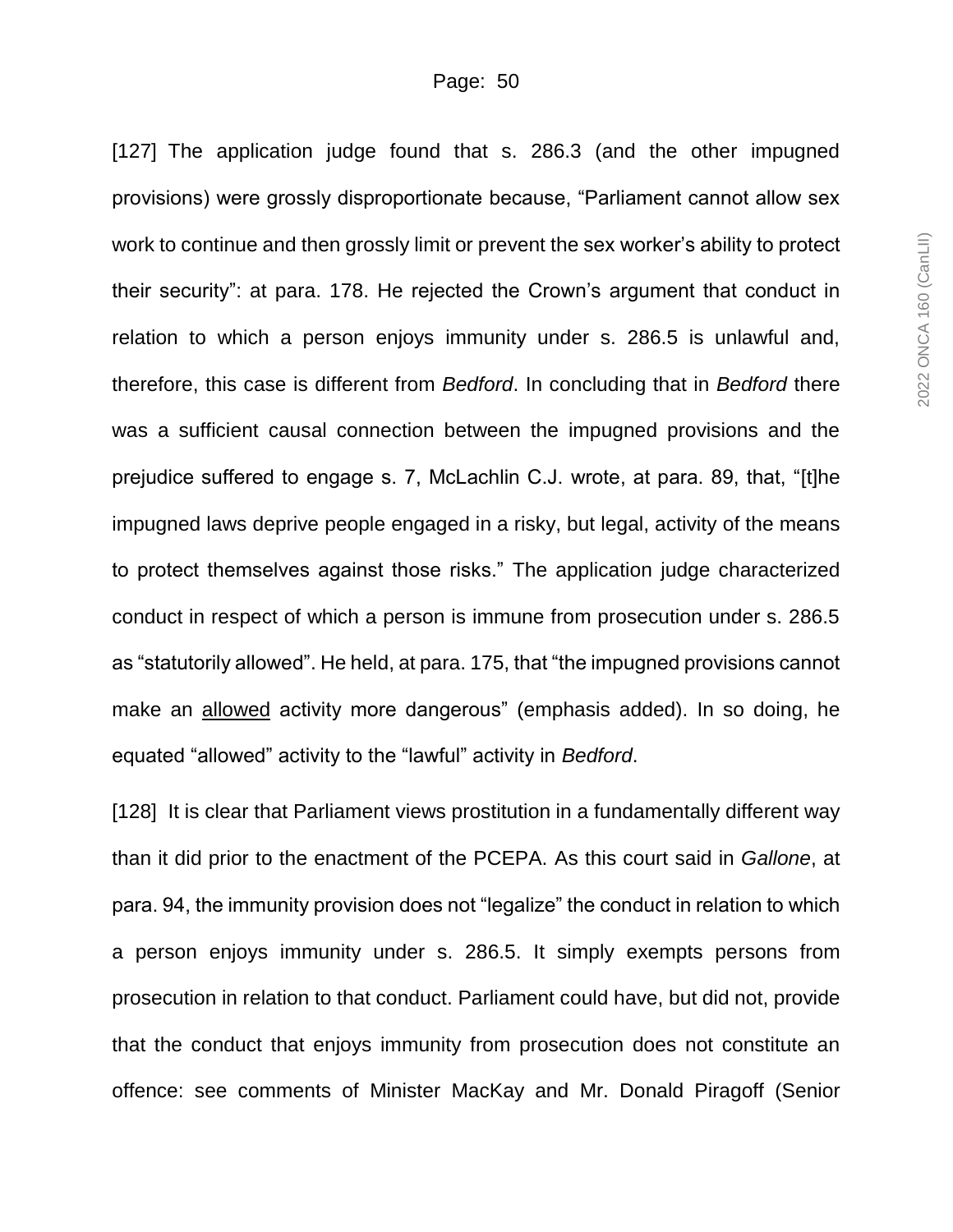Assistant Deputy Minister, Policy Sector, Department of Justice), *Proceedings of the Standing Senate Committee on Legal and Constitutional Affairs*, 41st Parl., 2nd Sess., No. 15 (9 September 2014), at pp. 12, 15-16, 25-26, and 36-37.

[129] I acknowledge that in *PHS Community Services*, McLachlin C.J., writing for the court, stated at para. 102 that "[t]he morality of the activity the law regulates is irrelevant at the initial stage of determining whether the law engages a s. 7 right." Yet the application judge did not consider whether prostitution was illegal at the initial stage of determining whether the s. 7 rights of the students were engaged. He did so in his analysis of whether the impugned provisions were grossly disproportionate. The fact that an activity is unlawful is relevant in considering the weightiness of a provision's objective and whether an impugned provision deprives a person of the rights protected by s. 7 in a manner that is grossly disproportionate to that objective.

[130] I will add this. The application judge accepted that research indicates individuals who provide sexual services for consideration are not necessarily exploited: while there are situations where sex workers are exploited by third parties, many sex workers reported a conscious decision to provide sexual services in the context of "the socio-economic realities of their lives" (at paras. 30 and 89). The evidence before the application judge stated that some sex workers cited factors such as the need for money, independence, flexibility, and the nature of the work.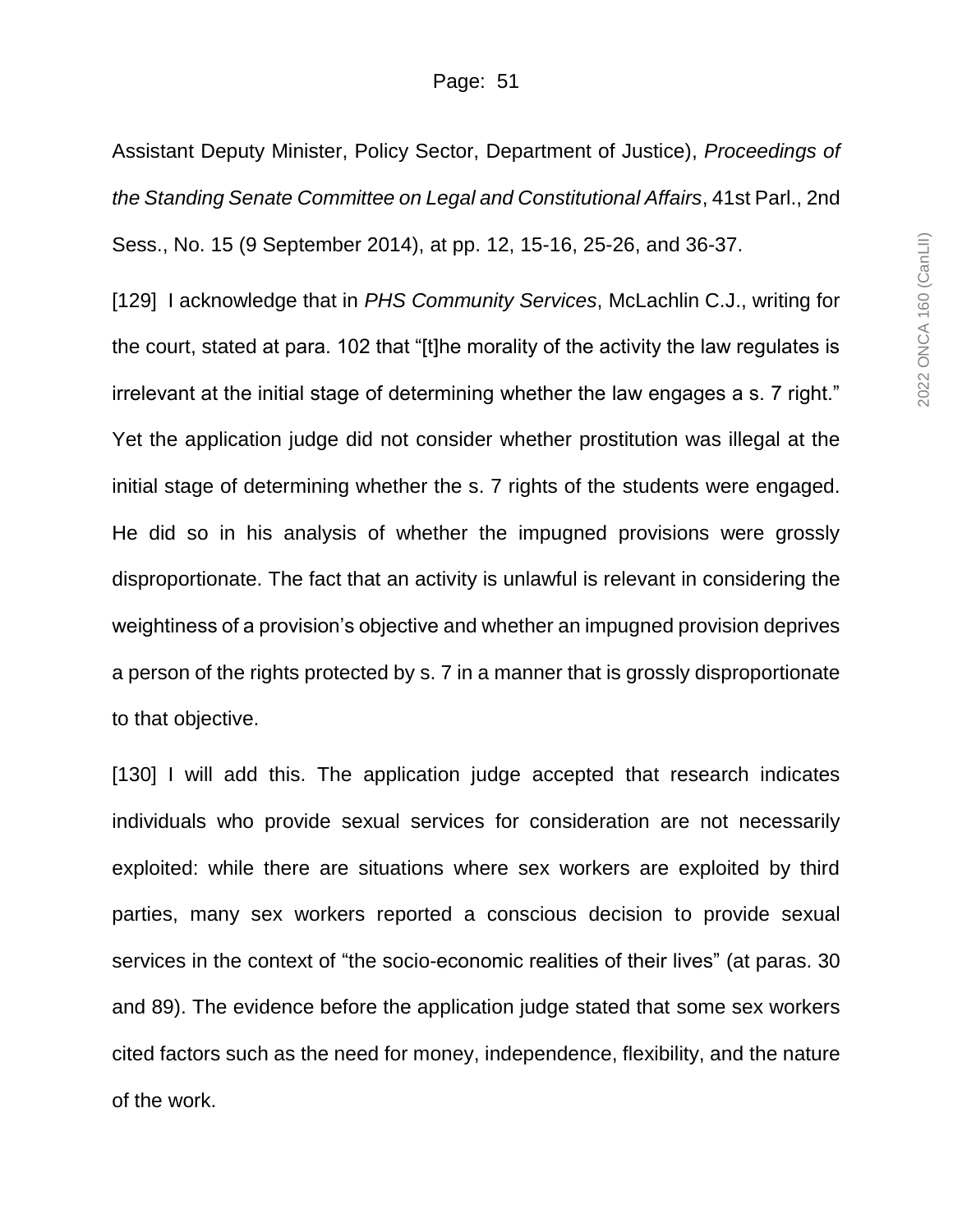[131] Even accepting this evidence, it is clear from the preamble to the PCEPA and Minister MacKay's description of prostitution as "inherently degrading" before the Senate Committee on Legal and Constitutional Affairs (at p. 12), that Parliament views prostitution as inherently exploitative, even where the person providing the sexual services for consideration made a conscious decision to do so.

### **VIII. SECTION 286.4 (ADVERTISING)**

### **The application judge's reasons**

[132] The application judge found that post-PCEPA, the digital world is used more frequently to facilitate contact, communication and the providing of information. Sex workers who advertise in newspapers, online classifieds or on commercial sex work websites are more likely to communicate with potential clients before meeting in person: at paras. 89(j) and (k).

[133] He further found that the effect of the prohibition on advertising in s. 286.4 was that sex workers who attempt to advertise must do so surreptitiously and use coded language. The evidence before him, and in *Bedford*, was that communication is critical to the safety and security of the sex worker. He found that the "security of the students in the hypotheticals would be infringed by the inability of frank and detailed information and communication in their advertisement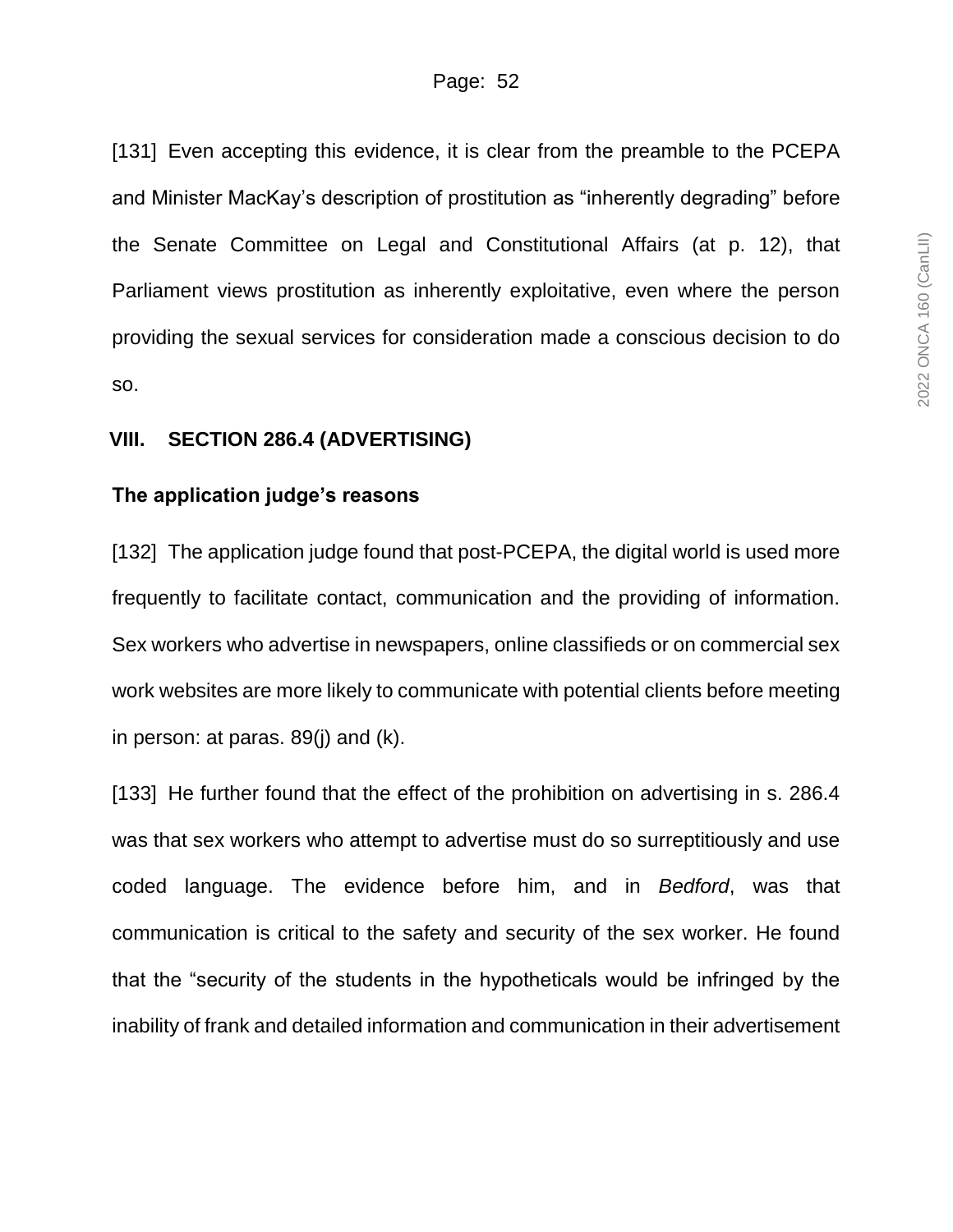of the sexual services offered and expectations for such sexual services": at para. 121.

[134] The application judge held that the provision was overbroad for the same reason as the procuring offence: Parliament had indicated that one of the objectives is to protect sex workers and the impugned provision limits or prevents some means of protection and safety for some, if not all, sex workers.

[135] Further, its impact is grossly disproportionate. At para. 177, the application judge held that "[t]he objective of eliminating or lessening commercial sex work through the banning of advertising cannot be made at the safety and security of commercial sex workers." Parliament cannot allow sex work to continue and then grossly limit or prevent sex workers' ability to protect their safety.

## **Analysis**

[136] First, I review the evidence before the application judge, and what *Bedford* said on the issue of communication. Then I consider whether s. 7 is engaged. Next I consider the purpose of s. 286.4 and whether, having regard to that purpose, s. 286.4 deprives the hypothetical sex worker of security of the person in a manner that is overbroad or grossly disproportionate.<sup>10</sup>

 $10$  Hypothetical 2 before the application judge involved the students retaining the services of a website designer. Because the hypothetical did not state that the website was jointly used by the students, he concluded that the students would enjoy the immunity under s. 286.5. The respondent takes no issue with that conclusion. Mr. Boodhoo's hypothetical raises the possibility of the two cooperating sex workers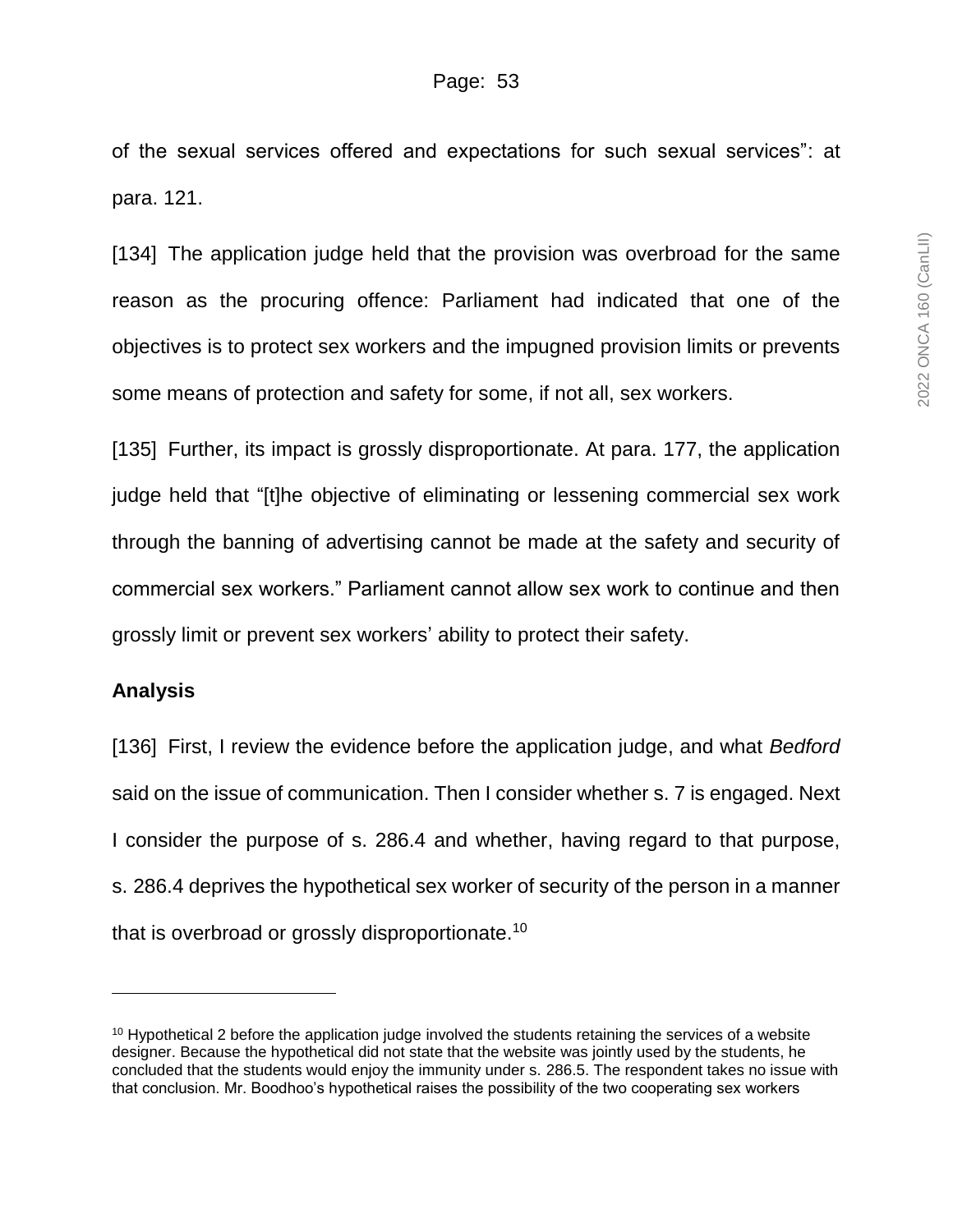## **The evidence before the application judge**

l

[137] The respondent relied on the evidence of Chris Atchison.<sup>11</sup> Mr. Atchison has a Master's in Criminology from Simon Fraser University and has published numerous academic articles and research studies on sex work in Canada. He was among those who provided testimony to the House of Commons and Senate standing committees on Bill C-36.<sup>12</sup>

[138] The application judge qualified Mr. Atchison to provide expert evidence on the field of social sciences research, theory and findings on the structure, operation and composition of commercial sex work in Canada and other jurisdictions and the legal regime concerning commercial sex work in Canada and other jurisdictions.

[139] The application judge rejected the Crown's argument that Mr. Atchison was biased. He accepted that Mr. Atchison's evidence was not statistically based but found the evidence of Mr. Atchison "credible and compelling".

[140] Mr. Atchison testified that advertisement was a fundamental initial way for sex workers and people who owned and operated commercial sex establishments

being caught by the advertising provision for advertising "together", such that they could not benefit from the immunity for advertising their own sexual services. Hypotheticals must contain sufficient details to permit the court to properly analyze the constitutional claim. In the absence of further details, I decline to address this issue further. Simply stating that the sex workers are advertising "together" is not sufficient for this purpose.

<sup>&</sup>lt;sup>11</sup> Much of Mr. Atchison's evidence addressed the impact of the criminalization of obtaining sexual services for consideration, which is not an issue on this appeal.

<sup>&</sup>lt;sup>12</sup> Mr. Atchison was among those who opposed the Nordic Model. See House of Commons, Standing Committee on Justice and Human Rights, *Evidence*, 41st Parl., 2nd Sess., No. 39 (9 July 2014) at pp. 2-4 (Chris Atchison).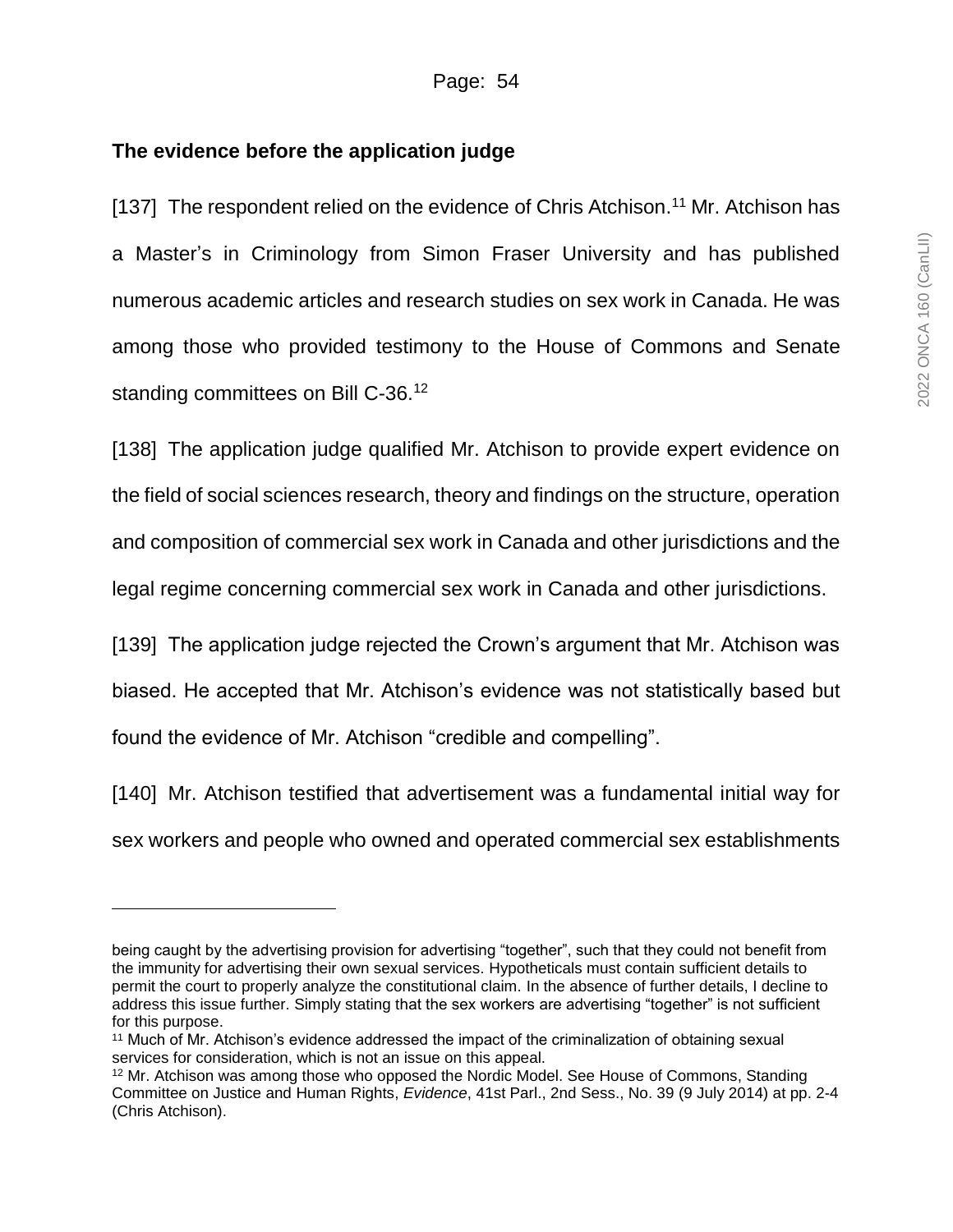to clearly relay the boundaries and the services offered to prospective clientele. It sets the stage for the initial interaction between sex workers and prospective clients. The more capacity there is to exchange information, the less likely sex workers or their clients were to report that there was any form of conflict in their actual physical exchanges. Restricted capacity to communicate or unclear communications were frequently associated with higher levels of conflict.

[141] According to Mr. Atchison, following the passage of the PCEPA, advertisement migrated to off-shore locations. Advertisements on third-party sites began using vague language in order not to be flagged or trigger a complaint and be taken down by site administrators: e.g., talking about 2 or 3 roses for a certain kind of date<sup>13</sup>, or saying "safe only" to mean that condoms must be used. He testified that there is empirical evidence that a lack of clarity between buyer and seller leads to physical conflict.

[142] Mr. Atchison also agreed that through the ads the sellers make it possible for the buyers to contact them, in some forum – text, email, or phone call. Mr. Atchison testified that the average number of communications before a physical encounter was 4 to 4.2. It is open to the seller to disengage if they are not happy with the communications or are not getting sufficient information.

<sup>&</sup>lt;sup>13</sup> Mr. Atchison said that three hearts would mean \$300. Some of the sample advertisements in the record are less opaque. They refer to 200 or 300 roses, and, in the context, mean \$200 or \$300.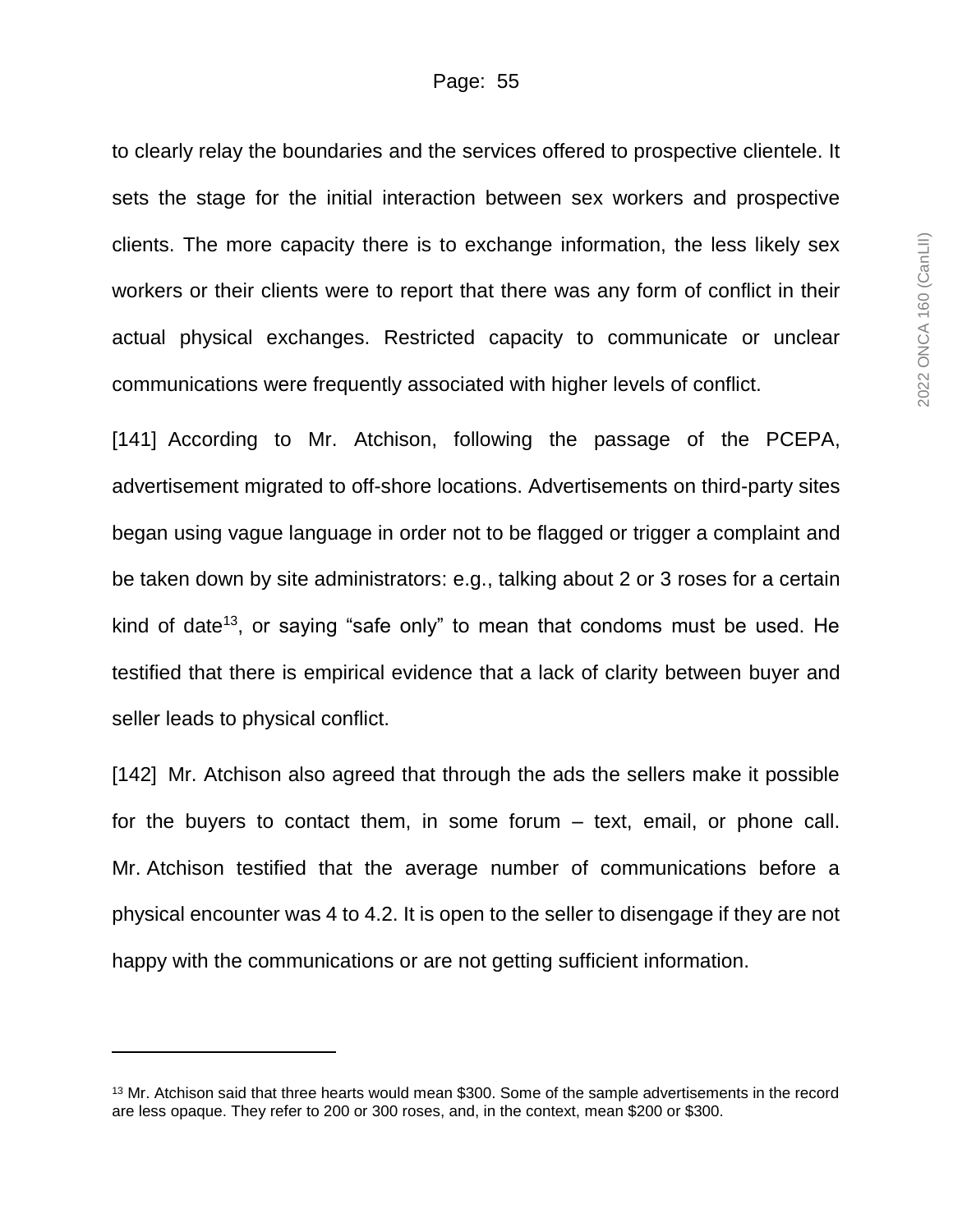# **What** *Bedford* **said on the subject of communication**

[143] Recall that *Bedford* was not about advertising. *Bedford* was about the ability of prostitutes to communicate in public for the purpose of prostitution.

[144] In *Bedford*, the application judge found that face-to-face communication was an "essential tool" in enhancing street prostitutes' safety. Such communication allows prostitutes to screen prospective clients for intoxication or a propensity for violence, which can reduce the risks that they face. The Supreme Court agreed with the application judge, at para. 71, that this evidence engaged security of the person under s. 7:

> By prohibiting communication in public for the purpose of prostitution, the law prevents prostitutes from screening clients and setting terms for the use of condoms or safe houses. In these ways, it significantly increases the risks they face.

[145] As indicated above, in response to *Bedford*, Parliament also replaced the communicating offence in s. 213(1)(c) of the *Criminal Code*. Now, except for communications in public places that impede traffic or take place in or next to school grounds, playgrounds or day care centres, communications in public by a sex worker are no longer criminalized.

[146] Further, a provider of her own sexual services for consideration who sends texts or emails to or phones a prospective client in follow up to a response to an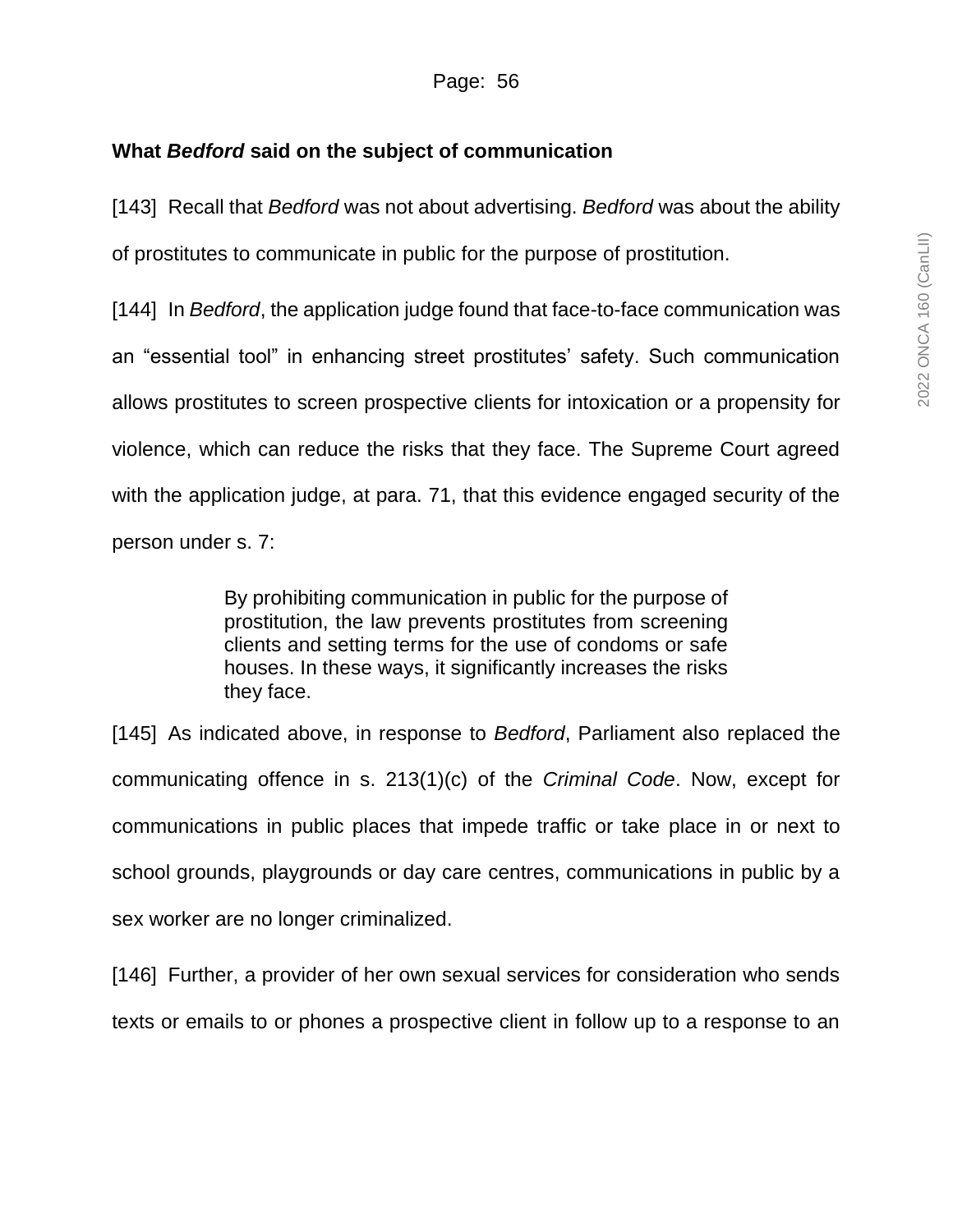advertisement for the provision of sexual services enjoys immunity from prosecution under s. 286.5(2).

#### **Is s. 7 engaged?**

[147] The evidence before the application judge was not, and the application judge did not find, that because advertising is unlawful, persons who previously advertised their provision of sexual services for consideration are instead resorting to attracting new clients by riskier means, such as in-person, street-level solicitations. Rather, the evidence was that they continue to advertise but employ vaguer language, depriving the hypothetical provider of sexual services of security of the person: at para. 121.

[148] *Bedford* instructs that trivial impairments on security of the person do not engage s. 7: at para. 91. While an advertisement which, up-front, clearly sets out the terms and conditions for the provision of sexual services, may reduce the need for, or improve, further communications between the provider and the prospective client, the provider necessarily communicates further with the prospective client before an in-person encounter. The prohibition on advertising does not affect the ability of the provider to communicate frankly and in a detailed manner before an in-person encounter. The provider benefits from immunity from prosecution under s. 286.5.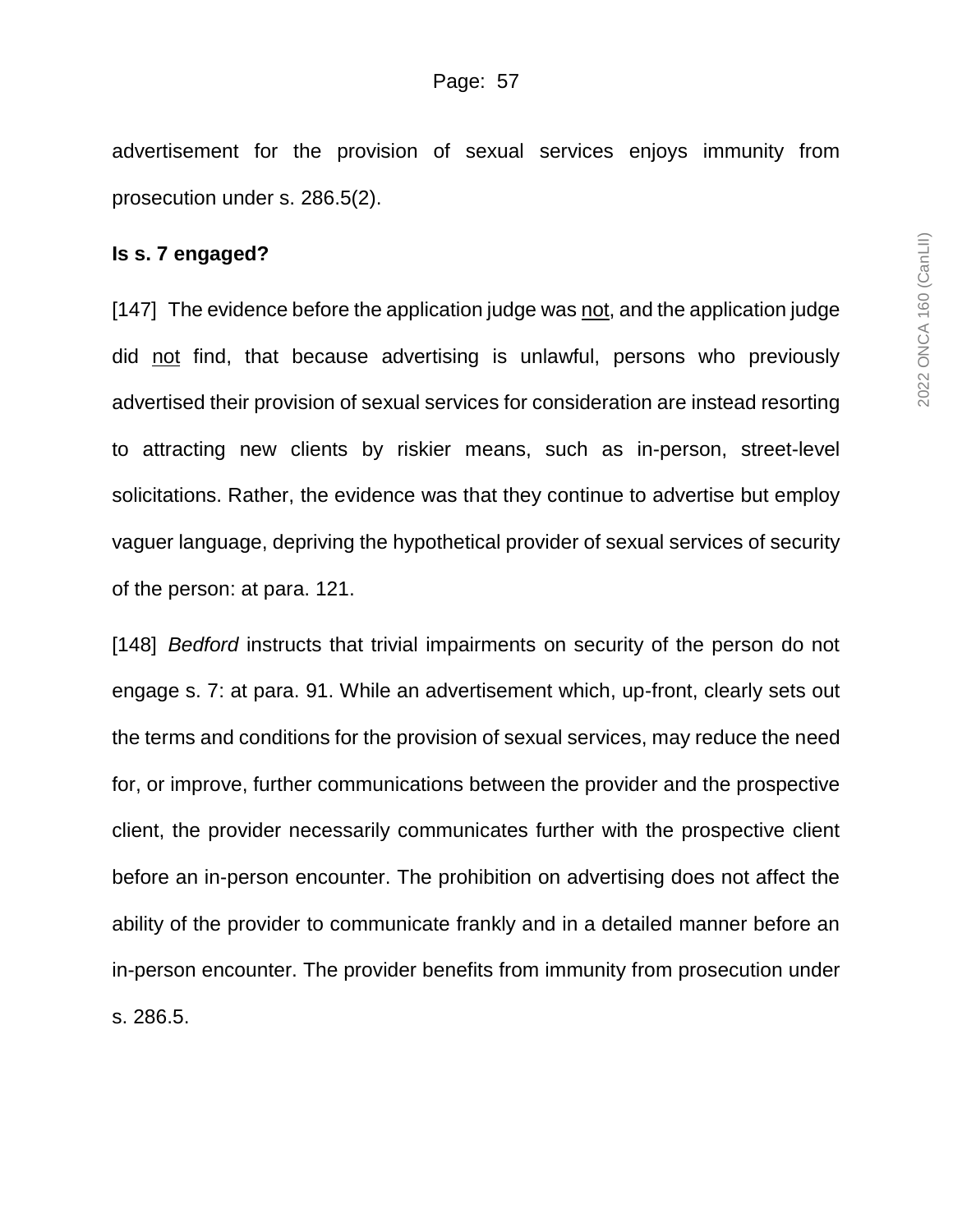[149] Mr. Atchison's evidence was that prospective purchasers of sexual services fear arrest, and that fear affects the effectiveness of the communications between the provider of the sexual services and the purchaser. Any vague language in subsequent texts, emails or phone calls between the provider and the prospective client presumably arises because of the prospective client's concern about liability under s. 286.1, and not because of the prohibition on advertising. As stated before, that section is not at issue on this appeal.<sup>14</sup>

[150] In any event, any impairment of security of the person because, as a result of s. 286.4, providers of sexual services for consideration use vaguer language in their advertisements is, on this record, trivial.

[151] While that conclusion is dispositive in relation to the application judge's finding, I will nonetheless address the application judge's characterization of the purpose of s. 286.4 and his findings that the section is overbroad and its impact grossly disproportionate.

## **The purpose of s. 286.4**

 $\overline{a}$ 

[152] The application judge identified the objective, or one of the objectives, of s. 286.4 as eliminating or lessening commercial sex work. In my view, s. 286.4 has

<sup>&</sup>lt;sup>14</sup> The Alliance also argues that sex workers' ability to consent to sexual activity, and therefore their personal autonomy, is compromised by their need to use vague language in advertisements and clients' use of vague language in communications with the sex worker. The Alliance's argument about the consequences of the use of vague language in the advertisements is addressed above. Its argument that s. 286.1 impairs sex workers' right to consent to sexual activity is for another day.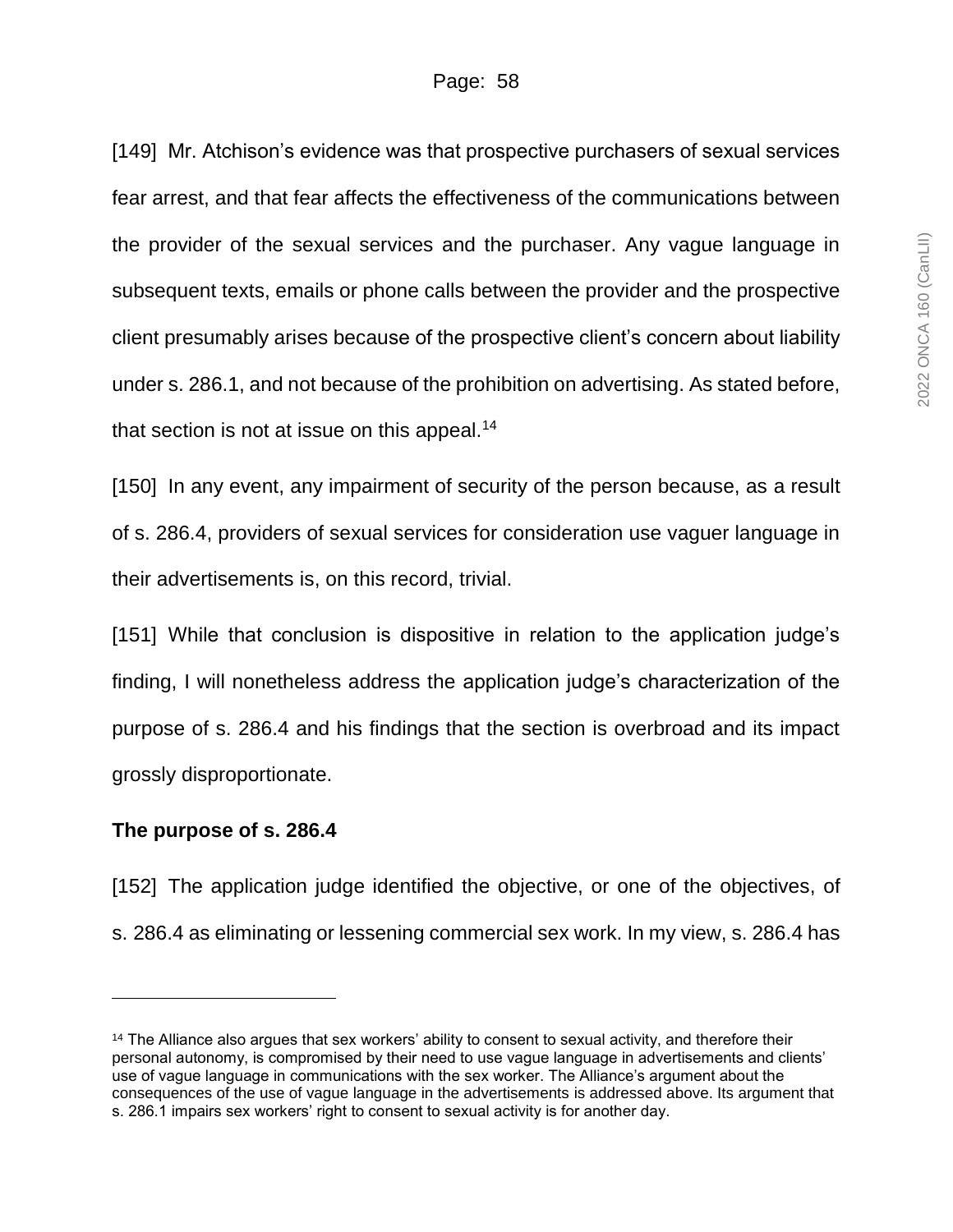a single purpose: to reduce the demand for the provision of sexual services for consideration in order to protect communities, human dignity and equality. Other provisions, including those discussed earlier in these reasons, are animated by Parliament's safety-related objective in relation to those who continue to provide their sexual services for consideration.

#### **Section 286.4 is not overbroad nor grossly disproportionate**

[153] In my view, s. 286.4 is not overbroad. As noted above, a provision suffers from overbreadth when it is so broad in scope that it includes some conduct that bears no connection to its objective. The purpose of s. 286.4 is to reduce demand for unlawful conduct – the provision of sexual services for consideration. The prohibited conduct – advertising – is directly and rationally connected to this objective. The purpose of advertising is to obtain clients, that is, to increase demand for an unlawful service. Advertising also promotes the objectification of the human body and the commodification of sexual activity: social harms identified by Parliament in the preamble to the PCEPA.

[154] Nor is s. 286.4 grossly disproportionate. This is not one of those "extreme cases where the seriousness of the deprivation is totally out of sync with the objective of the measure": *Bedford*, at para. 120. The effects of s. 286.4 do not grossly outweigh its benefits. On this record, the prohibition on advertising does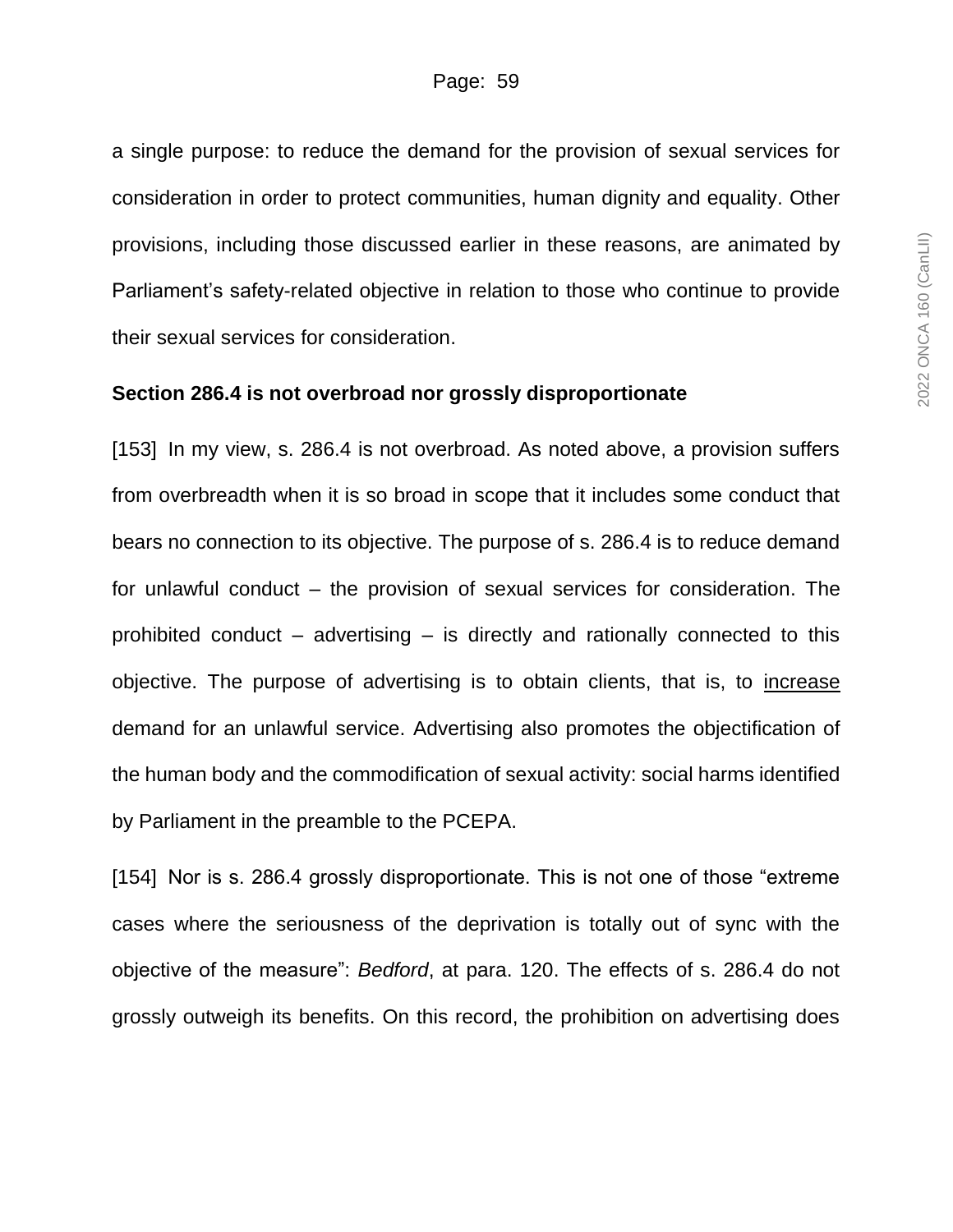not prevent the provider from communicating frankly and in a detailed manner before an in-person encounter.

### **IX. SECTION 2(B) OF THE** *CHARTER*

[155] The application judge rejected the respondent's argument that the advertising prohibition was an unjustified infringement of s. 2(b). He held that he was bound by this court's decision in *Bedford*, which held that the Supreme Court had definitively decided this issue in the *Prostitution Reference* and only that court may revisit it. Because of that decision, and the reasoning in the *Prostitution Reference*, he concluded that s. 286.4 is a reasonable limit, demonstrably justified in a free and democratic society.

[156] The respondent renews his argument that s. 286.4 violates s. 2(b) of the *Charter*. The appellant properly concedes that the advertising provision engages the right to freedom of expression in s. 2(b) of the *Charter*. The issue is whether it is justified under s. 1 of the *Charter*.

[157] The Supreme Court in the *Prostitution Reference* and this court in *Bedford* considered the prohibition on communicating in public in s. 213(1)(c) and not a prohibition on advertising. Further, the prohibition on communicating in public had a different purpose than s. 286.4. I agree with the application judge, however, that s. 286.4 is justified under s. 1 of the *Charter*. That conclusion is more readily compelled in this case than in the *Prostitution Reference*.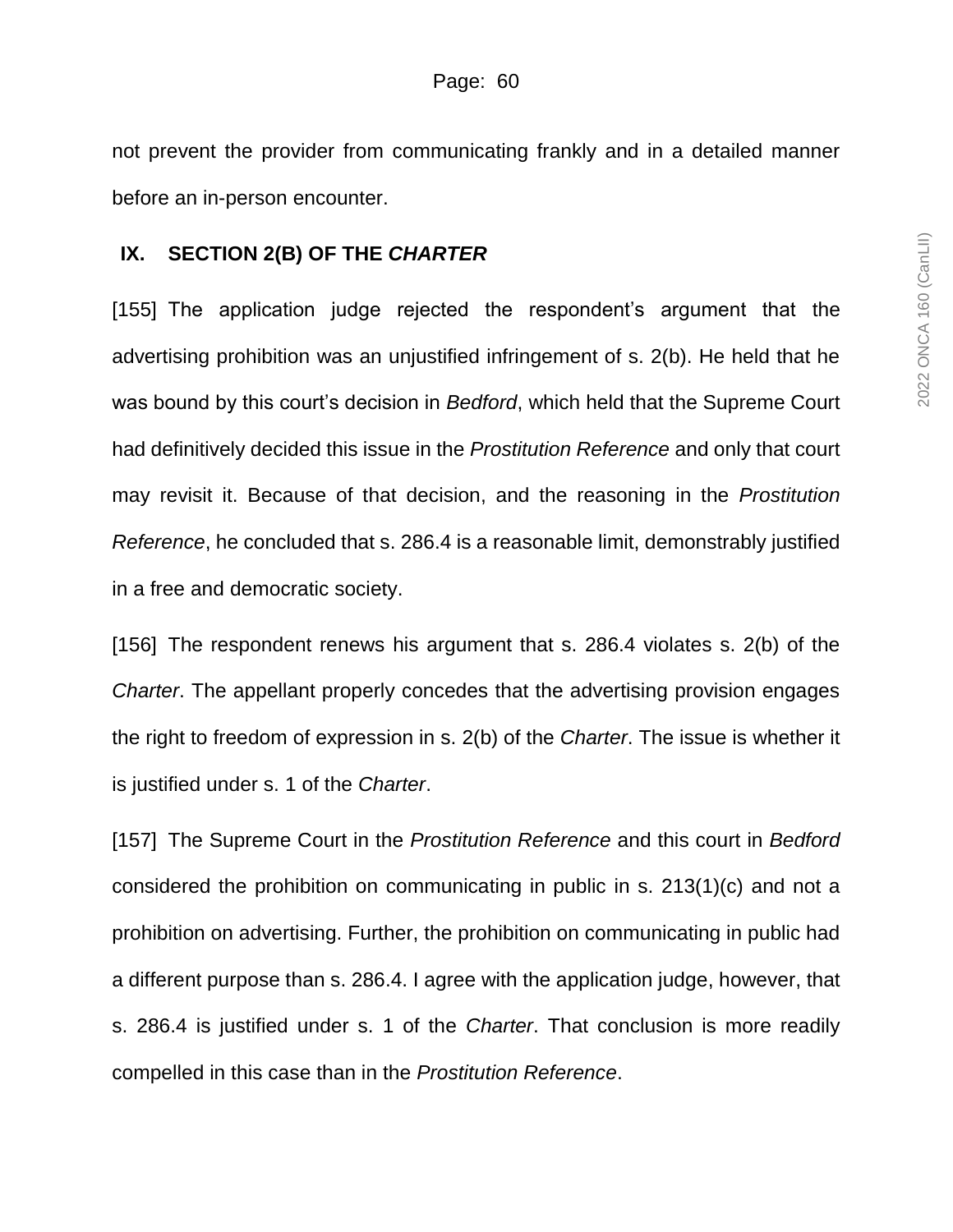[158] Section 1 provides:

The *Canadian Charter of Rights and Freedoms* guarantees the rights and freedoms set out in it subject only to such reasonable limits prescribed by law as can be demonstrably justified in a free and democratic society.

[159] Reasonable limits on rights will be demonstrably justified when (a) they have a pressing and substantial objective and (b) the means chosen to advance the objective do not disproportionately limit the right. Proportionality requires that the means be rationally connected to the objective, be minimally impairing, and have benefits that outweigh their negative effects: *Carter v. Canada (Attorney General)*, 2015 SCC 5, [2015] 1 S.C.R. 331, at para. 94.

[160] The legislative objective of the prohibition on communicating in public accepted by Dickson C.J. in the *Prostitution Reference* and upheld in *Bedford* was to take "solicitation for the purposes of prostitution off the streets and out of public view". The objective of s. 286.4 is more pressing and substantial. Obtaining sexual services for consideration is now unlawful. The purpose of s. 286.4 is to reduce the demand for an unlawful activity.

[161] Section 286.4 addresses itself precisely to that objective by prohibiting advertising, which increases demand. It is therefore rationally connected to its objective.

[162] The prohibition on advertising is reasonably tailored to the provision's objective of reducing the demand for the provision of sexual services for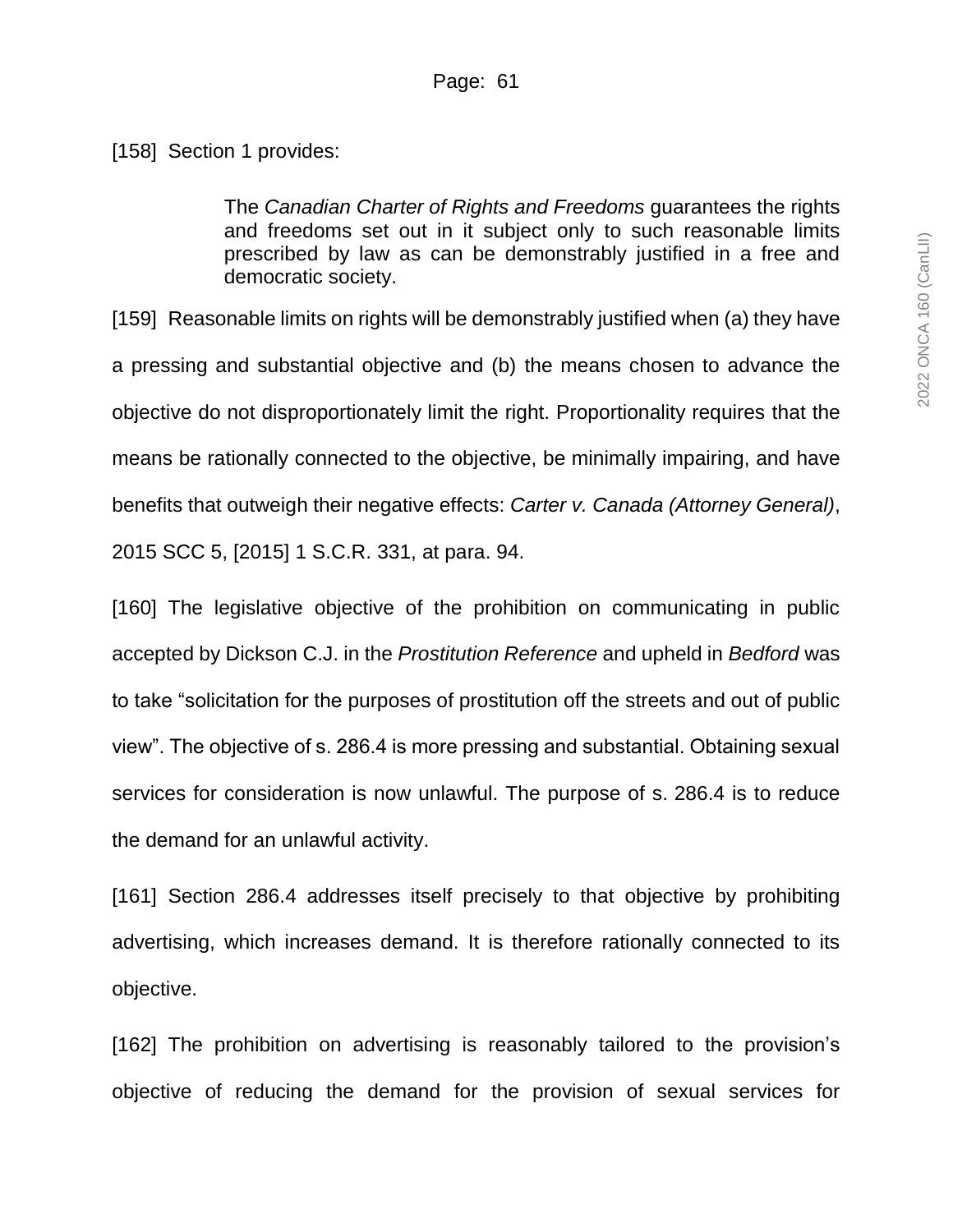consideration in order to protect communities, human dignity and equality. It does not prevent providers of sexual services from communicating with prospective clients before an in-person encounter by text, email or phone. It cannot be said that the prohibition on advertising is unduly intrusive.

[163] Finally, the provision's harms are not disproportionate to its benefits. As in the *Prostitution Reference*, the prohibited expression is directed at an economic interest. As Dickson C.J. stated in the *Prostitution Reference*, "It can hardly be said that communications regarding an economic transaction of sex for money lie at, or even near, the core of the guarantee of freedom of expression." And the record does not establish serious harms: providers of sexual services for consideration continue to advertise and communicate with clients, and are protected by the immunity provisions. Meanwhile, Parliament has identified an array of serious social harms caused by prostitution, including harms to the community and exposure to children, which s. 286.4 aims to curb. There is no disproportionality here.

### **X. SECTION 2(D) OF THE** *CHARTER*

[164] The respondent renews his position on appeal that the material benefit, procuring and advertising provisions violate the right to freedom of association under s. 2(d). He relies on *Health Services and Support - Facilities Subsector*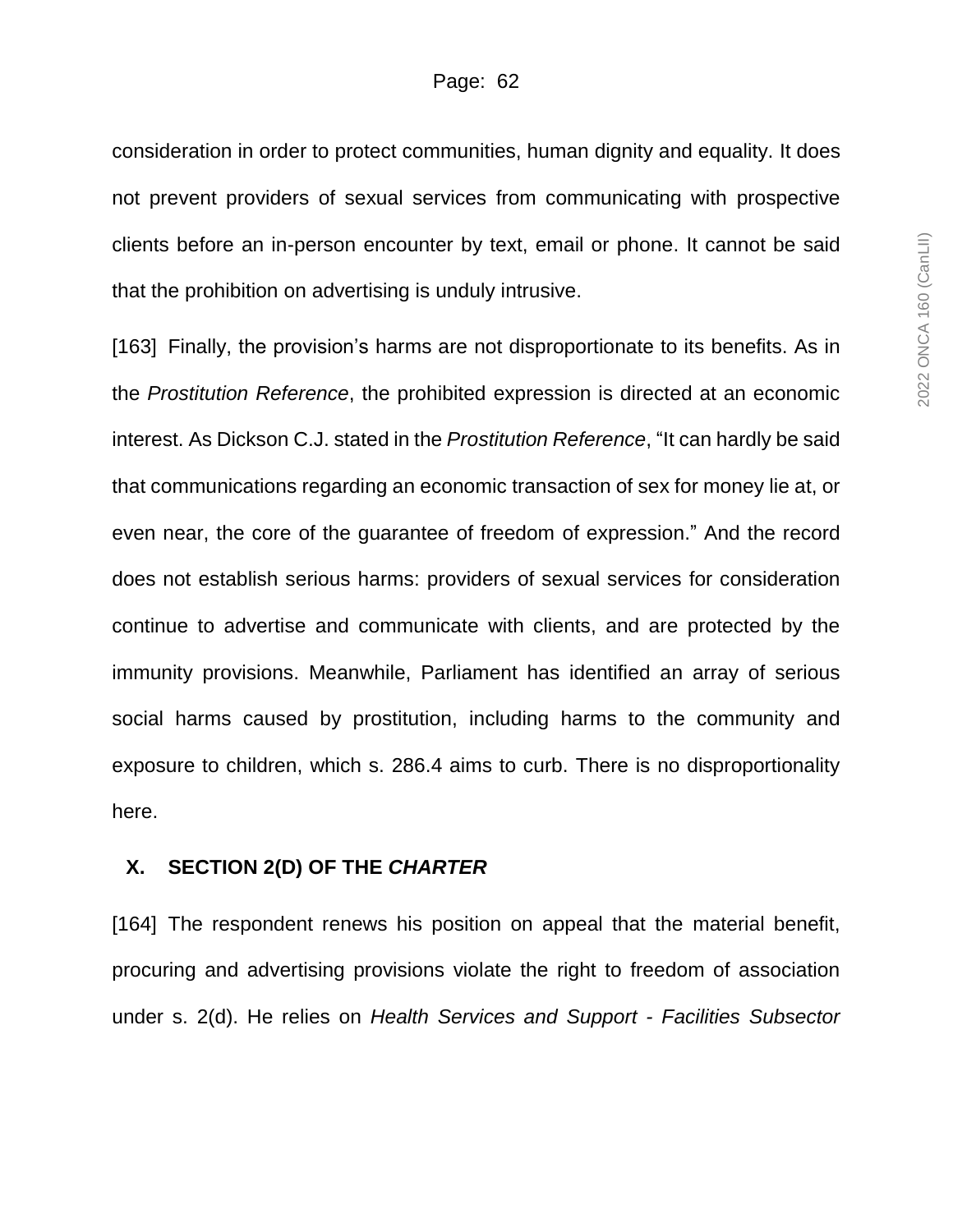*Bargaining Assn v. British Columbia*, 2007 SCC 27, [2007] 2 S.C.R. 391, at para. 35:

> Government measures that substantially interfere with the ability of individuals to associate with a view to promoting work-related interests violate the guarantee of freedom of association under s. 2(d) of the *Charter.*

[165] He argues that by criminalizing cooperative arrangements and the retention of third party advisors, the material benefit and procuring provisions substantially interfere with the ability of those who provide sexual services for consideration to associate with others with a view to promoting their work-related interests – in particular, the pursuit of improved personal and workplace health and safety. He further argues that s. 286.4 prevents persons who provide sexual services for consideration from associating with those who assist with advertising, which could ensure clear communications with prospective clients.

[166] I reject these arguments.

[167] This case is very different from *Health Services*. *Health Services* held that s. 2(d) protects collective bargaining rights. Accordingly, provisions in the British Columbia law that gave health care employers greater flexibility to organize their relationships with their employees in a way that invalidated provisions of a collective bargaining agreement and precluded meaningful collective bargaining on a number of issues violated s. 2(d).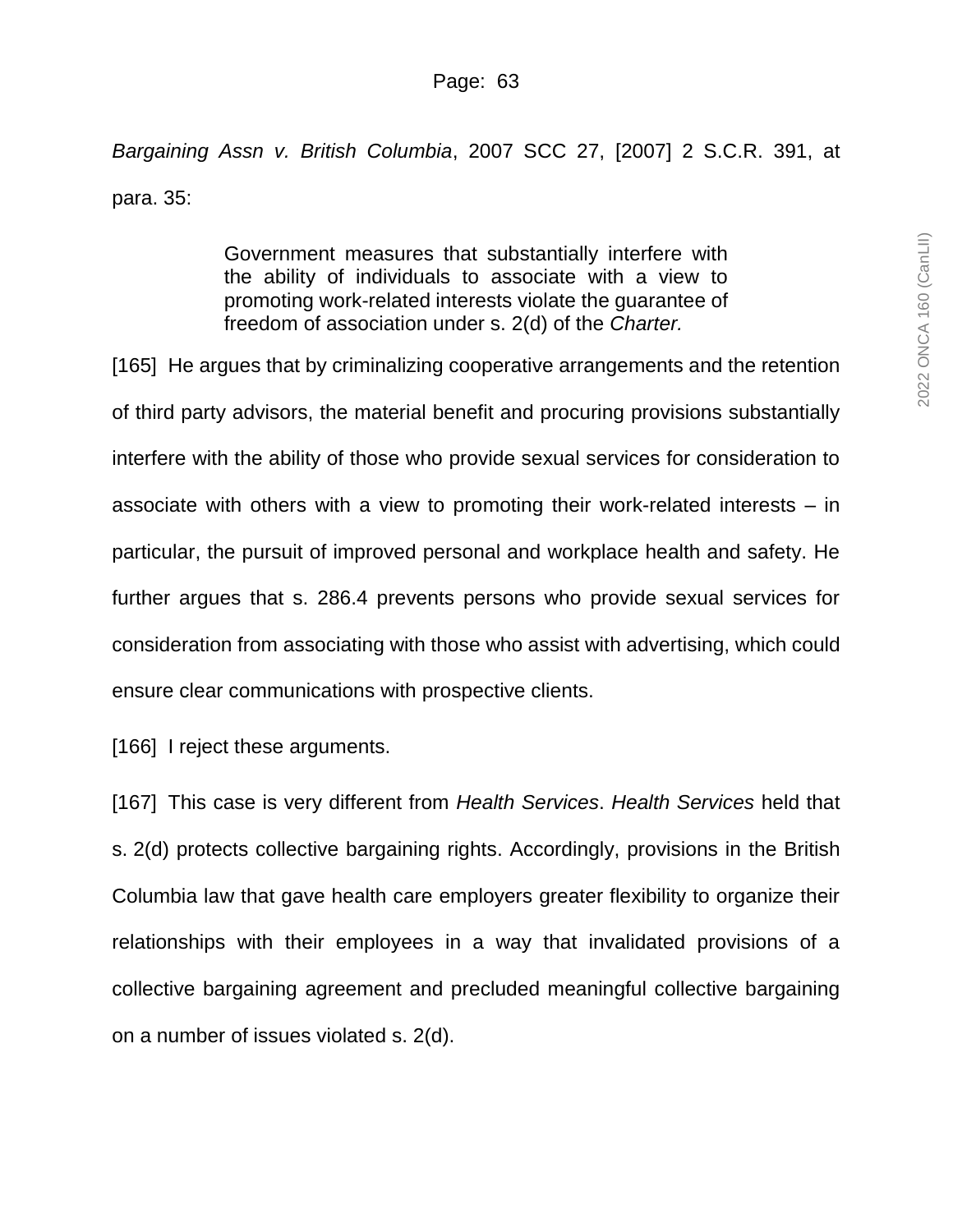[168] This case is not about unionized employees and the impact on collective bargaining; nor is it about persons engaging in lawful work. It is about persons who are providing sexual service for consideration, contrary to law. In adopting a variant of the Nordic model, Parliament rejected an approach that would characterize persons who provide sexual services for consideration as "workers" and prostitution as legal sex "work".

[169] Moreover, s. 2(d) will only be infringed where the state precludes activity because of its associational nature: *Harper v. Canada (Attorney General)*, 2004 SCC 33, [2004] 1 S.C.R. 827, at para. 125. Only the associational aspect of the activity is protected. The PCEPA does not prevent individuals from joining or forming an association in the pursuit of a collective goal. Rather, it precludes both individuals and groups from undertaking certain activities, subject to the exceptions and immunities already described in these reasons.

### **XI. DISPOSITION**

[170] For these reasons, I would allow the appeal, set aside the respondent's acquittals, and order a new trial.

Released: February 24, 2022 "A.H."

"Alexandra Hoy J.A." "I agree. S. Coroza J.A." "I agree. Sossin J.A."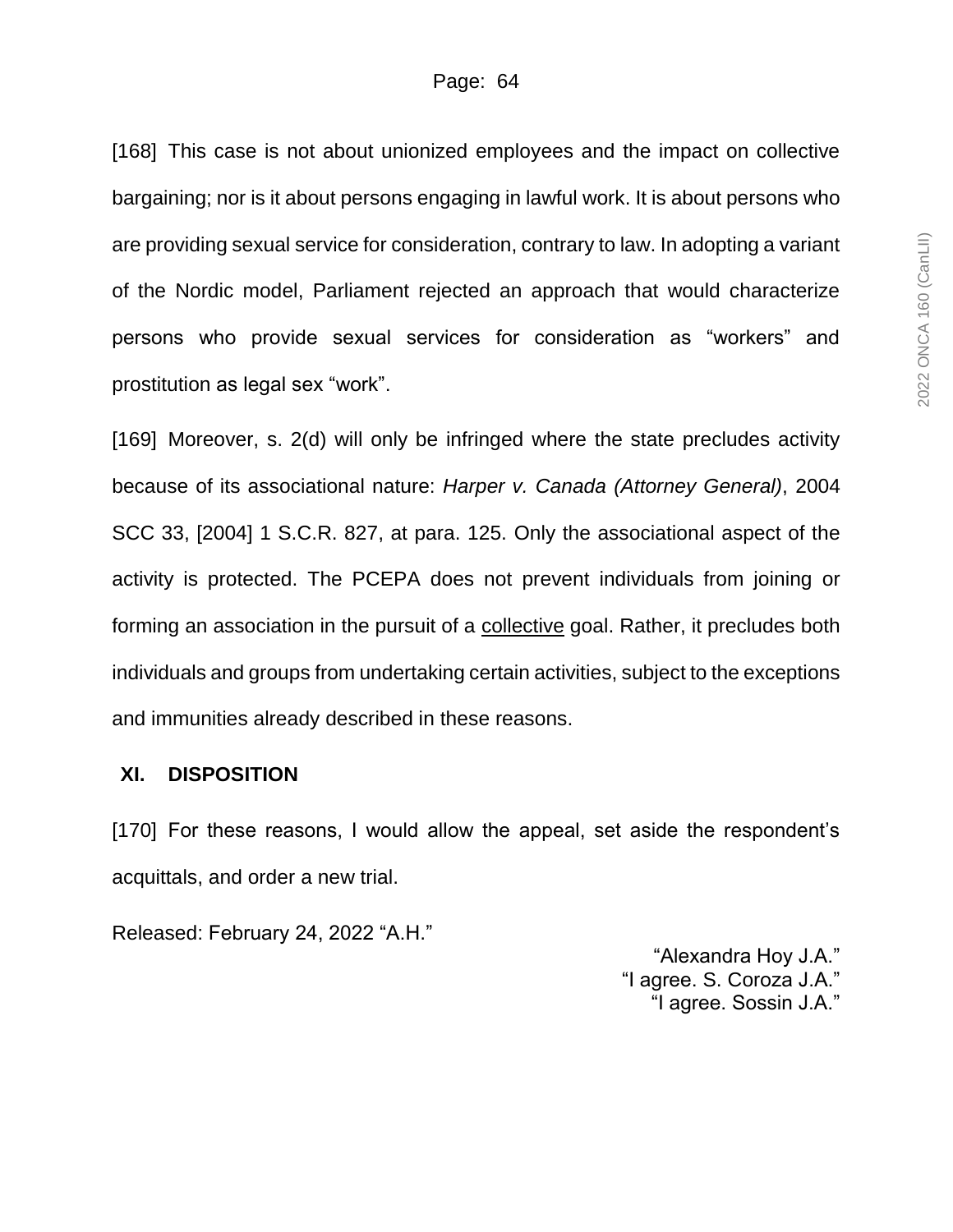# **APPENDIX A**

# **Commodification of Sexual Activity**

# **Obtaining sexual services for consideration**

**286.1 (1)** Everyone who, in any place, obtains for consideration, or communicates with anyone for the purpose of obtaining for consideration, the sexual services of a person is guilty of

**(a)** an indictable offence and liable to imprisonment for a term of not more than five years and a minimum punishment of,

**(i)** in the case where the offence is committed in a public place, or in any place open to public view, that is or is next to a park or the grounds of a school or religious institution or that is or is next to any other place where persons under the age of 18 can reasonably be expected to be present,

**(A)** for a first offence, a fine of \$2,000, and

**(B)** for each subsequent offence, a fine of \$4,000, or

**(ii)** in any other case,

**(A)** for a first offence, a fine of \$1,000, and

**(B)** for each subsequent offence, a fine of \$2,000; or

**(b)** an offence punishable on summary conviction and liable to a fine of not more than \$5,000 or to imprisonment for a term of not more than two years less a day, or to both, and to a minimum punishment of,

**(i)** in the case referred to in subparagraph (a)(i),

**(A)** for a first offence, a fine of \$1,000, and

**(B)** for each subsequent offence, a fine of \$2,000, or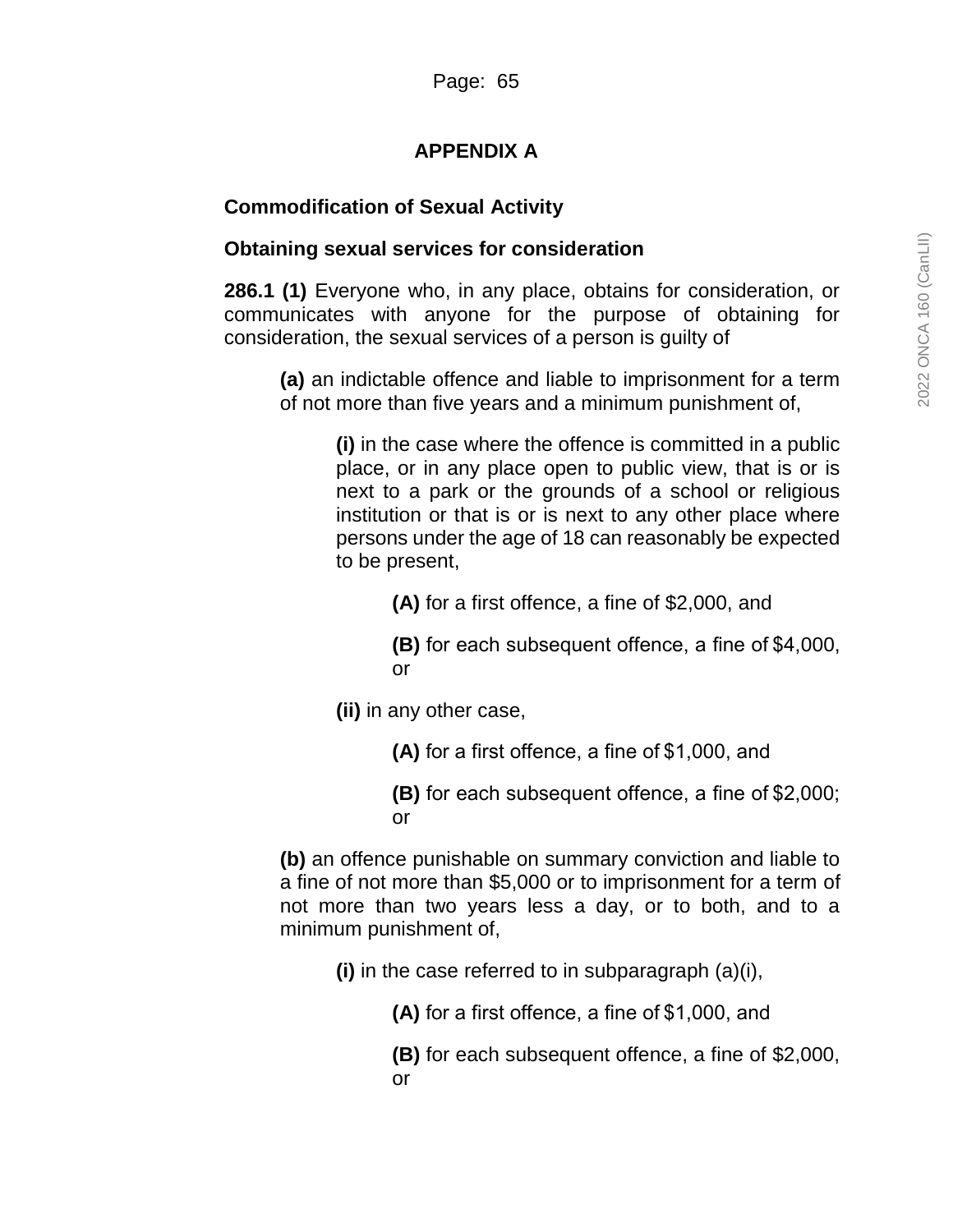**(ii)** in any other case,

**(A)** for a first offence, a fine of \$500, and

**(B)** for each subsequent offence, a fine of \$1,000.

## **Obtaining sexual services for consideration from person under 18 years**

**(2)** Everyone who, in any place, obtains for consideration, or communicates with anyone for the purpose of obtaining for consideration, the sexual services of a person under the age of 18 years is guilty of an indictable offence and liable to imprisonment for a term of not more than 10 years and to a minimum punishment of imprisonment for a term of

**(a)** for a first offence, six months; and

**(b)** for each subsequent offence, one year.

# **Subsequent offences**

**(3)** In determining, for the purpose of subsection (2), whether a convicted person has committed a subsequent offence, if the person was earlier convicted of any of the following offences, that offence is to be considered as an earlier offence:

**(a)** an offence under that subsection; or

**(b)** an offence under subsection 212(4) of this Act, as it read from time to time before the day on which this subsection comes into force.

# **Sequence of convictions only**

**(4)** In determining, for the purposes of this section, whether a convicted person has committed a subsequent offence, the only question to be considered is the sequence of convictions and no consideration shall be given to the sequence of commission of offences, whether any offence occurred before or after any conviction or whether offences were prosecuted by indictment or by way of summary conviction proceedings.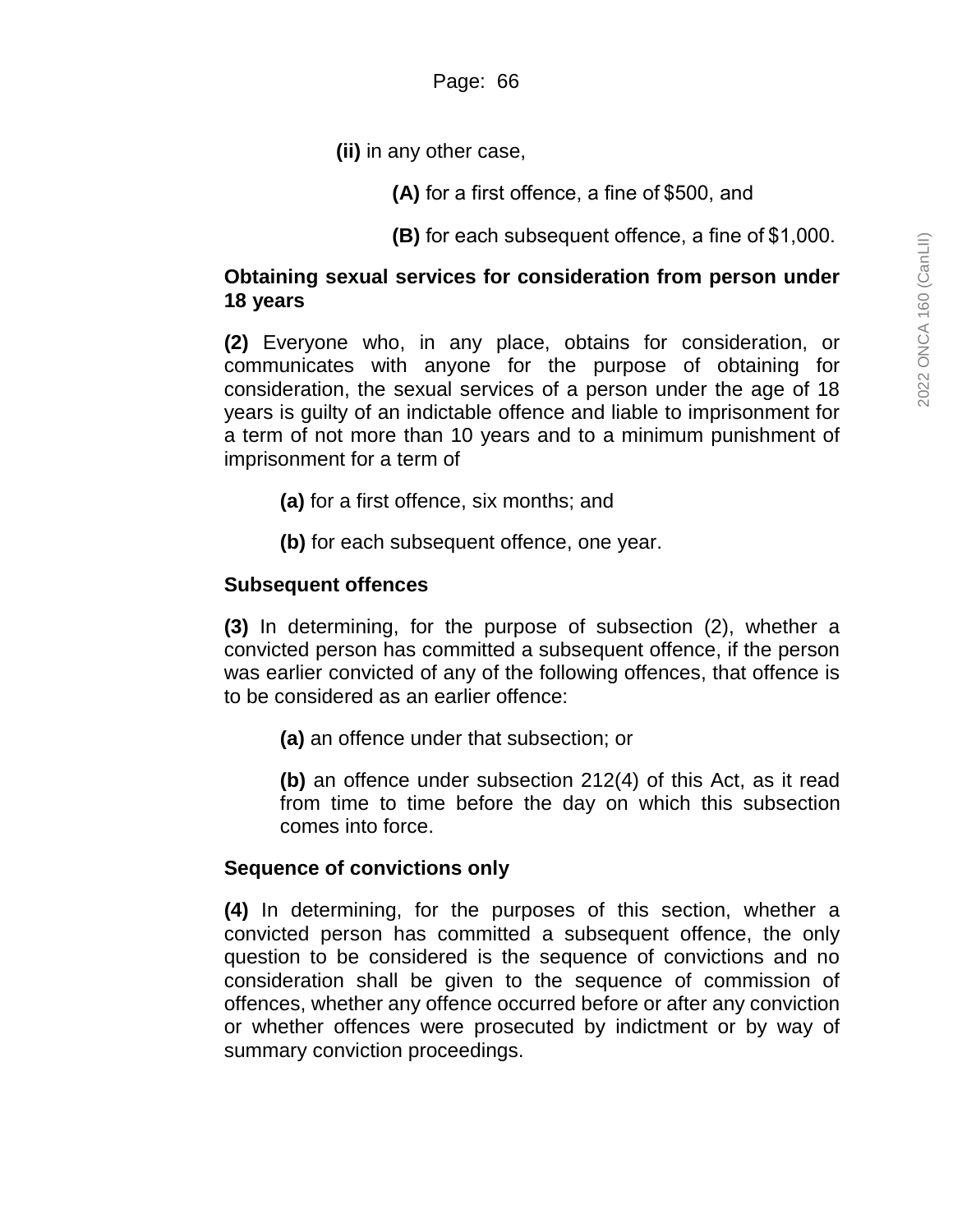# **Definitions of place and public place**

**(5)** For the purposes of this section, place and public place have the same meaning as in subsection 197(1).

# **Material benefit from sexual services**

**286.2 (1)** Every person who receives a financial or other material benefit, knowing that it is obtained by or derived directly or indirectly from the commission of an offence under subsection 286.1(1), is guilty of

**(a)** an indictable offence and liable to imprisonment for a term of not more than 10 years; or

**(b)** an offence punishable on summary conviction.

# **Presumption**

**(3)** For the purposes of subsections (1) and (2), evidence that a person lives with or is habitually in the company of a person who offers or provides sexual services for consideration is, in the absence of evidence to the contrary, proof that the person received a financial or other material benefit from those services.

## **Exception**

**(4)** Subject to subsection (5), subsections (1) and (2) do not apply to a person who receives the benefit

**(a)** in the context of a legitimate living arrangement with the person from whose sexual services the benefit is derived;

**(b)** as a result of a legal or moral obligation of the person from whose sexual services the benefit is derived;

**(c)** in consideration for a service or good that they offer, on the same terms and conditions, to the general public; or

**(d)** in consideration for a service or good that they do not offer to the general public but that they offered or provided to the person from whose sexual services the benefit is derived, if they did not counsel or encourage that person to provide sexual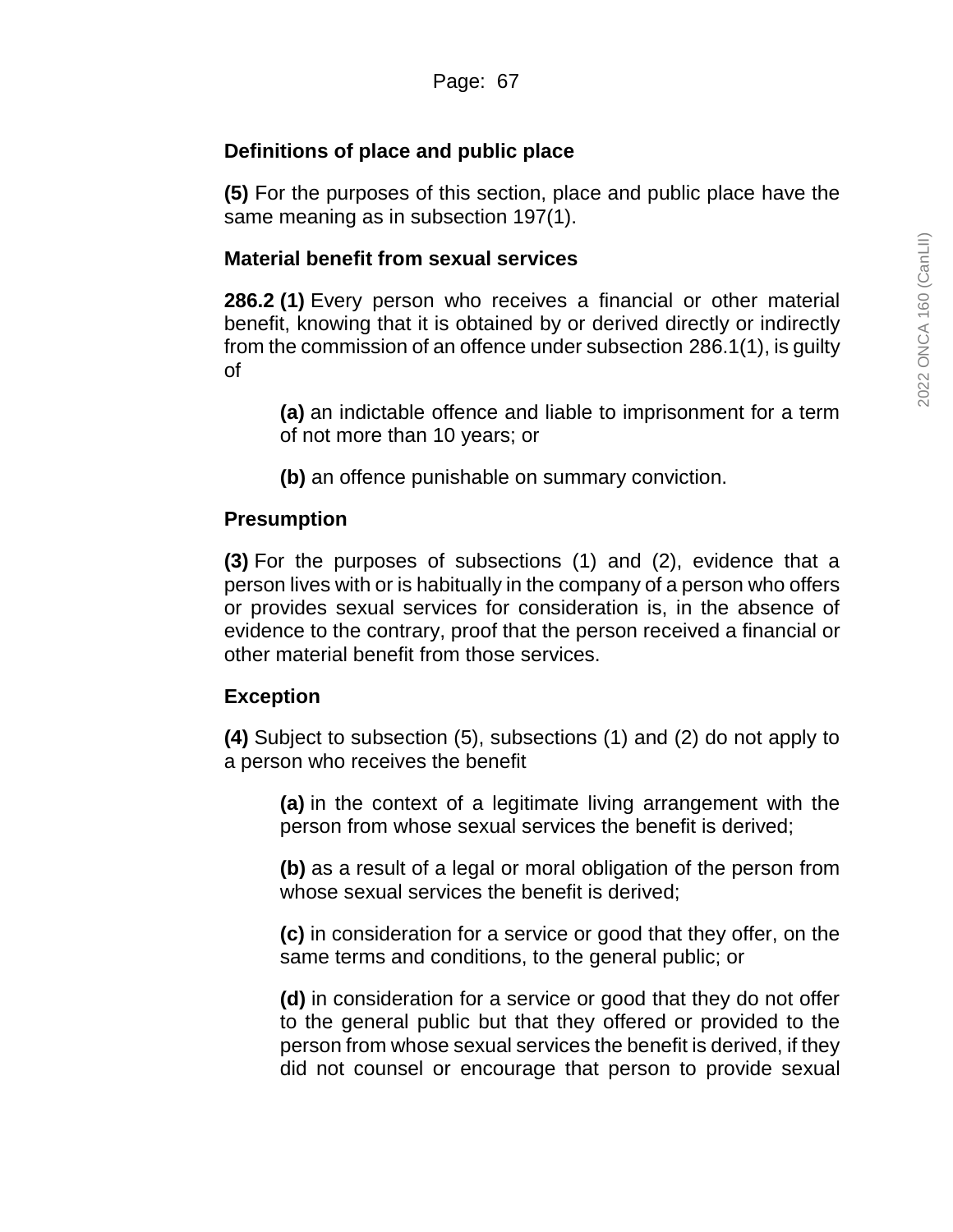services and the benefit is proportionate to the value of the service or good.

### **No exception**

**(5)** Subsection (4) does not apply to a person who commits an offence under subsection (1) or (2) if that person

**(a)** used, threatened to use or attempted to use violence, intimidation or coercion in relation to the person from whose sexual services the benefit is derived;

**(b)** abused a position of trust, power or authority in relation to the person from whose sexual services the benefit is derived;

**(c)** provided a drug, alcohol or any other intoxicating substance to the person from whose sexual services the benefit is derived for the purpose of aiding or abetting that person to offer or provide sexual services for consideration;

**(d)** engaged in conduct, in relation to any person, that would constitute an offence under section 286.3; or

**(e)** received the benefit in the context of a commercial enterprise that offers sexual services for consideration.

## **Procuring**

**286.3 (1)** Everyone who procures a person to offer or provide sexual services for consideration or, for the purpose of facilitating an offence under subsection 286.1(1), recruits, holds, conceals or harbours a person who offers or provides sexual services for consideration, or exercises control, direction or influence over the movements of that person, is guilty of an indictable offence and liable to imprisonment for a term of not more than 14 years.

## **Advertising sexual services**

**286.4** Everyone who knowingly advertises an offer to provide sexual services for consideration is guilty of

**(a)** an indictable offence and liable to imprisonment for a term of not more than five years; or